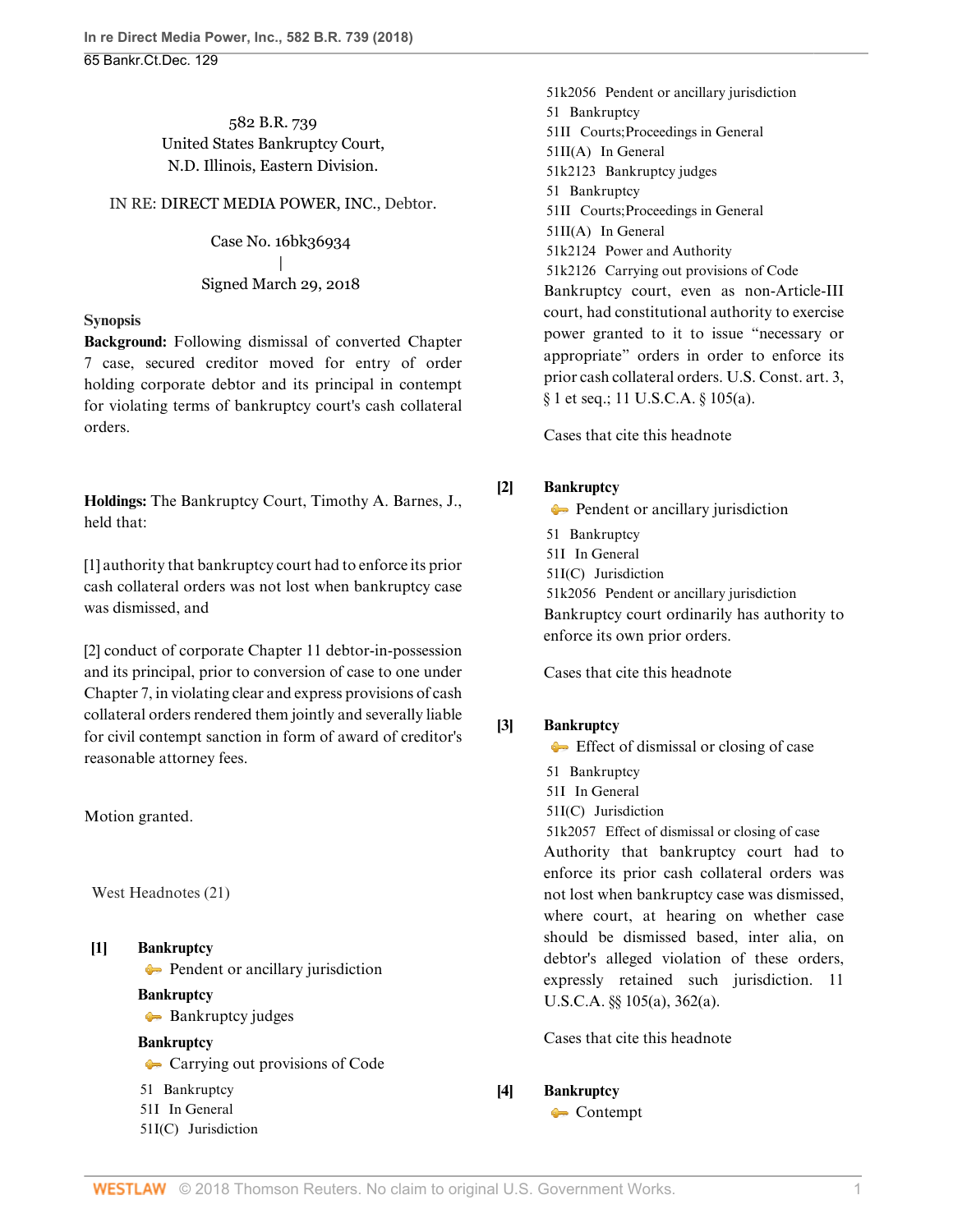65 Bankr.Ct.Dec. 129

[51](http://www.westlaw.com/Browse/Home/KeyNumber/51/View.html?docGuid=I0f6505e036cb11e8a70fc9d8a0b2aef5&originationContext=document&vr=3.0&rs=cblt1.0&transitionType=DocumentItem&contextData=(sc.PubAlert)) Bankruptcy [51II](http://www.westlaw.com/Browse/Home/KeyNumber/51II/View.html?docGuid=I0f6505e036cb11e8a70fc9d8a0b2aef5&originationContext=document&vr=3.0&rs=cblt1.0&transitionType=DocumentItem&contextData=(sc.PubAlert)) Courts; Proceedings in General [51II\(A\)](http://www.westlaw.com/Browse/Home/KeyNumber/51II(A)/View.html?docGuid=I0f6505e036cb11e8a70fc9d8a0b2aef5&originationContext=document&vr=3.0&rs=cblt1.0&transitionType=DocumentItem&contextData=(sc.PubAlert)) In General [51k2134](http://www.westlaw.com/Browse/Home/KeyNumber/51k2134/View.html?docGuid=I0f6505e036cb11e8a70fc9d8a0b2aef5&originationContext=document&vr=3.0&rs=cblt1.0&transitionType=DocumentItem&contextData=(sc.PubAlert)) Contempt Bankruptcy courts have both statutory and inherent power to manage matters of contempt before them. [11 U.S.C.A. § 105\(a\).](http://www.westlaw.com/Link/Document/FullText?findType=L&pubNum=1000546&cite=11USCAS105&originatingDoc=I0f6505e036cb11e8a70fc9d8a0b2aef5&refType=SP&originationContext=document&vr=3.0&rs=cblt1.0&transitionType=DocumentItem&contextData=(sc.PubAlert)#co_pp_8b3b0000958a4)

[Cases that cite this headnote](http://www.westlaw.com/Link/RelatedInformation/DocHeadnoteLink?docGuid=I0f6505e036cb11e8a70fc9d8a0b2aef5&headnoteId=204422126300420180502080228&originationContext=document&vr=3.0&rs=cblt1.0&transitionType=CitingReferences&contextData=(sc.PubAlert))

### <span id="page-1-0"></span>**[\[5\]](#page-11-1) [Bankruptcy](http://www.westlaw.com/Browse/Home/KeyNumber/51/View.html?docGuid=I0f6505e036cb11e8a70fc9d8a0b2aef5&originationContext=document&vr=3.0&rs=cblt1.0&transitionType=DocumentItem&contextData=(sc.PubAlert))**

**[Carrying out provisions of Code](http://www.westlaw.com/Browse/Home/KeyNumber/51k2126/View.html?docGuid=I0f6505e036cb11e8a70fc9d8a0b2aef5&originationContext=document&vr=3.0&rs=cblt1.0&transitionType=DocumentItem&contextData=(sc.PubAlert))** 

### **[Bankruptcy](http://www.westlaw.com/Browse/Home/KeyNumber/51/View.html?docGuid=I0f6505e036cb11e8a70fc9d8a0b2aef5&originationContext=document&vr=3.0&rs=cblt1.0&transitionType=DocumentItem&contextData=(sc.PubAlert))**

[Contempt](http://www.westlaw.com/Browse/Home/KeyNumber/51k2134/View.html?docGuid=I0f6505e036cb11e8a70fc9d8a0b2aef5&originationContext=document&vr=3.0&rs=cblt1.0&transitionType=DocumentItem&contextData=(sc.PubAlert))

[51](http://www.westlaw.com/Browse/Home/KeyNumber/51/View.html?docGuid=I0f6505e036cb11e8a70fc9d8a0b2aef5&originationContext=document&vr=3.0&rs=cblt1.0&transitionType=DocumentItem&contextData=(sc.PubAlert)) Bankruptcy [51II](http://www.westlaw.com/Browse/Home/KeyNumber/51II/View.html?docGuid=I0f6505e036cb11e8a70fc9d8a0b2aef5&originationContext=document&vr=3.0&rs=cblt1.0&transitionType=DocumentItem&contextData=(sc.PubAlert)) Courts; Proceedings in General [51II\(A\)](http://www.westlaw.com/Browse/Home/KeyNumber/51II(A)/View.html?docGuid=I0f6505e036cb11e8a70fc9d8a0b2aef5&originationContext=document&vr=3.0&rs=cblt1.0&transitionType=DocumentItem&contextData=(sc.PubAlert)) In General [51k2124](http://www.westlaw.com/Browse/Home/KeyNumber/51k2124/View.html?docGuid=I0f6505e036cb11e8a70fc9d8a0b2aef5&originationContext=document&vr=3.0&rs=cblt1.0&transitionType=DocumentItem&contextData=(sc.PubAlert)) Power and Authority [51k2126](http://www.westlaw.com/Browse/Home/KeyNumber/51k2126/View.html?docGuid=I0f6505e036cb11e8a70fc9d8a0b2aef5&originationContext=document&vr=3.0&rs=cblt1.0&transitionType=DocumentItem&contextData=(sc.PubAlert)) Carrying out provisions of Code [51](http://www.westlaw.com/Browse/Home/KeyNumber/51/View.html?docGuid=I0f6505e036cb11e8a70fc9d8a0b2aef5&originationContext=document&vr=3.0&rs=cblt1.0&transitionType=DocumentItem&contextData=(sc.PubAlert)) Bankruptcy [51II](http://www.westlaw.com/Browse/Home/KeyNumber/51II/View.html?docGuid=I0f6505e036cb11e8a70fc9d8a0b2aef5&originationContext=document&vr=3.0&rs=cblt1.0&transitionType=DocumentItem&contextData=(sc.PubAlert)) Courts; Proceedings in General [51II\(A\)](http://www.westlaw.com/Browse/Home/KeyNumber/51II(A)/View.html?docGuid=I0f6505e036cb11e8a70fc9d8a0b2aef5&originationContext=document&vr=3.0&rs=cblt1.0&transitionType=DocumentItem&contextData=(sc.PubAlert)) In General [51k2134](http://www.westlaw.com/Browse/Home/KeyNumber/51k2134/View.html?docGuid=I0f6505e036cb11e8a70fc9d8a0b2aef5&originationContext=document&vr=3.0&rs=cblt1.0&transitionType=DocumentItem&contextData=(sc.PubAlert)) Contempt Bankruptcy statute authorizing court to issue "necessary or appropriate" orders authorizes court to consider contempt remedies for violations of express provisions of the Bankruptcy Code itself. [11 U.S.C.A. § 105\(a\).](http://www.westlaw.com/Link/Document/FullText?findType=L&pubNum=1000546&cite=11USCAS105&originatingDoc=I0f6505e036cb11e8a70fc9d8a0b2aef5&refType=SP&originationContext=document&vr=3.0&rs=cblt1.0&transitionType=DocumentItem&contextData=(sc.PubAlert)#co_pp_8b3b0000958a4)

[Cases that cite this headnote](http://www.westlaw.com/Link/RelatedInformation/DocHeadnoteLink?docGuid=I0f6505e036cb11e8a70fc9d8a0b2aef5&headnoteId=204422126300520180502080228&originationContext=document&vr=3.0&rs=cblt1.0&transitionType=CitingReferences&contextData=(sc.PubAlert))

## <span id="page-1-1"></span>**[\[6\]](#page-11-2) [Bankruptcy](http://www.westlaw.com/Browse/Home/KeyNumber/51/View.html?docGuid=I0f6505e036cb11e8a70fc9d8a0b2aef5&originationContext=document&vr=3.0&rs=cblt1.0&transitionType=DocumentItem&contextData=(sc.PubAlert))**

**[Carrying out provisions of Code](http://www.westlaw.com/Browse/Home/KeyNumber/51k2126/View.html?docGuid=I0f6505e036cb11e8a70fc9d8a0b2aef5&originationContext=document&vr=3.0&rs=cblt1.0&transitionType=DocumentItem&contextData=(sc.PubAlert))** 

#### **[Bankruptcy](http://www.westlaw.com/Browse/Home/KeyNumber/51/View.html?docGuid=I0f6505e036cb11e8a70fc9d8a0b2aef5&originationContext=document&vr=3.0&rs=cblt1.0&transitionType=DocumentItem&contextData=(sc.PubAlert))**

[Contempt](http://www.westlaw.com/Browse/Home/KeyNumber/51k2134/View.html?docGuid=I0f6505e036cb11e8a70fc9d8a0b2aef5&originationContext=document&vr=3.0&rs=cblt1.0&transitionType=DocumentItem&contextData=(sc.PubAlert)) [51](http://www.westlaw.com/Browse/Home/KeyNumber/51/View.html?docGuid=I0f6505e036cb11e8a70fc9d8a0b2aef5&originationContext=document&vr=3.0&rs=cblt1.0&transitionType=DocumentItem&contextData=(sc.PubAlert)) Bankruptcy [51II](http://www.westlaw.com/Browse/Home/KeyNumber/51II/View.html?docGuid=I0f6505e036cb11e8a70fc9d8a0b2aef5&originationContext=document&vr=3.0&rs=cblt1.0&transitionType=DocumentItem&contextData=(sc.PubAlert)) Courts; Proceedings in General [51II\(A\)](http://www.westlaw.com/Browse/Home/KeyNumber/51II(A)/View.html?docGuid=I0f6505e036cb11e8a70fc9d8a0b2aef5&originationContext=document&vr=3.0&rs=cblt1.0&transitionType=DocumentItem&contextData=(sc.PubAlert)) In General [51k2124](http://www.westlaw.com/Browse/Home/KeyNumber/51k2124/View.html?docGuid=I0f6505e036cb11e8a70fc9d8a0b2aef5&originationContext=document&vr=3.0&rs=cblt1.0&transitionType=DocumentItem&contextData=(sc.PubAlert)) Power and Authority [51k2126](http://www.westlaw.com/Browse/Home/KeyNumber/51k2126/View.html?docGuid=I0f6505e036cb11e8a70fc9d8a0b2aef5&originationContext=document&vr=3.0&rs=cblt1.0&transitionType=DocumentItem&contextData=(sc.PubAlert)) Carrying out provisions of Code [51](http://www.westlaw.com/Browse/Home/KeyNumber/51/View.html?docGuid=I0f6505e036cb11e8a70fc9d8a0b2aef5&originationContext=document&vr=3.0&rs=cblt1.0&transitionType=DocumentItem&contextData=(sc.PubAlert)) Bankruptcy [51II](http://www.westlaw.com/Browse/Home/KeyNumber/51II/View.html?docGuid=I0f6505e036cb11e8a70fc9d8a0b2aef5&originationContext=document&vr=3.0&rs=cblt1.0&transitionType=DocumentItem&contextData=(sc.PubAlert)) Courts; Proceedings in General [51II\(A\)](http://www.westlaw.com/Browse/Home/KeyNumber/51II(A)/View.html?docGuid=I0f6505e036cb11e8a70fc9d8a0b2aef5&originationContext=document&vr=3.0&rs=cblt1.0&transitionType=DocumentItem&contextData=(sc.PubAlert)) In General [51k2134](http://www.westlaw.com/Browse/Home/KeyNumber/51k2134/View.html?docGuid=I0f6505e036cb11e8a70fc9d8a0b2aef5&originationContext=document&vr=3.0&rs=cblt1.0&transitionType=DocumentItem&contextData=(sc.PubAlert)) Contempt Bankruptcy court should look first to its statutory authority to issue "necessary or appropriate" orders in order to sanction a party's contempt, and should not resort to its inherent power if available sources of authority would be adequate to serve its purpose. [11 U.S.C.A. § 105\(a\)](http://www.westlaw.com/Link/Document/FullText?findType=L&pubNum=1000546&cite=11USCAS105&originatingDoc=I0f6505e036cb11e8a70fc9d8a0b2aef5&refType=SP&originationContext=document&vr=3.0&rs=cblt1.0&transitionType=DocumentItem&contextData=(sc.PubAlert)#co_pp_8b3b0000958a4).

[Cases that cite this headnote](http://www.westlaw.com/Link/RelatedInformation/DocHeadnoteLink?docGuid=I0f6505e036cb11e8a70fc9d8a0b2aef5&headnoteId=204422126300620180502080228&originationContext=document&vr=3.0&rs=cblt1.0&transitionType=CitingReferences&contextData=(sc.PubAlert))

## <span id="page-1-2"></span>**[\[7\]](#page-12-0) [Bankruptcy](http://www.westlaw.com/Browse/Home/KeyNumber/51/View.html?docGuid=I0f6505e036cb11e8a70fc9d8a0b2aef5&originationContext=document&vr=3.0&rs=cblt1.0&transitionType=DocumentItem&contextData=(sc.PubAlert))**

**[Carrying out provisions of Code](http://www.westlaw.com/Browse/Home/KeyNumber/51k2126/View.html?docGuid=I0f6505e036cb11e8a70fc9d8a0b2aef5&originationContext=document&vr=3.0&rs=cblt1.0&transitionType=DocumentItem&contextData=(sc.PubAlert))** [51](http://www.westlaw.com/Browse/Home/KeyNumber/51/View.html?docGuid=I0f6505e036cb11e8a70fc9d8a0b2aef5&originationContext=document&vr=3.0&rs=cblt1.0&transitionType=DocumentItem&contextData=(sc.PubAlert)) Bankruptcy

[51II](http://www.westlaw.com/Browse/Home/KeyNumber/51II/View.html?docGuid=I0f6505e036cb11e8a70fc9d8a0b2aef5&originationContext=document&vr=3.0&rs=cblt1.0&transitionType=DocumentItem&contextData=(sc.PubAlert)) Courts; Proceedings in General [51II\(A\)](http://www.westlaw.com/Browse/Home/KeyNumber/51II(A)/View.html?docGuid=I0f6505e036cb11e8a70fc9d8a0b2aef5&originationContext=document&vr=3.0&rs=cblt1.0&transitionType=DocumentItem&contextData=(sc.PubAlert)) In General [51k2124](http://www.westlaw.com/Browse/Home/KeyNumber/51k2124/View.html?docGuid=I0f6505e036cb11e8a70fc9d8a0b2aef5&originationContext=document&vr=3.0&rs=cblt1.0&transitionType=DocumentItem&contextData=(sc.PubAlert)) Power and Authority [51k2126](http://www.westlaw.com/Browse/Home/KeyNumber/51k2126/View.html?docGuid=I0f6505e036cb11e8a70fc9d8a0b2aef5&originationContext=document&vr=3.0&rs=cblt1.0&transitionType=DocumentItem&contextData=(sc.PubAlert)) Carrying out provisions of Code Bankruptcy court's statutory power to issue "necessary or appropriate" orders should be exercised only within the confines of the Bankruptcy Code, and court may not contravene specific statutory provisions. [11](http://www.westlaw.com/Link/Document/FullText?findType=L&pubNum=1000546&cite=11USCAS105&originatingDoc=I0f6505e036cb11e8a70fc9d8a0b2aef5&refType=SP&originationContext=document&vr=3.0&rs=cblt1.0&transitionType=DocumentItem&contextData=(sc.PubAlert)#co_pp_8b3b0000958a4) [U.S.C.A. § 105\(a\)](http://www.westlaw.com/Link/Document/FullText?findType=L&pubNum=1000546&cite=11USCAS105&originatingDoc=I0f6505e036cb11e8a70fc9d8a0b2aef5&refType=SP&originationContext=document&vr=3.0&rs=cblt1.0&transitionType=DocumentItem&contextData=(sc.PubAlert)#co_pp_8b3b0000958a4).

[Cases that cite this headnote](http://www.westlaw.com/Link/RelatedInformation/DocHeadnoteLink?docGuid=I0f6505e036cb11e8a70fc9d8a0b2aef5&headnoteId=204422126300720180502080228&originationContext=document&vr=3.0&rs=cblt1.0&transitionType=CitingReferences&contextData=(sc.PubAlert))

## <span id="page-1-3"></span>**[\[8\]](#page-12-1) [Contempt](http://www.westlaw.com/Browse/Home/KeyNumber/93/View.html?docGuid=I0f6505e036cb11e8a70fc9d8a0b2aef5&originationContext=document&vr=3.0&rs=cblt1.0&transitionType=DocumentItem&contextData=(sc.PubAlert))**

[Civil contempt](http://www.westlaw.com/Browse/Home/KeyNumber/93k4/View.html?docGuid=I0f6505e036cb11e8a70fc9d8a0b2aef5&originationContext=document&vr=3.0&rs=cblt1.0&transitionType=DocumentItem&contextData=(sc.PubAlert))

[93](http://www.westlaw.com/Browse/Home/KeyNumber/93/View.html?docGuid=I0f6505e036cb11e8a70fc9d8a0b2aef5&originationContext=document&vr=3.0&rs=cblt1.0&transitionType=DocumentItem&contextData=(sc.PubAlert)) Contempt

[93I](http://www.westlaw.com/Browse/Home/KeyNumber/93I/View.html?docGuid=I0f6505e036cb11e8a70fc9d8a0b2aef5&originationContext=document&vr=3.0&rs=cblt1.0&transitionType=DocumentItem&contextData=(sc.PubAlert)) Acts or Conduct Constituting Contempt of Court [93k1](http://www.westlaw.com/Browse/Home/KeyNumber/93k1/View.html?docGuid=I0f6505e036cb11e8a70fc9d8a0b2aef5&originationContext=document&vr=3.0&rs=cblt1.0&transitionType=DocumentItem&contextData=(sc.PubAlert)) Nature and Elements of Contempt [93k4](http://www.westlaw.com/Browse/Home/KeyNumber/93k4/View.html?docGuid=I0f6505e036cb11e8a70fc9d8a0b2aef5&originationContext=document&vr=3.0&rs=cblt1.0&transitionType=DocumentItem&contextData=(sc.PubAlert)) Civil contempt Civil contempt is intended to rectify, not to punish.

[Cases that cite this headnote](http://www.westlaw.com/Link/RelatedInformation/DocHeadnoteLink?docGuid=I0f6505e036cb11e8a70fc9d8a0b2aef5&headnoteId=204422126300820180502080228&originationContext=document&vr=3.0&rs=cblt1.0&transitionType=CitingReferences&contextData=(sc.PubAlert))

## <span id="page-1-4"></span>**[\[9\]](#page-12-2) [Contempt](http://www.westlaw.com/Browse/Home/KeyNumber/93/View.html?docGuid=I0f6505e036cb11e8a70fc9d8a0b2aef5&originationContext=document&vr=3.0&rs=cblt1.0&transitionType=DocumentItem&contextData=(sc.PubAlert))**

[Costs and fees](http://www.westlaw.com/Browse/Home/KeyNumber/93k68/View.html?docGuid=I0f6505e036cb11e8a70fc9d8a0b2aef5&originationContext=document&vr=3.0&rs=cblt1.0&transitionType=DocumentItem&contextData=(sc.PubAlert))

## **[Contempt](http://www.westlaw.com/Browse/Home/KeyNumber/93/View.html?docGuid=I0f6505e036cb11e8a70fc9d8a0b2aef5&originationContext=document&vr=3.0&rs=cblt1.0&transitionType=DocumentItem&contextData=(sc.PubAlert))**

• [Indemnity to Party Injured](http://www.westlaw.com/Browse/Home/KeyNumber/93k73/View.html?docGuid=I0f6505e036cb11e8a70fc9d8a0b2aef5&originationContext=document&vr=3.0&rs=cblt1.0&transitionType=DocumentItem&contextData=(sc.PubAlert)) [93](http://www.westlaw.com/Browse/Home/KeyNumber/93/View.html?docGuid=I0f6505e036cb11e8a70fc9d8a0b2aef5&originationContext=document&vr=3.0&rs=cblt1.0&transitionType=DocumentItem&contextData=(sc.PubAlert)) Contempt [93II](http://www.westlaw.com/Browse/Home/KeyNumber/93II/View.html?docGuid=I0f6505e036cb11e8a70fc9d8a0b2aef5&originationContext=document&vr=3.0&rs=cblt1.0&transitionType=DocumentItem&contextData=(sc.PubAlert)) Power to Punish, and Proceedings Therefor [93k68](http://www.westlaw.com/Browse/Home/KeyNumber/93k68/View.html?docGuid=I0f6505e036cb11e8a70fc9d8a0b2aef5&originationContext=document&vr=3.0&rs=cblt1.0&transitionType=DocumentItem&contextData=(sc.PubAlert)) Costs and fees [93](http://www.westlaw.com/Browse/Home/KeyNumber/93/View.html?docGuid=I0f6505e036cb11e8a70fc9d8a0b2aef5&originationContext=document&vr=3.0&rs=cblt1.0&transitionType=DocumentItem&contextData=(sc.PubAlert)) Contempt [93III](http://www.westlaw.com/Browse/Home/KeyNumber/93III/View.html?docGuid=I0f6505e036cb11e8a70fc9d8a0b2aef5&originationContext=document&vr=3.0&rs=cblt1.0&transitionType=DocumentItem&contextData=(sc.PubAlert)) Punishment [93k73](http://www.westlaw.com/Browse/Home/KeyNumber/93k73/View.html?docGuid=I0f6505e036cb11e8a70fc9d8a0b2aef5&originationContext=document&vr=3.0&rs=cblt1.0&transitionType=DocumentItem&contextData=(sc.PubAlert)) Indemnity to Party Injured [93k74](http://www.westlaw.com/Browse/Home/KeyNumber/93k74/View.html?docGuid=I0f6505e036cb11e8a70fc9d8a0b2aef5&originationContext=document&vr=3.0&rs=cblt1.0&transitionType=DocumentItem&contextData=(sc.PubAlert)) In general Among the remedies available for party's civil contempt are restitution and reasonable attorney fees.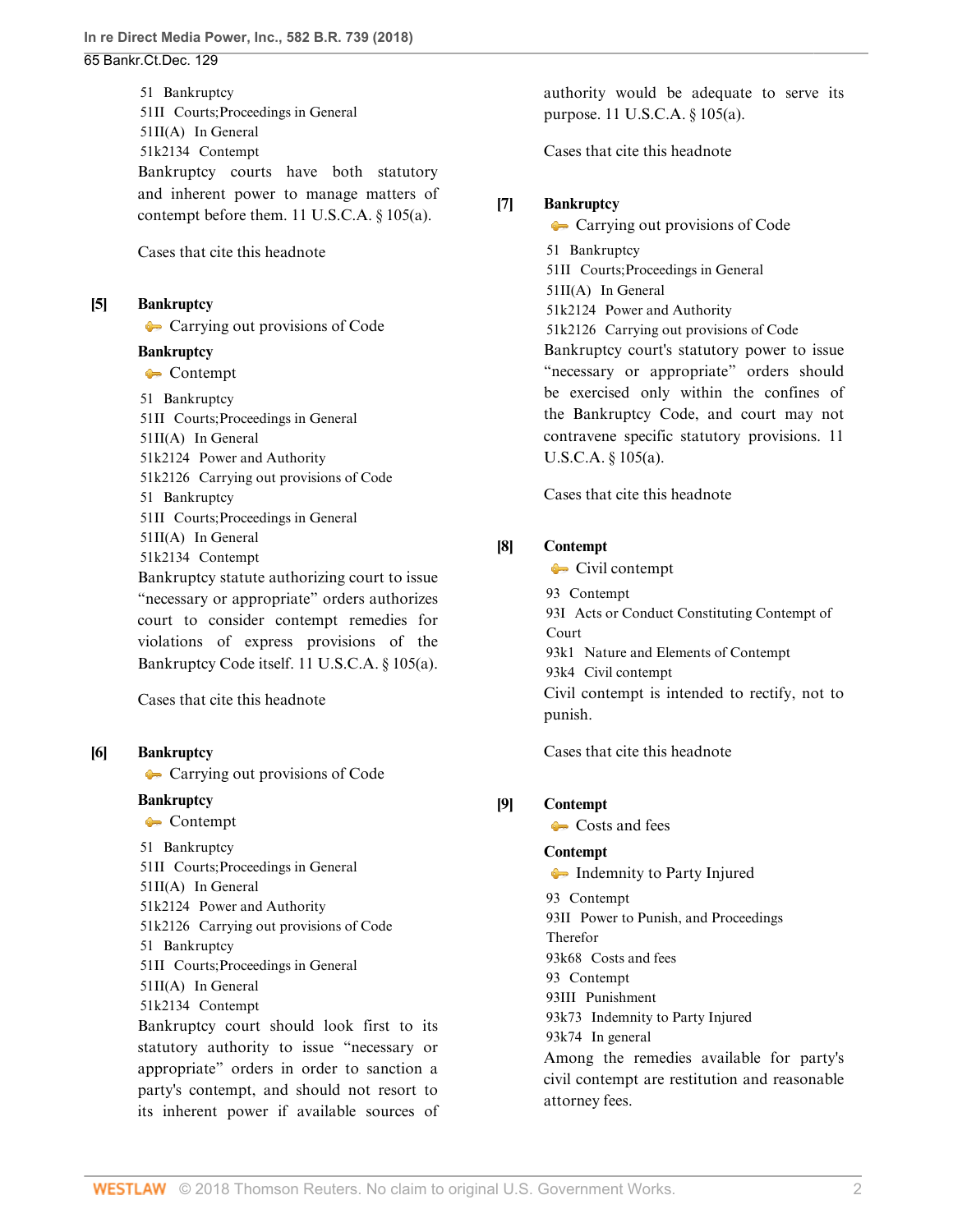[Cases that cite this headnote](http://www.westlaw.com/Link/RelatedInformation/DocHeadnoteLink?docGuid=I0f6505e036cb11e8a70fc9d8a0b2aef5&headnoteId=204422126300920180502080228&originationContext=document&vr=3.0&rs=cblt1.0&transitionType=CitingReferences&contextData=(sc.PubAlert))

#### <span id="page-2-0"></span>**[\[10\]](#page-12-3) [Bankruptcy](http://www.westlaw.com/Browse/Home/KeyNumber/51/View.html?docGuid=I0f6505e036cb11e8a70fc9d8a0b2aef5&originationContext=document&vr=3.0&rs=cblt1.0&transitionType=DocumentItem&contextData=(sc.PubAlert))**

[Contempt](http://www.westlaw.com/Browse/Home/KeyNumber/51k2134/View.html?docGuid=I0f6505e036cb11e8a70fc9d8a0b2aef5&originationContext=document&vr=3.0&rs=cblt1.0&transitionType=DocumentItem&contextData=(sc.PubAlert))

#### **[Bankruptcy](http://www.westlaw.com/Browse/Home/KeyNumber/51/View.html?docGuid=I0f6505e036cb11e8a70fc9d8a0b2aef5&originationContext=document&vr=3.0&rs=cblt1.0&transitionType=DocumentItem&contextData=(sc.PubAlert))**

[Frivolity or bad faith; sanctions](http://www.westlaw.com/Browse/Home/KeyNumber/51k2187/View.html?docGuid=I0f6505e036cb11e8a70fc9d8a0b2aef5&originationContext=document&vr=3.0&rs=cblt1.0&transitionType=DocumentItem&contextData=(sc.PubAlert))

#### **[Bankruptcy](http://www.westlaw.com/Browse/Home/KeyNumber/51/View.html?docGuid=I0f6505e036cb11e8a70fc9d8a0b2aef5&originationContext=document&vr=3.0&rs=cblt1.0&transitionType=DocumentItem&contextData=(sc.PubAlert))**

**[Cash Collateral, Use of](http://www.westlaw.com/Browse/Home/KeyNumber/51k3082/View.html?docGuid=I0f6505e036cb11e8a70fc9d8a0b2aef5&originationContext=document&vr=3.0&rs=cblt1.0&transitionType=DocumentItem&contextData=(sc.PubAlert))** [51](http://www.westlaw.com/Browse/Home/KeyNumber/51/View.html?docGuid=I0f6505e036cb11e8a70fc9d8a0b2aef5&originationContext=document&vr=3.0&rs=cblt1.0&transitionType=DocumentItem&contextData=(sc.PubAlert)) Bankruptcy [51II](http://www.westlaw.com/Browse/Home/KeyNumber/51II/View.html?docGuid=I0f6505e036cb11e8a70fc9d8a0b2aef5&originationContext=document&vr=3.0&rs=cblt1.0&transitionType=DocumentItem&contextData=(sc.PubAlert)) Courts; Proceedings in General [51II\(A\)](http://www.westlaw.com/Browse/Home/KeyNumber/51II(A)/View.html?docGuid=I0f6505e036cb11e8a70fc9d8a0b2aef5&originationContext=document&vr=3.0&rs=cblt1.0&transitionType=DocumentItem&contextData=(sc.PubAlert)) In General [51k2134](http://www.westlaw.com/Browse/Home/KeyNumber/51k2134/View.html?docGuid=I0f6505e036cb11e8a70fc9d8a0b2aef5&originationContext=document&vr=3.0&rs=cblt1.0&transitionType=DocumentItem&contextData=(sc.PubAlert)) Contempt [51](http://www.westlaw.com/Browse/Home/KeyNumber/51/View.html?docGuid=I0f6505e036cb11e8a70fc9d8a0b2aef5&originationContext=document&vr=3.0&rs=cblt1.0&transitionType=DocumentItem&contextData=(sc.PubAlert)) Bankruptcy [51II](http://www.westlaw.com/Browse/Home/KeyNumber/51II/View.html?docGuid=I0f6505e036cb11e8a70fc9d8a0b2aef5&originationContext=document&vr=3.0&rs=cblt1.0&transitionType=DocumentItem&contextData=(sc.PubAlert)) Courts; Proceedings in General [51II\(C\)](http://www.westlaw.com/Browse/Home/KeyNumber/51II(C)/View.html?docGuid=I0f6505e036cb11e8a70fc9d8a0b2aef5&originationContext=document&vr=3.0&rs=cblt1.0&transitionType=DocumentItem&contextData=(sc.PubAlert)) Costs and Fees [51k2182](http://www.westlaw.com/Browse/Home/KeyNumber/51k2182/View.html?docGuid=I0f6505e036cb11e8a70fc9d8a0b2aef5&originationContext=document&vr=3.0&rs=cblt1.0&transitionType=DocumentItem&contextData=(sc.PubAlert)) Grounds and Circumstances [51k2187](http://www.westlaw.com/Browse/Home/KeyNumber/51k2187/View.html?docGuid=I0f6505e036cb11e8a70fc9d8a0b2aef5&originationContext=document&vr=3.0&rs=cblt1.0&transitionType=DocumentItem&contextData=(sc.PubAlert)) Frivolity or bad faith; sanctions [51](http://www.westlaw.com/Browse/Home/KeyNumber/51/View.html?docGuid=I0f6505e036cb11e8a70fc9d8a0b2aef5&originationContext=document&vr=3.0&rs=cblt1.0&transitionType=DocumentItem&contextData=(sc.PubAlert)) Bankruptcy [51IX](http://www.westlaw.com/Browse/Home/KeyNumber/51IX/View.html?docGuid=I0f6505e036cb11e8a70fc9d8a0b2aef5&originationContext=document&vr=3.0&rs=cblt1.0&transitionType=DocumentItem&contextData=(sc.PubAlert)) Administration [51IX\(B\)](http://www.westlaw.com/Browse/Home/KeyNumber/51IX(B)/View.html?docGuid=I0f6505e036cb11e8a70fc9d8a0b2aef5&originationContext=document&vr=3.0&rs=cblt1.0&transitionType=DocumentItem&contextData=(sc.PubAlert)) Possession, Use, Sale, or Lease of Assets [51k3082](http://www.westlaw.com/Browse/Home/KeyNumber/51k3082/View.html?docGuid=I0f6505e036cb11e8a70fc9d8a0b2aef5&originationContext=document&vr=3.0&rs=cblt1.0&transitionType=DocumentItem&contextData=(sc.PubAlert)) Cash Collateral, Use of [51k3082.1](http://www.westlaw.com/Browse/Home/KeyNumber/51k3082.1/View.html?docGuid=I0f6505e036cb11e8a70fc9d8a0b2aef5&originationContext=document&vr=3.0&rs=cblt1.0&transitionType=DocumentItem&contextData=(sc.PubAlert)) In general

Conduct of corporate Chapter 11 debtorin-possession and its principal, prior to conversion of case to one under Chapter 7, in violating clear and express provisions of cash collateral orders of which they had notice, by transferring creditor's cash collateral to affiliated entities, by using cash collateral to make excessive payments to principal or to pay favored prepetition creditors, and by commingling cash collateral with other funds and failing to account for it, was sufficient to support civil contempt finding against them and entry of order holding them jointly and severally liable for reasonable attorney fees incurred by creditor in responding to these violations and seeking to enforce cash collateral orders.

[Cases that cite this headnote](http://www.westlaw.com/Link/RelatedInformation/DocHeadnoteLink?docGuid=I0f6505e036cb11e8a70fc9d8a0b2aef5&headnoteId=204422126302120180502080228&originationContext=document&vr=3.0&rs=cblt1.0&transitionType=CitingReferences&contextData=(sc.PubAlert))

#### <span id="page-2-1"></span>**[\[11\]](#page-12-4) [Contempt](http://www.westlaw.com/Browse/Home/KeyNumber/93/View.html?docGuid=I0f6505e036cb11e8a70fc9d8a0b2aef5&originationContext=document&vr=3.0&rs=cblt1.0&transitionType=DocumentItem&contextData=(sc.PubAlert))**

[Disobedience to Mandate, Order, or](http://www.westlaw.com/Browse/Home/KeyNumber/93k19/View.html?docGuid=I0f6505e036cb11e8a70fc9d8a0b2aef5&originationContext=document&vr=3.0&rs=cblt1.0&transitionType=DocumentItem&contextData=(sc.PubAlert)) [Judgment](http://www.westlaw.com/Browse/Home/KeyNumber/93k19/View.html?docGuid=I0f6505e036cb11e8a70fc9d8a0b2aef5&originationContext=document&vr=3.0&rs=cblt1.0&transitionType=DocumentItem&contextData=(sc.PubAlert))

#### **[Contempt](http://www.westlaw.com/Browse/Home/KeyNumber/93/View.html?docGuid=I0f6505e036cb11e8a70fc9d8a0b2aef5&originationContext=document&vr=3.0&rs=cblt1.0&transitionType=DocumentItem&contextData=(sc.PubAlert))**

[Weight and sufficiency](http://www.westlaw.com/Browse/Home/KeyNumber/93k60(3)/View.html?docGuid=I0f6505e036cb11e8a70fc9d8a0b2aef5&originationContext=document&vr=3.0&rs=cblt1.0&transitionType=DocumentItem&contextData=(sc.PubAlert))

[93](http://www.westlaw.com/Browse/Home/KeyNumber/93/View.html?docGuid=I0f6505e036cb11e8a70fc9d8a0b2aef5&originationContext=document&vr=3.0&rs=cblt1.0&transitionType=DocumentItem&contextData=(sc.PubAlert)) Contempt [93I](http://www.westlaw.com/Browse/Home/KeyNumber/93I/View.html?docGuid=I0f6505e036cb11e8a70fc9d8a0b2aef5&originationContext=document&vr=3.0&rs=cblt1.0&transitionType=DocumentItem&contextData=(sc.PubAlert)) Acts or Conduct Constituting Contempt of Court [93k19](http://www.westlaw.com/Browse/Home/KeyNumber/93k19/View.html?docGuid=I0f6505e036cb11e8a70fc9d8a0b2aef5&originationContext=document&vr=3.0&rs=cblt1.0&transitionType=DocumentItem&contextData=(sc.PubAlert)) Disobedience to Mandate, Order, or Judgment [93k20](http://www.westlaw.com/Browse/Home/KeyNumber/93k20/View.html?docGuid=I0f6505e036cb11e8a70fc9d8a0b2aef5&originationContext=document&vr=3.0&rs=cblt1.0&transitionType=DocumentItem&contextData=(sc.PubAlert)) In general [93](http://www.westlaw.com/Browse/Home/KeyNumber/93/View.html?docGuid=I0f6505e036cb11e8a70fc9d8a0b2aef5&originationContext=document&vr=3.0&rs=cblt1.0&transitionType=DocumentItem&contextData=(sc.PubAlert)) Contempt [93II](http://www.westlaw.com/Browse/Home/KeyNumber/93II/View.html?docGuid=I0f6505e036cb11e8a70fc9d8a0b2aef5&originationContext=document&vr=3.0&rs=cblt1.0&transitionType=DocumentItem&contextData=(sc.PubAlert)) Power to Punish, and Proceedings Therefor [93k60](http://www.westlaw.com/Browse/Home/KeyNumber/93k60/View.html?docGuid=I0f6505e036cb11e8a70fc9d8a0b2aef5&originationContext=document&vr=3.0&rs=cblt1.0&transitionType=DocumentItem&contextData=(sc.PubAlert)) Evidence [93k60\(3\)](http://www.westlaw.com/Browse/Home/KeyNumber/93k60(3)/View.html?docGuid=I0f6505e036cb11e8a70fc9d8a0b2aef5&originationContext=document&vr=3.0&rs=cblt1.0&transitionType=DocumentItem&contextData=(sc.PubAlert)) Weight and sufficiency Civil contempt sanction is appropriate only if the moving party shows, by clear and convincing evidence, that the nonmoving party violated a court order.

[Cases that cite this headnote](http://www.westlaw.com/Link/RelatedInformation/DocHeadnoteLink?docGuid=I0f6505e036cb11e8a70fc9d8a0b2aef5&headnoteId=204422126301020180502080228&originationContext=document&vr=3.0&rs=cblt1.0&transitionType=CitingReferences&contextData=(sc.PubAlert))

### <span id="page-2-2"></span>**[\[12\]](#page-12-5) [Contempt](http://www.westlaw.com/Browse/Home/KeyNumber/93/View.html?docGuid=I0f6505e036cb11e8a70fc9d8a0b2aef5&originationContext=document&vr=3.0&rs=cblt1.0&transitionType=DocumentItem&contextData=(sc.PubAlert))**

[Disobedience to Mandate, Order, or](http://www.westlaw.com/Browse/Home/KeyNumber/93k19/View.html?docGuid=I0f6505e036cb11e8a70fc9d8a0b2aef5&originationContext=document&vr=3.0&rs=cblt1.0&transitionType=DocumentItem&contextData=(sc.PubAlert)) [Judgment](http://www.westlaw.com/Browse/Home/KeyNumber/93k19/View.html?docGuid=I0f6505e036cb11e8a70fc9d8a0b2aef5&originationContext=document&vr=3.0&rs=cblt1.0&transitionType=DocumentItem&contextData=(sc.PubAlert)) [93](http://www.westlaw.com/Browse/Home/KeyNumber/93/View.html?docGuid=I0f6505e036cb11e8a70fc9d8a0b2aef5&originationContext=document&vr=3.0&rs=cblt1.0&transitionType=DocumentItem&contextData=(sc.PubAlert)) Contempt [93I](http://www.westlaw.com/Browse/Home/KeyNumber/93I/View.html?docGuid=I0f6505e036cb11e8a70fc9d8a0b2aef5&originationContext=document&vr=3.0&rs=cblt1.0&transitionType=DocumentItem&contextData=(sc.PubAlert)) Acts or Conduct Constituting Contempt of

Court [93k19](http://www.westlaw.com/Browse/Home/KeyNumber/93k19/View.html?docGuid=I0f6505e036cb11e8a70fc9d8a0b2aef5&originationContext=document&vr=3.0&rs=cblt1.0&transitionType=DocumentItem&contextData=(sc.PubAlert)) Disobedience to Mandate, Order, or

Judgment

[93k20](http://www.westlaw.com/Browse/Home/KeyNumber/93k20/View.html?docGuid=I0f6505e036cb11e8a70fc9d8a0b2aef5&originationContext=document&vr=3.0&rs=cblt1.0&transitionType=DocumentItem&contextData=(sc.PubAlert)) In general

In order for party to be held in civil contempt, he must have violated an order that sets forth in specific detail an unequivocal command from court.

[Cases that cite this headnote](http://www.westlaw.com/Link/RelatedInformation/DocHeadnoteLink?docGuid=I0f6505e036cb11e8a70fc9d8a0b2aef5&headnoteId=204422126301120180502080228&originationContext=document&vr=3.0&rs=cblt1.0&transitionType=CitingReferences&contextData=(sc.PubAlert))

## <span id="page-2-3"></span>**[\[13\]](#page-12-6) [Contempt](http://www.westlaw.com/Browse/Home/KeyNumber/93/View.html?docGuid=I0f6505e036cb11e8a70fc9d8a0b2aef5&originationContext=document&vr=3.0&rs=cblt1.0&transitionType=DocumentItem&contextData=(sc.PubAlert))**

[Disobedience to Mandate, Order, or](http://www.westlaw.com/Browse/Home/KeyNumber/93k19/View.html?docGuid=I0f6505e036cb11e8a70fc9d8a0b2aef5&originationContext=document&vr=3.0&rs=cblt1.0&transitionType=DocumentItem&contextData=(sc.PubAlert)) [Judgment](http://www.westlaw.com/Browse/Home/KeyNumber/93k19/View.html?docGuid=I0f6505e036cb11e8a70fc9d8a0b2aef5&originationContext=document&vr=3.0&rs=cblt1.0&transitionType=DocumentItem&contextData=(sc.PubAlert)) [93](http://www.westlaw.com/Browse/Home/KeyNumber/93/View.html?docGuid=I0f6505e036cb11e8a70fc9d8a0b2aef5&originationContext=document&vr=3.0&rs=cblt1.0&transitionType=DocumentItem&contextData=(sc.PubAlert)) Contempt [93I](http://www.westlaw.com/Browse/Home/KeyNumber/93I/View.html?docGuid=I0f6505e036cb11e8a70fc9d8a0b2aef5&originationContext=document&vr=3.0&rs=cblt1.0&transitionType=DocumentItem&contextData=(sc.PubAlert)) Acts or Conduct Constituting Contempt of Court [93k19](http://www.westlaw.com/Browse/Home/KeyNumber/93k19/View.html?docGuid=I0f6505e036cb11e8a70fc9d8a0b2aef5&originationContext=document&vr=3.0&rs=cblt1.0&transitionType=DocumentItem&contextData=(sc.PubAlert)) Disobedience to Mandate, Order, or Judgment [93k20](http://www.westlaw.com/Browse/Home/KeyNumber/93k20/View.html?docGuid=I0f6505e036cb11e8a70fc9d8a0b2aef5&originationContext=document&vr=3.0&rs=cblt1.0&transitionType=DocumentItem&contextData=(sc.PubAlert)) In general Violation of court order does not have to be "willful" to rise to the level of a contempt; rather, the standard is "knowing."

[Cases that cite this headnote](http://www.westlaw.com/Link/RelatedInformation/DocHeadnoteLink?docGuid=I0f6505e036cb11e8a70fc9d8a0b2aef5&headnoteId=204422126301220180502080228&originationContext=document&vr=3.0&rs=cblt1.0&transitionType=CitingReferences&contextData=(sc.PubAlert))

## <span id="page-2-4"></span>**[\[14\]](#page-12-7) [Contempt](http://www.westlaw.com/Browse/Home/KeyNumber/93/View.html?docGuid=I0f6505e036cb11e8a70fc9d8a0b2aef5&originationContext=document&vr=3.0&rs=cblt1.0&transitionType=DocumentItem&contextData=(sc.PubAlert))**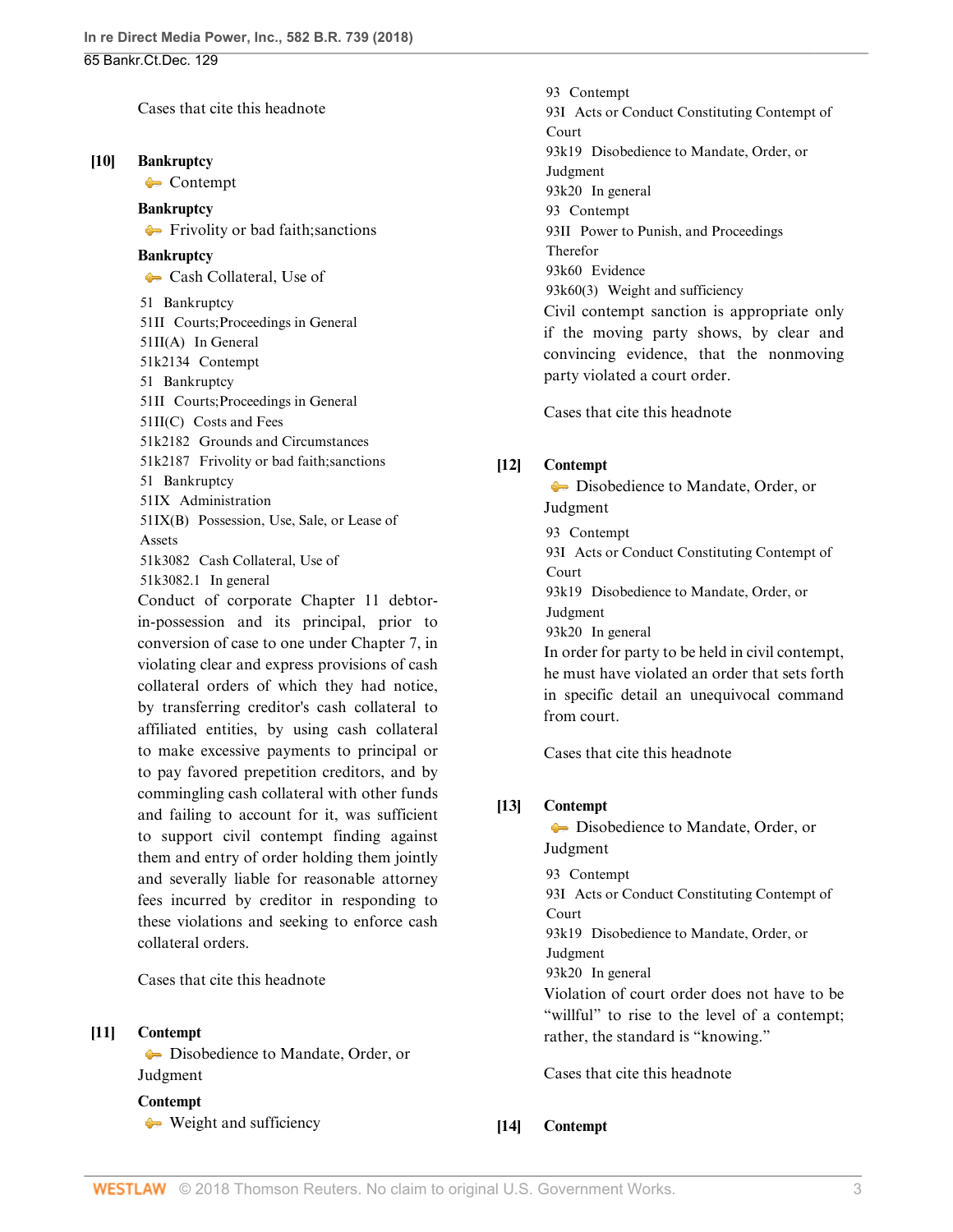65 Bankr.Ct.Dec. 129

[Disobedience to Mandate, Order, or](http://www.westlaw.com/Browse/Home/KeyNumber/93k19/View.html?docGuid=I0f6505e036cb11e8a70fc9d8a0b2aef5&originationContext=document&vr=3.0&rs=cblt1.0&transitionType=DocumentItem&contextData=(sc.PubAlert)) [Judgment](http://www.westlaw.com/Browse/Home/KeyNumber/93k19/View.html?docGuid=I0f6505e036cb11e8a70fc9d8a0b2aef5&originationContext=document&vr=3.0&rs=cblt1.0&transitionType=DocumentItem&contextData=(sc.PubAlert))

[93](http://www.westlaw.com/Browse/Home/KeyNumber/93/View.html?docGuid=I0f6505e036cb11e8a70fc9d8a0b2aef5&originationContext=document&vr=3.0&rs=cblt1.0&transitionType=DocumentItem&contextData=(sc.PubAlert)) Contempt

[93I](http://www.westlaw.com/Browse/Home/KeyNumber/93I/View.html?docGuid=I0f6505e036cb11e8a70fc9d8a0b2aef5&originationContext=document&vr=3.0&rs=cblt1.0&transitionType=DocumentItem&contextData=(sc.PubAlert)) Acts or Conduct Constituting Contempt of Court

[93k19](http://www.westlaw.com/Browse/Home/KeyNumber/93k19/View.html?docGuid=I0f6505e036cb11e8a70fc9d8a0b2aef5&originationContext=document&vr=3.0&rs=cblt1.0&transitionType=DocumentItem&contextData=(sc.PubAlert)) Disobedience to Mandate, Order, or Judgment

[93k20](http://www.westlaw.com/Browse/Home/KeyNumber/93k20/View.html?docGuid=I0f6505e036cb11e8a70fc9d8a0b2aef5&originationContext=document&vr=3.0&rs=cblt1.0&transitionType=DocumentItem&contextData=(sc.PubAlert)) In general

Contempt may be found if the actor has not been reasonably diligent and energetic in attempting to accomplish what was ordered.

[Cases that cite this headnote](http://www.westlaw.com/Link/RelatedInformation/DocHeadnoteLink?docGuid=I0f6505e036cb11e8a70fc9d8a0b2aef5&headnoteId=204422126301320180502080228&originationContext=document&vr=3.0&rs=cblt1.0&transitionType=CitingReferences&contextData=(sc.PubAlert))

### <span id="page-3-0"></span>**[\[15\]](#page-13-0) [Bankruptcy](http://www.westlaw.com/Browse/Home/KeyNumber/51/View.html?docGuid=I0f6505e036cb11e8a70fc9d8a0b2aef5&originationContext=document&vr=3.0&rs=cblt1.0&transitionType=DocumentItem&contextData=(sc.PubAlert))**

**[Cash Collateral, Use of](http://www.westlaw.com/Browse/Home/KeyNumber/51k3082/View.html?docGuid=I0f6505e036cb11e8a70fc9d8a0b2aef5&originationContext=document&vr=3.0&rs=cblt1.0&transitionType=DocumentItem&contextData=(sc.PubAlert))** 

[51](http://www.westlaw.com/Browse/Home/KeyNumber/51/View.html?docGuid=I0f6505e036cb11e8a70fc9d8a0b2aef5&originationContext=document&vr=3.0&rs=cblt1.0&transitionType=DocumentItem&contextData=(sc.PubAlert)) Bankruptcy

[51IX](http://www.westlaw.com/Browse/Home/KeyNumber/51IX/View.html?docGuid=I0f6505e036cb11e8a70fc9d8a0b2aef5&originationContext=document&vr=3.0&rs=cblt1.0&transitionType=DocumentItem&contextData=(sc.PubAlert)) Administration

[51IX\(B\)](http://www.westlaw.com/Browse/Home/KeyNumber/51IX(B)/View.html?docGuid=I0f6505e036cb11e8a70fc9d8a0b2aef5&originationContext=document&vr=3.0&rs=cblt1.0&transitionType=DocumentItem&contextData=(sc.PubAlert)) Possession, Use, Sale, or Lease of Assets

[51k3082](http://www.westlaw.com/Browse/Home/KeyNumber/51k3082/View.html?docGuid=I0f6505e036cb11e8a70fc9d8a0b2aef5&originationContext=document&vr=3.0&rs=cblt1.0&transitionType=DocumentItem&contextData=(sc.PubAlert)) Cash Collateral, Use of

[51k3082.1](http://www.westlaw.com/Browse/Home/KeyNumber/51k3082.1/View.html?docGuid=I0f6505e036cb11e8a70fc9d8a0b2aef5&originationContext=document&vr=3.0&rs=cblt1.0&transitionType=DocumentItem&contextData=(sc.PubAlert)) In general

Debtor-in-possession owes fiduciary duties to its creditors, among which are an obligation not to use cash collateral without the consent of those with an interest in that cash collateral or authority of the court, and an obligation to segregate and account for cash collateral in its possession. [11 U.S.C.A. § 363\(c\)\(2\)\(A, B\),](http://www.westlaw.com/Link/Document/FullText?findType=L&pubNum=1000546&cite=11USCAS363&originatingDoc=I0f6505e036cb11e8a70fc9d8a0b2aef5&refType=SP&originationContext=document&vr=3.0&rs=cblt1.0&transitionType=DocumentItem&contextData=(sc.PubAlert)#co_pp_fcf30000ea9c4) [\(c\)](http://www.westlaw.com/Link/Document/FullText?findType=L&pubNum=1000546&cite=11USCAS363&originatingDoc=I0f6505e036cb11e8a70fc9d8a0b2aef5&refType=SP&originationContext=document&vr=3.0&rs=cblt1.0&transitionType=DocumentItem&contextData=(sc.PubAlert)#co_pp_0c120000563a1)  $(4).$  $(4).$ 

[Cases that cite this headnote](http://www.westlaw.com/Link/RelatedInformation/DocHeadnoteLink?docGuid=I0f6505e036cb11e8a70fc9d8a0b2aef5&headnoteId=204422126301420180502080228&originationContext=document&vr=3.0&rs=cblt1.0&transitionType=CitingReferences&contextData=(sc.PubAlert))

## <span id="page-3-1"></span>**[\[16\]](#page-13-1) [Bankruptcy](http://www.westlaw.com/Browse/Home/KeyNumber/51/View.html?docGuid=I0f6505e036cb11e8a70fc9d8a0b2aef5&originationContext=document&vr=3.0&rs=cblt1.0&transitionType=DocumentItem&contextData=(sc.PubAlert))**

**[Property](http://www.westlaw.com/Browse/Home/KeyNumber/51k2323/View.html?docGuid=I0f6505e036cb11e8a70fc9d8a0b2aef5&originationContext=document&vr=3.0&rs=cblt1.0&transitionType=DocumentItem&contextData=(sc.PubAlert))** 

[51](http://www.westlaw.com/Browse/Home/KeyNumber/51/View.html?docGuid=I0f6505e036cb11e8a70fc9d8a0b2aef5&originationContext=document&vr=3.0&rs=cblt1.0&transitionType=DocumentItem&contextData=(sc.PubAlert)) Bankruptcy [51III](http://www.westlaw.com/Browse/Home/KeyNumber/51III/View.html?docGuid=I0f6505e036cb11e8a70fc9d8a0b2aef5&originationContext=document&vr=3.0&rs=cblt1.0&transitionType=DocumentItem&contextData=(sc.PubAlert)) The Case [51III\(F\)](http://www.westlaw.com/Browse/Home/KeyNumber/51III(F)/View.html?docGuid=I0f6505e036cb11e8a70fc9d8a0b2aef5&originationContext=document&vr=3.0&rs=cblt1.0&transitionType=DocumentItem&contextData=(sc.PubAlert)) Schedules and Statement of Affairs [51k2323](http://www.westlaw.com/Browse/Home/KeyNumber/51k2323/View.html?docGuid=I0f6505e036cb11e8a70fc9d8a0b2aef5&originationContext=document&vr=3.0&rs=cblt1.0&transitionType=DocumentItem&contextData=(sc.PubAlert)) Property Bankruptcy debtors have absolute duty to report whatever interests they hold in property.

[Cases that cite this headnote](http://www.westlaw.com/Link/RelatedInformation/DocHeadnoteLink?docGuid=I0f6505e036cb11e8a70fc9d8a0b2aef5&headnoteId=204422126301520180502080228&originationContext=document&vr=3.0&rs=cblt1.0&transitionType=CitingReferences&contextData=(sc.PubAlert))

## <span id="page-3-2"></span>**[\[17\]](#page-13-2) [Bankruptcy](http://www.westlaw.com/Browse/Home/KeyNumber/51/View.html?docGuid=I0f6505e036cb11e8a70fc9d8a0b2aef5&originationContext=document&vr=3.0&rs=cblt1.0&transitionType=DocumentItem&contextData=(sc.PubAlert))**

[In general; nature and purpose](http://www.westlaw.com/Browse/Home/KeyNumber/51k3501/View.html?docGuid=I0f6505e036cb11e8a70fc9d8a0b2aef5&originationContext=document&vr=3.0&rs=cblt1.0&transitionType=DocumentItem&contextData=(sc.PubAlert))

[51](http://www.westlaw.com/Browse/Home/KeyNumber/51/View.html?docGuid=I0f6505e036cb11e8a70fc9d8a0b2aef5&originationContext=document&vr=3.0&rs=cblt1.0&transitionType=DocumentItem&contextData=(sc.PubAlert)) Bankruptcy

[51XIV](http://www.westlaw.com/Browse/Home/KeyNumber/51XIV/View.html?docGuid=I0f6505e036cb11e8a70fc9d8a0b2aef5&originationContext=document&vr=3.0&rs=cblt1.0&transitionType=DocumentItem&contextData=(sc.PubAlert)) Reorganization

[51XIV\(A\)](http://www.westlaw.com/Browse/Home/KeyNumber/51XIV(A)/View.html?docGuid=I0f6505e036cb11e8a70fc9d8a0b2aef5&originationContext=document&vr=3.0&rs=cblt1.0&transitionType=DocumentItem&contextData=(sc.PubAlert)) In General

[51k3501](http://www.westlaw.com/Browse/Home/KeyNumber/51k3501/View.html?docGuid=I0f6505e036cb11e8a70fc9d8a0b2aef5&originationContext=document&vr=3.0&rs=cblt1.0&transitionType=DocumentItem&contextData=(sc.PubAlert)) In general; nature and purpose

Chapter 11 bankruptcy cases endeavor to capture the going concern value of debtor's business while providing payments to creditors.

[Cases that cite this headnote](http://www.westlaw.com/Link/RelatedInformation/DocHeadnoteLink?docGuid=I0f6505e036cb11e8a70fc9d8a0b2aef5&headnoteId=204422126301620180502080228&originationContext=document&vr=3.0&rs=cblt1.0&transitionType=CitingReferences&contextData=(sc.PubAlert))

## <span id="page-3-3"></span>**[\[18\]](#page-13-3) [Contempt](http://www.westlaw.com/Browse/Home/KeyNumber/93/View.html?docGuid=I0f6505e036cb11e8a70fc9d8a0b2aef5&originationContext=document&vr=3.0&rs=cblt1.0&transitionType=DocumentItem&contextData=(sc.PubAlert))**

 $\rightarrow$  [Nature and grounds in general](http://www.westlaw.com/Browse/Home/KeyNumber/93k70/View.html?docGuid=I0f6505e036cb11e8a70fc9d8a0b2aef5&originationContext=document&vr=3.0&rs=cblt1.0&transitionType=DocumentItem&contextData=(sc.PubAlert))

[93](http://www.westlaw.com/Browse/Home/KeyNumber/93/View.html?docGuid=I0f6505e036cb11e8a70fc9d8a0b2aef5&originationContext=document&vr=3.0&rs=cblt1.0&transitionType=DocumentItem&contextData=(sc.PubAlert)) Contempt

[93III](http://www.westlaw.com/Browse/Home/KeyNumber/93III/View.html?docGuid=I0f6505e036cb11e8a70fc9d8a0b2aef5&originationContext=document&vr=3.0&rs=cblt1.0&transitionType=DocumentItem&contextData=(sc.PubAlert)) Punishment

[93k70](http://www.westlaw.com/Browse/Home/KeyNumber/93k70/View.html?docGuid=I0f6505e036cb11e8a70fc9d8a0b2aef5&originationContext=document&vr=3.0&rs=cblt1.0&transitionType=DocumentItem&contextData=(sc.PubAlert)) Nature and grounds in general

In considering whether contempt sanctions are appropriate, court must consider, among other things, whether the target of the sanctions has been clearly and unequivocally notified of the allegedly sanctionable behavior and been afforded an opportunity to mitigate potentially applicable damages.

[Cases that cite this headnote](http://www.westlaw.com/Link/RelatedInformation/DocHeadnoteLink?docGuid=I0f6505e036cb11e8a70fc9d8a0b2aef5&headnoteId=204422126301720180502080228&originationContext=document&vr=3.0&rs=cblt1.0&transitionType=CitingReferences&contextData=(sc.PubAlert))

# <span id="page-3-4"></span>**[\[19\]](#page-14-0) [Corporations and Business Organizations](http://www.westlaw.com/Browse/Home/KeyNumber/101/View.html?docGuid=I0f6505e036cb11e8a70fc9d8a0b2aef5&originationContext=document&vr=3.0&rs=cblt1.0&transitionType=DocumentItem&contextData=(sc.PubAlert))**

**[Participation in unauthorized or](http://www.westlaw.com/Browse/Home/KeyNumber/101k1970/View.html?docGuid=I0f6505e036cb11e8a70fc9d8a0b2aef5&originationContext=document&vr=3.0&rs=cblt1.0&transitionType=DocumentItem&contextData=(sc.PubAlert))** [wrongful acts of corporation in general](http://www.westlaw.com/Browse/Home/KeyNumber/101k1970/View.html?docGuid=I0f6505e036cb11e8a70fc9d8a0b2aef5&originationContext=document&vr=3.0&rs=cblt1.0&transitionType=DocumentItem&contextData=(sc.PubAlert))

[101](http://www.westlaw.com/Browse/Home/KeyNumber/101/View.html?docGuid=I0f6505e036cb11e8a70fc9d8a0b2aef5&originationContext=document&vr=3.0&rs=cblt1.0&transitionType=DocumentItem&contextData=(sc.PubAlert)) Corporations and Business Organizations [101VII](http://www.westlaw.com/Browse/Home/KeyNumber/101VII/View.html?docGuid=I0f6505e036cb11e8a70fc9d8a0b2aef5&originationContext=document&vr=3.0&rs=cblt1.0&transitionType=DocumentItem&contextData=(sc.PubAlert)) Directors, Officers, and Agents [101VII\(E\)](http://www.westlaw.com/Browse/Home/KeyNumber/101VII(E)/View.html?docGuid=I0f6505e036cb11e8a70fc9d8a0b2aef5&originationContext=document&vr=3.0&rs=cblt1.0&transitionType=DocumentItem&contextData=(sc.PubAlert)) Liability for Corporate Debts and Acts

[101k1970](http://www.westlaw.com/Browse/Home/KeyNumber/101k1970/View.html?docGuid=I0f6505e036cb11e8a70fc9d8a0b2aef5&originationContext=document&vr=3.0&rs=cblt1.0&transitionType=DocumentItem&contextData=(sc.PubAlert)) Participation in unauthorized or wrongful acts of corporation in general Individual officially responsible for corporation's compliance with court order may be punished for contempt if he fails to act appropriately.

[Cases that cite this headnote](http://www.westlaw.com/Link/RelatedInformation/DocHeadnoteLink?docGuid=I0f6505e036cb11e8a70fc9d8a0b2aef5&headnoteId=204422126301820180502080228&originationContext=document&vr=3.0&rs=cblt1.0&transitionType=CitingReferences&contextData=(sc.PubAlert))

## <span id="page-3-5"></span>**[\[20\]](#page-14-1) [Contempt](http://www.westlaw.com/Browse/Home/KeyNumber/93/View.html?docGuid=I0f6505e036cb11e8a70fc9d8a0b2aef5&originationContext=document&vr=3.0&rs=cblt1.0&transitionType=DocumentItem&contextData=(sc.PubAlert))**

[Costs and fees](http://www.westlaw.com/Browse/Home/KeyNumber/93k68/View.html?docGuid=I0f6505e036cb11e8a70fc9d8a0b2aef5&originationContext=document&vr=3.0&rs=cblt1.0&transitionType=DocumentItem&contextData=(sc.PubAlert)) [93](http://www.westlaw.com/Browse/Home/KeyNumber/93/View.html?docGuid=I0f6505e036cb11e8a70fc9d8a0b2aef5&originationContext=document&vr=3.0&rs=cblt1.0&transitionType=DocumentItem&contextData=(sc.PubAlert)) Contempt [93II](http://www.westlaw.com/Browse/Home/KeyNumber/93II/View.html?docGuid=I0f6505e036cb11e8a70fc9d8a0b2aef5&originationContext=document&vr=3.0&rs=cblt1.0&transitionType=DocumentItem&contextData=(sc.PubAlert)) Power to Punish, and Proceedings Therefor [93k68](http://www.westlaw.com/Browse/Home/KeyNumber/93k68/View.html?docGuid=I0f6505e036cb11e8a70fc9d8a0b2aef5&originationContext=document&vr=3.0&rs=cblt1.0&transitionType=DocumentItem&contextData=(sc.PubAlert)) Costs and fees Award of attorney fees in contempt proceedings is at court's discretion.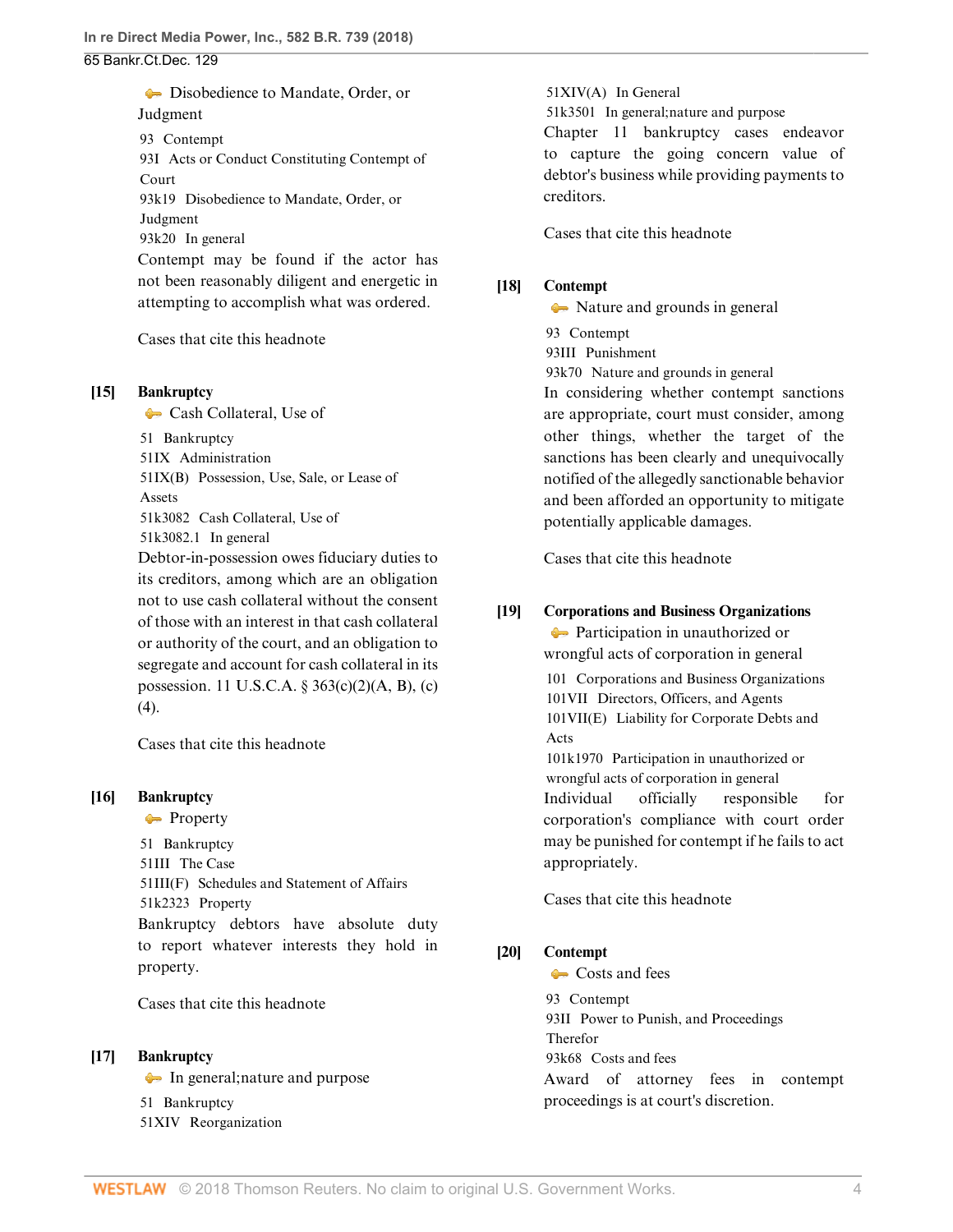[Cases that cite this headnote](http://www.westlaw.com/Link/RelatedInformation/DocHeadnoteLink?docGuid=I0f6505e036cb11e8a70fc9d8a0b2aef5&headnoteId=204422126301920180502080228&originationContext=document&vr=3.0&rs=cblt1.0&transitionType=CitingReferences&contextData=(sc.PubAlert))

### <span id="page-4-1"></span>**[\[21\]](#page-14-2) [Principal and Agent](http://www.westlaw.com/Browse/Home/KeyNumber/308/View.html?docGuid=I0f6505e036cb11e8a70fc9d8a0b2aef5&originationContext=document&vr=3.0&rs=cblt1.0&transitionType=DocumentItem&contextData=(sc.PubAlert))**

• [Liabilities of agent](http://www.westlaw.com/Browse/Home/KeyNumber/308k159(2)/View.html?docGuid=I0f6505e036cb11e8a70fc9d8a0b2aef5&originationContext=document&vr=3.0&rs=cblt1.0&transitionType=DocumentItem&contextData=(sc.PubAlert))

[308](http://www.westlaw.com/Browse/Home/KeyNumber/308/View.html?docGuid=I0f6505e036cb11e8a70fc9d8a0b2aef5&originationContext=document&vr=3.0&rs=cblt1.0&transitionType=DocumentItem&contextData=(sc.PubAlert)) Principal and Agent [308III](http://www.westlaw.com/Browse/Home/KeyNumber/308III/View.html?docGuid=I0f6505e036cb11e8a70fc9d8a0b2aef5&originationContext=document&vr=3.0&rs=cblt1.0&transitionType=DocumentItem&contextData=(sc.PubAlert)) Rights and Liabilities as to Third Persons [308III\(C\)](http://www.westlaw.com/Browse/Home/KeyNumber/308III(C)/View.html?docGuid=I0f6505e036cb11e8a70fc9d8a0b2aef5&originationContext=document&vr=3.0&rs=cblt1.0&transitionType=DocumentItem&contextData=(sc.PubAlert)) Unauthorized and Wrongful Acts [308k159](http://www.westlaw.com/Browse/Home/KeyNumber/308k159/View.html?docGuid=I0f6505e036cb11e8a70fc9d8a0b2aef5&originationContext=document&vr=3.0&rs=cblt1.0&transitionType=DocumentItem&contextData=(sc.PubAlert)) Negligence or Wrongful Acts of Agent [308k159\(2\)](http://www.westlaw.com/Browse/Home/KeyNumber/308k159(2)/View.html?docGuid=I0f6505e036cb11e8a70fc9d8a0b2aef5&originationContext=document&vr=3.0&rs=cblt1.0&transitionType=DocumentItem&contextData=(sc.PubAlert)) Liabilities of agent Under general principles of agency law, an agent whose tortious conduct renders the principal liable is also liable for his own tortious acts.

[Cases that cite this headnote](http://www.westlaw.com/Link/RelatedInformation/DocHeadnoteLink?docGuid=I0f6505e036cb11e8a70fc9d8a0b2aef5&headnoteId=204422126302020180502080228&originationContext=document&vr=3.0&rs=cblt1.0&transitionType=CitingReferences&contextData=(sc.PubAlert))

### **Attorneys and Law Firms**

Attorneys for Radio One, Inc.: [Stephen J. Rosenfeld](http://www.westlaw.com/Link/Document/FullText?findType=h&pubNum=176284&cite=0104575201&originatingDoc=I0f6505e036cb11e8a70fc9d8a0b2aef5&refType=RQ&originationContext=document&vr=3.0&rs=cblt1.0&transitionType=DocumentItem&contextData=(sc.PubAlert)) and [Danielle N. Twait](http://www.westlaw.com/Link/Document/FullText?findType=h&pubNum=176284&cite=0404951201&originatingDoc=I0f6505e036cb11e8a70fc9d8a0b2aef5&refType=RQ&originationContext=document&vr=3.0&rs=cblt1.0&transitionType=DocumentItem&contextData=(sc.PubAlert)), Mandell Menkes LLC, Chicago, IL

Attorney for Direct Media Power, Inc., and Dean Tucci: [John H. Ray,](http://www.westlaw.com/Link/Document/FullText?findType=h&pubNum=176284&cite=0329720901&originatingDoc=I0f6505e036cb11e8a70fc9d8a0b2aef5&refType=RQ&originationContext=document&vr=3.0&rs=cblt1.0&transitionType=DocumentItem&contextData=(sc.PubAlert)) Ray Legal Consulting Group, P.C., Chicago, IL

## MEMORANDUM DECISION

[Timothy A. Barnes,](http://www.westlaw.com/Link/Document/FullText?findType=h&pubNum=176284&cite=0319083401&originatingDoc=I0f6505e036cb11e8a70fc9d8a0b2aef5&refType=RQ&originationContext=document&vr=3.0&rs=cblt1.0&transitionType=DocumentItem&contextData=(sc.PubAlert)) United States Bankruptcy Judge

Before the court is Creditor Radio One, Inc.'s Second Amended Motion for Civil Contempt [Dkt. No. 179] (the "Motion") brought by Radio One, Inc. ("Radio One"), in the above-captioned bankruptcy case. The Motion is opposed by the debtor, Direct Media Power, Inc. ("DMP"), and its president Dean Tucci ("Tucci").

The Motion raises serious concerns regarding postpetition treatment of bankruptcy estate property by DMP and Tucci in managing DMP. For the reasons set forth more fully below, upon review of the parties' respective filings and after conducting a hearing on the matter, the court finds that DMP and Tucci violated court orders in this case. Such violations give rise to civil contempt. Radio One is therefore entitled to contempt damages, which the court determines to be the attorneys' fees Radio One

incurred as a result of DMP's and Tucci's contempt. The Motion should be, therefore, and by a separate order entered concurrently herewith is, granted.

### JURISDICTION

The federal district courts have "original and exclusive jurisdiction" of all cases under title 11 of the United States Code, [11 U.S.C. § 101,](http://www.westlaw.com/Link/Document/FullText?findType=L&pubNum=1000546&cite=11USCAS101&originatingDoc=I0f6505e036cb11e8a70fc9d8a0b2aef5&refType=LQ&originationContext=document&vr=3.0&rs=cblt1.0&transitionType=DocumentItem&contextData=(sc.PubAlert)) *et seq.* (the "Bankruptcy Code"). [28 U.S.C. § 1334\(a\)](http://www.westlaw.com/Link/Document/FullText?findType=L&pubNum=1000546&cite=28USCAS1334&originatingDoc=I0f6505e036cb11e8a70fc9d8a0b2aef5&refType=SP&originationContext=document&vr=3.0&rs=cblt1.0&transitionType=DocumentItem&contextData=(sc.PubAlert)#co_pp_8b3b0000958a4). The federal district courts also have "original but not exclusive jurisdiction" of all civil proceedings arising under the Bankruptcy Code, or arising in or related to cases under the Bankruptcy Code. [28 U.S.C. § 1334\(b\)](http://www.westlaw.com/Link/Document/FullText?findType=L&pubNum=1000546&cite=28USCAS1334&originatingDoc=I0f6505e036cb11e8a70fc9d8a0b2aef5&refType=SP&originationContext=document&vr=3.0&rs=cblt1.0&transitionType=DocumentItem&contextData=(sc.PubAlert)#co_pp_a83b000018c76). District courts may, however, refer these cases to the bankruptcy judges for their districts. [28 U.S.C. § 157\(a\).](http://www.westlaw.com/Link/Document/FullText?findType=L&pubNum=1000546&cite=28USCAS157&originatingDoc=I0f6505e036cb11e8a70fc9d8a0b2aef5&refType=SP&originationContext=document&vr=3.0&rs=cblt1.0&transitionType=DocumentItem&contextData=(sc.PubAlert)#co_pp_8b3b0000958a4) In accordance with [section 157\(a\)](http://www.westlaw.com/Link/Document/FullText?findType=L&pubNum=1000546&cite=28USCAS157&originatingDoc=I0f6505e036cb11e8a70fc9d8a0b2aef5&refType=SP&originationContext=document&vr=3.0&rs=cblt1.0&transitionType=DocumentItem&contextData=(sc.PubAlert)#co_pp_8b3b0000958a4), the District Court for the Northern District of Illinois has referred all of its bankruptcy cases to the Bankruptcy Court for the Northern District of Illinois. N.D. Ill. Internal Operating Procedure 15(a).

A bankruptcy judge to whom a case has been referred may enter final judgment on any core proceeding arising under the Bankruptcy Code or arising in a case under the Bankruptcy Code. [28 U.S.C. § 157\(b\)\(1\)](http://www.westlaw.com/Link/Document/FullText?findType=L&pubNum=1000546&cite=28USCAS157&originatingDoc=I0f6505e036cb11e8a70fc9d8a0b2aef5&refType=SP&originationContext=document&vr=3.0&rs=cblt1.0&transitionType=DocumentItem&contextData=(sc.PubAlert)#co_pp_3fed000053a85). Bankruptcy judges must therefore determine, on motion or *sua sponte*, whether a proceeding is a core proceeding or is otherwise related to a case under the Bankruptcy Code. [28 U.S.C.](http://www.westlaw.com/Link/Document/FullText?findType=L&pubNum=1000546&cite=28USCAS157&originatingDoc=I0f6505e036cb11e8a70fc9d8a0b2aef5&refType=SP&originationContext=document&vr=3.0&rs=cblt1.0&transitionType=DocumentItem&contextData=(sc.PubAlert)#co_pp_d801000002763) [§ 157\(b\)\(3\)](http://www.westlaw.com/Link/Document/FullText?findType=L&pubNum=1000546&cite=28USCAS157&originatingDoc=I0f6505e036cb11e8a70fc9d8a0b2aef5&refType=SP&originationContext=document&vr=3.0&rs=cblt1.0&transitionType=DocumentItem&contextData=(sc.PubAlert)#co_pp_d801000002763). As to the former, the court may hear and determine such matters. [28 U.S.C. § 157\(b\)\(1\)](http://www.westlaw.com/Link/Document/FullText?findType=L&pubNum=1000546&cite=28USCAS157&originatingDoc=I0f6505e036cb11e8a70fc9d8a0b2aef5&refType=SP&originationContext=document&vr=3.0&rs=cblt1.0&transitionType=DocumentItem&contextData=(sc.PubAlert)#co_pp_3fed000053a85). As to the latter, the bankruptcy court may hear the matters, but may not decide them without the consent of the parties. [28](http://www.westlaw.com/Link/Document/FullText?findType=L&pubNum=1000546&cite=28USCAS157&originatingDoc=I0f6505e036cb11e8a70fc9d8a0b2aef5&refType=SP&originationContext=document&vr=3.0&rs=cblt1.0&transitionType=DocumentItem&contextData=(sc.PubAlert)#co_pp_3fed000053a85) U.S.C.  $\S$  157(b)(1) & [\(c\).](http://www.westlaw.com/Link/Document/FullText?findType=L&pubNum=1000546&cite=28USCAS157&originatingDoc=I0f6505e036cb11e8a70fc9d8a0b2aef5&refType=SP&originationContext=document&vr=3.0&rs=cblt1.0&transitionType=DocumentItem&contextData=(sc.PubAlert)#co_pp_4b24000003ba5) Instead, the bankruptcy court must "submit proposed findings of fact and conclusions of law to the district court, and any final order or judgment **\*742** shall be entered by the district judge after considering the bankruptcy judge's proposed findings and conclusions and after reviewing de novo those matters to which any party has timely and specifically objected." [28](http://www.westlaw.com/Link/Document/FullText?findType=L&pubNum=1000546&cite=28USCAS157&originatingDoc=I0f6505e036cb11e8a70fc9d8a0b2aef5&refType=SP&originationContext=document&vr=3.0&rs=cblt1.0&transitionType=DocumentItem&contextData=(sc.PubAlert)#co_pp_10c0000001331) [U.S.C. § 157\(c\)\(1\).](http://www.westlaw.com/Link/Document/FullText?findType=L&pubNum=1000546&cite=28USCAS157&originatingDoc=I0f6505e036cb11e8a70fc9d8a0b2aef5&refType=SP&originationContext=document&vr=3.0&rs=cblt1.0&transitionType=DocumentItem&contextData=(sc.PubAlert)#co_pp_10c0000001331)

<span id="page-4-0"></span>**[\[1](#page-0-1)]** The court must also consider its constitutional authority. *Stern v. Marshall,* [564 U.S. 462, 131 S.Ct.](http://www.westlaw.com/Link/Document/FullText?findType=Y&serNum=2025536615&pubNum=0000708&originatingDoc=I0f6505e036cb11e8a70fc9d8a0b2aef5&refType=RP&originationContext=document&vr=3.0&rs=cblt1.0&transitionType=DocumentItem&contextData=(sc.PubAlert)) [2594, 180 L.Ed.2d 475 \(2011\)](http://www.westlaw.com/Link/Document/FullText?findType=Y&serNum=2025536615&pubNum=0000708&originatingDoc=I0f6505e036cb11e8a70fc9d8a0b2aef5&refType=RP&originationContext=document&vr=3.0&rs=cblt1.0&transitionType=DocumentItem&contextData=(sc.PubAlert)). The court's [section 105](http://www.westlaw.com/Link/Document/FullText?findType=L&pubNum=1000611&cite=11USCAS105&originatingDoc=I0f6505e036cb11e8a70fc9d8a0b2aef5&refType=LQ&originationContext=document&vr=3.0&rs=cblt1.0&transitionType=DocumentItem&contextData=(sc.PubAlert)) powers arise only in bankruptcy and are essential to the administration of bankruptcy matters. *[In re Caesars](http://www.westlaw.com/Link/Document/FullText?findType=Y&serNum=2037864057&pubNum=0000506&originatingDoc=I0f6505e036cb11e8a70fc9d8a0b2aef5&refType=RP&fi=co_pp_sp_506_1188&originationContext=document&vr=3.0&rs=cblt1.0&transitionType=DocumentItem&contextData=(sc.PubAlert)#co_pp_sp_506_1188) Entm't Operating Co., Inc.*[, 808 F.3d 1186, 1188 \(7th](http://www.westlaw.com/Link/Document/FullText?findType=Y&serNum=2037864057&pubNum=0000506&originatingDoc=I0f6505e036cb11e8a70fc9d8a0b2aef5&refType=RP&fi=co_pp_sp_506_1188&originationContext=document&vr=3.0&rs=cblt1.0&transitionType=DocumentItem&contextData=(sc.PubAlert)#co_pp_sp_506_1188) [Cir. 2015\)](http://www.westlaw.com/Link/Document/FullText?findType=Y&serNum=2037864057&pubNum=0000506&originatingDoc=I0f6505e036cb11e8a70fc9d8a0b2aef5&refType=RP&fi=co_pp_sp_506_1188&originationContext=document&vr=3.0&rs=cblt1.0&transitionType=DocumentItem&contextData=(sc.PubAlert)#co_pp_sp_506_1188) [\(section 105](http://www.westlaw.com/Link/Document/FullText?findType=L&pubNum=1000611&cite=11USCAS105&originatingDoc=I0f6505e036cb11e8a70fc9d8a0b2aef5&refType=LQ&originationContext=document&vr=3.0&rs=cblt1.0&transitionType=DocumentItem&contextData=(sc.PubAlert)) "grants the extensive equitable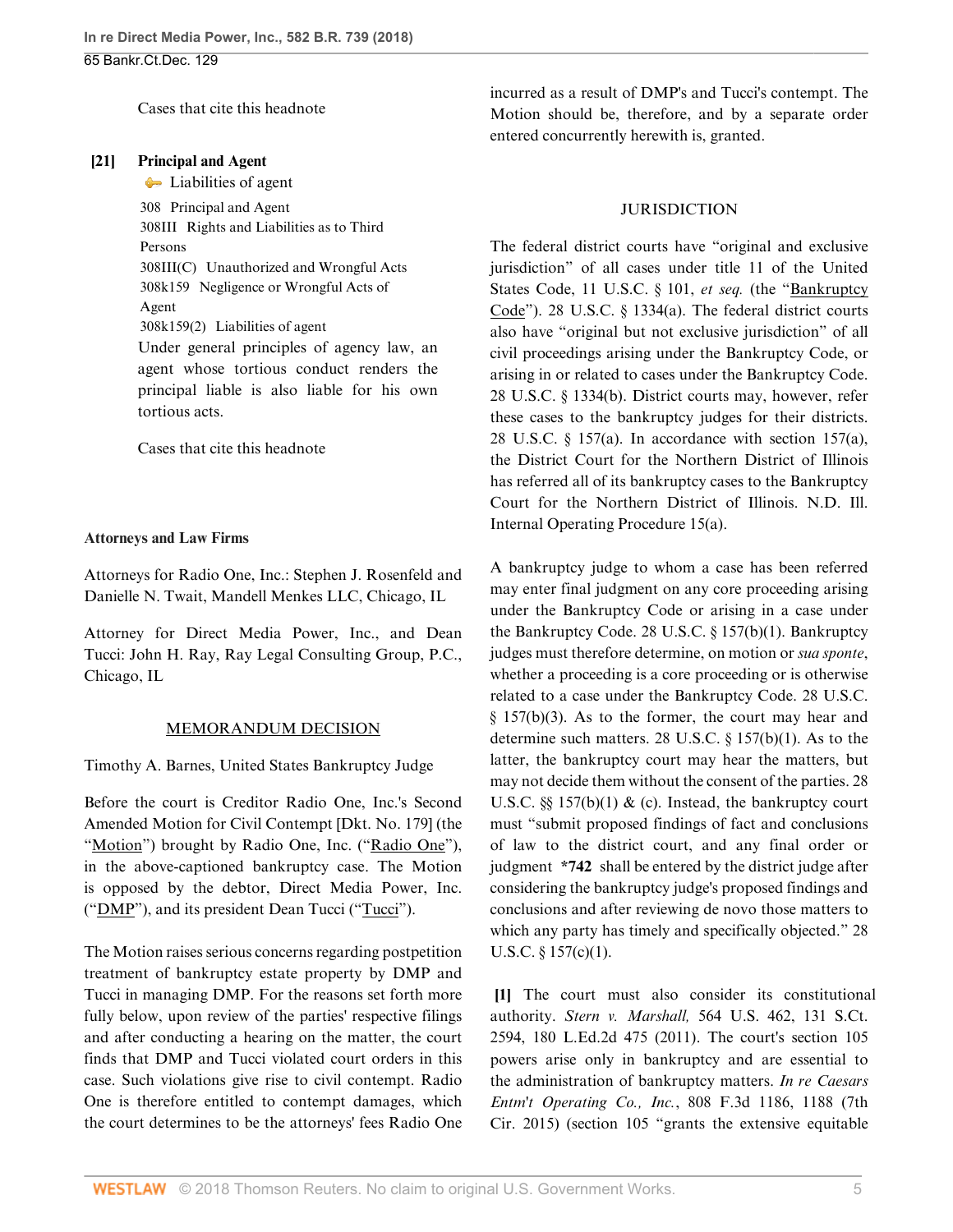powers that bankruptcy courts need in order to be able to perform their statutory duties"). As such, the exercise of those powers is squarely within the court's constitutional authority. In the matter at bar, DMP and Tucci have contested the court's authority and jurisdiction to hear and determine violations of this court's orders during the bankruptcy case after the case itself was dismissed. That is a different question.

<span id="page-5-0"></span>**[\[2](#page-0-2)]** While the court will consider in greater detail below its contempt powers, there is no question that a bankruptcy court ordinarily has authority to enforce its own prior orders. *[Travelers Indem. Co. v. Bailey](http://www.westlaw.com/Link/Document/FullText?findType=Y&serNum=2019144487&pubNum=0000708&originatingDoc=I0f6505e036cb11e8a70fc9d8a0b2aef5&refType=RP&originationContext=document&vr=3.0&rs=cblt1.0&transitionType=DocumentItem&contextData=(sc.PubAlert))*, 557 U.S. 137, 138, [129 S.Ct. 2195, 174 L.Ed.2d 99 \(2009\);](http://www.westlaw.com/Link/Document/FullText?findType=Y&serNum=2019144487&pubNum=0000708&originatingDoc=I0f6505e036cb11e8a70fc9d8a0b2aef5&refType=RP&originationContext=document&vr=3.0&rs=cblt1.0&transitionType=DocumentItem&contextData=(sc.PubAlert)) *[Cox v. Zale Del.,](http://www.westlaw.com/Link/Document/FullText?findType=Y&serNum=2001139518&pubNum=0000506&originatingDoc=I0f6505e036cb11e8a70fc9d8a0b2aef5&refType=RP&fi=co_pp_sp_506_917&originationContext=document&vr=3.0&rs=cblt1.0&transitionType=DocumentItem&contextData=(sc.PubAlert)#co_pp_sp_506_917) Inc.*[, 239 F.3d 910, 917 \(7th Cir. 2001\)](http://www.westlaw.com/Link/Document/FullText?findType=Y&serNum=2001139518&pubNum=0000506&originatingDoc=I0f6505e036cb11e8a70fc9d8a0b2aef5&refType=RP&fi=co_pp_sp_506_917&originationContext=document&vr=3.0&rs=cblt1.0&transitionType=DocumentItem&contextData=(sc.PubAlert)#co_pp_sp_506_917). Congress expressly conferred enforcement powers to the bankruptcy courts in [section 105 of the Bankruptcy Code,](http://www.westlaw.com/Link/Document/FullText?findType=L&pubNum=1000611&cite=11USCAS105&originatingDoc=I0f6505e036cb11e8a70fc9d8a0b2aef5&refType=LQ&originationContext=document&vr=3.0&rs=cblt1.0&transitionType=DocumentItem&contextData=(sc.PubAlert)) which authorizes the court to take "any action ... necessary or appropriate to enforce or implement court orders or rules." [11 U.S.C. §](http://www.westlaw.com/Link/Document/FullText?findType=L&pubNum=1000546&cite=11USCAS105&originatingDoc=I0f6505e036cb11e8a70fc9d8a0b2aef5&refType=SP&originationContext=document&vr=3.0&rs=cblt1.0&transitionType=DocumentItem&contextData=(sc.PubAlert)#co_pp_8b3b0000958a4) [105\(a\);](http://www.westlaw.com/Link/Document/FullText?findType=L&pubNum=1000546&cite=11USCAS105&originatingDoc=I0f6505e036cb11e8a70fc9d8a0b2aef5&refType=SP&originationContext=document&vr=3.0&rs=cblt1.0&transitionType=DocumentItem&contextData=(sc.PubAlert)#co_pp_8b3b0000958a4) *[Owens v. LVNV Funding, LLC](http://www.westlaw.com/Link/Document/FullText?findType=Y&serNum=2039548210&pubNum=0000506&originatingDoc=I0f6505e036cb11e8a70fc9d8a0b2aef5&refType=RP&fi=co_pp_sp_506_732&originationContext=document&vr=3.0&rs=cblt1.0&transitionType=DocumentItem&contextData=(sc.PubAlert)#co_pp_sp_506_732)*, 832 F.3d 726, 732 [n.5 \(7th Cir. 2016\),](http://www.westlaw.com/Link/Document/FullText?findType=Y&serNum=2039548210&pubNum=0000506&originatingDoc=I0f6505e036cb11e8a70fc9d8a0b2aef5&refType=RP&fi=co_pp_sp_506_732&originationContext=document&vr=3.0&rs=cblt1.0&transitionType=DocumentItem&contextData=(sc.PubAlert)#co_pp_sp_506_732) *cert. denied*, -- U.S. -- 137 S.Ct. [2157, 198 L.Ed.2d 231 \(2017\);](http://www.westlaw.com/Link/Document/FullText?findType=Y&serNum=2039767669&pubNum=0000708&originatingDoc=I0f6505e036cb11e8a70fc9d8a0b2aef5&refType=RP&originationContext=document&vr=3.0&rs=cblt1.0&transitionType=DocumentItem&contextData=(sc.PubAlert)) *In re Bryson*[, 131 F.3d 601,](http://www.westlaw.com/Link/Document/FullText?findType=Y&serNum=1997242033&pubNum=0000506&originatingDoc=I0f6505e036cb11e8a70fc9d8a0b2aef5&refType=RP&fi=co_pp_sp_506_603&originationContext=document&vr=3.0&rs=cblt1.0&transitionType=DocumentItem&contextData=(sc.PubAlert)#co_pp_sp_506_603) [603 \(7th Cir. 1997\);](http://www.westlaw.com/Link/Document/FullText?findType=Y&serNum=1997242033&pubNum=0000506&originatingDoc=I0f6505e036cb11e8a70fc9d8a0b2aef5&refType=RP&fi=co_pp_sp_506_603&originationContext=document&vr=3.0&rs=cblt1.0&transitionType=DocumentItem&contextData=(sc.PubAlert)#co_pp_sp_506_603) *In re Volpert*[, 110 F.3d 494, 500 \(7th](http://www.westlaw.com/Link/Document/FullText?findType=Y&serNum=1997081919&pubNum=0000506&originatingDoc=I0f6505e036cb11e8a70fc9d8a0b2aef5&refType=RP&fi=co_pp_sp_506_500&originationContext=document&vr=3.0&rs=cblt1.0&transitionType=DocumentItem&contextData=(sc.PubAlert)#co_pp_sp_506_500) [Cir. 1997\)](http://www.westlaw.com/Link/Document/FullText?findType=Y&serNum=1997081919&pubNum=0000506&originatingDoc=I0f6505e036cb11e8a70fc9d8a0b2aef5&refType=RP&fi=co_pp_sp_506_500&originationContext=document&vr=3.0&rs=cblt1.0&transitionType=DocumentItem&contextData=(sc.PubAlert)#co_pp_sp_506_500).

<span id="page-5-1"></span>**[\[3](#page-0-0)]** Although the bankruptcy case was dismissed on September 20, 2017, that authority remained. "A court loses jurisdiction over a case when it issues a final judgment, which is to say a judgment that resolves the controversy between the parties. The order dismissing the bankruptcy didn't do that." *[In re Sweports, Ltd.](http://www.westlaw.com/Link/Document/FullText?findType=Y&serNum=2035246471&pubNum=0000506&originatingDoc=I0f6505e036cb11e8a70fc9d8a0b2aef5&refType=RP&fi=co_pp_sp_506_367&originationContext=document&vr=3.0&rs=cblt1.0&transitionType=DocumentItem&contextData=(sc.PubAlert)#co_pp_sp_506_367)*, 777 [F.3d 364, 367 \(7th Cir. 2015\).](http://www.westlaw.com/Link/Document/FullText?findType=Y&serNum=2035246471&pubNum=0000506&originatingDoc=I0f6505e036cb11e8a70fc9d8a0b2aef5&refType=RP&fi=co_pp_sp_506_367&originationContext=document&vr=3.0&rs=cblt1.0&transitionType=DocumentItem&contextData=(sc.PubAlert)#co_pp_sp_506_367) After the dismissal of the underlying bankruptcy case, the bankruptcy court may retain jurisdiction to consider collateral issues, such as the imposition of sanctions. *[In re Dental Profile, Inc.](http://www.westlaw.com/Link/Document/FullText?findType=Y&serNum=2024954360&pubNum=0000164&originatingDoc=I0f6505e036cb11e8a70fc9d8a0b2aef5&refType=RP&fi=co_pp_sp_164_890&originationContext=document&vr=3.0&rs=cblt1.0&transitionType=DocumentItem&contextData=(sc.PubAlert)#co_pp_sp_164_890)*, [446 B.R. 885, 890 \(Bankr. N.D. Ill. 2011\)](http://www.westlaw.com/Link/Document/FullText?findType=Y&serNum=2024954360&pubNum=0000164&originatingDoc=I0f6505e036cb11e8a70fc9d8a0b2aef5&refType=RP&fi=co_pp_sp_164_890&originationContext=document&vr=3.0&rs=cblt1.0&transitionType=DocumentItem&contextData=(sc.PubAlert)#co_pp_sp_164_890) (Cox, J.) (*citing In re Kitchin*[, 327 B.R. 337, 359 \(Bankr. N.D. Ill.](http://www.westlaw.com/Link/Document/FullText?findType=Y&serNum=2007047937&pubNum=0000164&originatingDoc=I0f6505e036cb11e8a70fc9d8a0b2aef5&refType=RP&fi=co_pp_sp_164_359&originationContext=document&vr=3.0&rs=cblt1.0&transitionType=DocumentItem&contextData=(sc.PubAlert)#co_pp_sp_164_359) [2005\)](http://www.westlaw.com/Link/Document/FullText?findType=Y&serNum=2007047937&pubNum=0000164&originatingDoc=I0f6505e036cb11e8a70fc9d8a0b2aef5&refType=RP&fi=co_pp_sp_164_359&originationContext=document&vr=3.0&rs=cblt1.0&transitionType=DocumentItem&contextData=(sc.PubAlert)#co_pp_sp_164_359) (Schmetterer, J.) ). As in *[Sweports](http://www.westlaw.com/Link/Document/FullText?findType=Y&serNum=2035246471&pubNum=0000506&originatingDoc=I0f6505e036cb11e8a70fc9d8a0b2aef5&refType=RP&originationContext=document&vr=3.0&rs=cblt1.0&transitionType=DocumentItem&contextData=(sc.PubAlert))*, a court may have continuing jurisdiction to resolve the controversy between parties despite the court's prior order dismissing the bankruptcy.

Here, in addition to the foregoing, at the dismissal hearing the court expressly retained jurisdiction to resolve the issue at bar. Accordingly, the court has jurisdiction and constitutional authority to enter final orders with respect to the Motion.

## BACKGROUND AND PROCEDURAL HISTORY

The debtor in this bankruptcy case, DMP, is whollyowned by DMP Holdings, Inc. ("Holdings"), also an Illinois corporation. In turn, Tucci owns ninety percent of Holdings. In addition to his control of DMP through Holdings, Tucci serves as the president of DMP. Tucci also owned a majority interest of other business entities that he managed during the bankruptcy case, including Teldebt Solutions, Inc. ("Teldebt"), FDATR, Inc. ("FDATR"), Dang Enterprises LLC ("Dang") and The Media Liquidators, Inc. ("Liquidators" and collectively with Holdings, Teldebt, **\*743** FDATR and Dang, the "Affiliated Entities").

On November 21, 2016 (the "Petition Date"), DMP filed a voluntary petition for relief under chapter 11 of the Bankruptcy Code (the "Petition") through the assistance of its initial bankruptcy counsel, Adam S. Tracy ("Tracy"), commencing the above-captioned case.

DMP failed to perform many of the requirements of a debtor within 14 days of filing the Petition. For example, the Petition did not include many of the required documents and those that were filed were deficient (*e.g.*, Form B4—the List of Creditors Holding 20 Largest Unsecured Claims—omitted most of DMP's significant creditors).

On December 2, 2016, the United States Trustee (the "U.S. Trustee") filed a motion to dismiss this case under [section 1112\(b\) of the Bankruptcy Code](http://www.westlaw.com/Link/Document/FullText?findType=L&pubNum=1000611&cite=11USCAS1112&originatingDoc=I0f6505e036cb11e8a70fc9d8a0b2aef5&refType=LQ&originationContext=document&vr=3.0&rs=cblt1.0&transitionType=DocumentItem&contextData=(sc.PubAlert)) for these failures and the failure to timely provide information reasonably requested by the U.S. Trustee. Shortly thereafter, Tracy withdrew his request for authority to represent DMP, leaving DMP unrepresented in the case. At the hearing on the U.S. Trustee's motion to dismiss, attorney Neal L. Wolf ("Wolf") stepped in as DMP's counsel and requested and was granted time to address the deficiencies. Also at the hearing, Radio One appeared and voiced preliminary concerns regarding the case.

## A. The First Interim Cash Collateral Order

Through Wolf's efforts, a number of the deficiencies were corrected and, in response, the U.S. Trustee withdrew its motion to dismiss. Among the new filings was an overdue request for authority to use cash collateral. *See*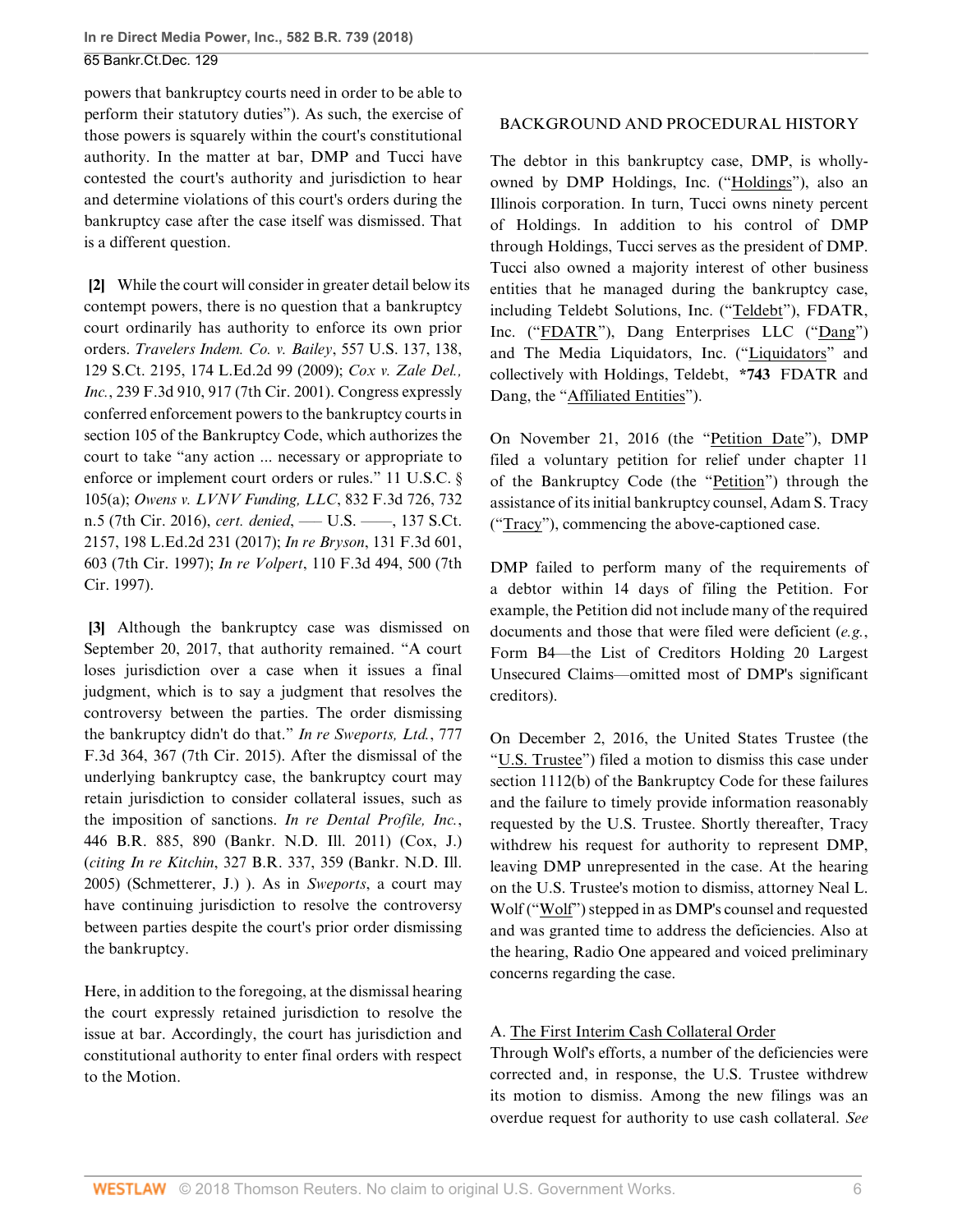**In re Direct Media Power, Inc., 582 B.R. 739 (2018)** 65 Bankr.Ct.Dec. 129

Debtor's Motion for Entry of Order (A) Authorizing Use of Cash Collateral on an Interim Basis, and Providing for Adequate Protection, and (B) Setting a Final Hearing on the Use of Cash Collateral dated December 15, 2016 [Dkt. No. 36] (the "Cash Collateral Motion"). On December 19, 2016, the court granted the Cash Collateral Motion on an interim basis. *See* Interim Order Authorizing Use of Cash Collateral and Approving Grant of Adequate Protection and Setting Final Hearing on the Use of Cash Collateral [Dkt. No 52] (the "First Interim Order").  $^1$  $^1$  The First Interim Order set January 11, 2017, as a further hearing on the Cash Collateral Motion.

<span id="page-6-0"></span>[1](#page-6-1) In the Northern District of Illinois, bankruptcy filers are required to include proposed orders with their motions. *See* Bankr. N.D. Ill. R. 9013–1(B) (5). Despite the best efforts of the court, parties continue to submit orders that are not self-referential and occasionally such orders are entered. The First Interim Order is just such an order, granting authority to use the cash collateral of "Lender," a term defined neither in the Interim Order nor the Cash Collateral Motion. The form of order was, however, served with the Cash Collateral Motion and even the most cursory review of the Cash Collateral Motion reveals that the lenders addressed therein, defined as the "Secured Creditors" are: Radio One, MCA Fixed Payment, New Era Lending and Ace Funding Source. Taken together, it is clear that the First Interim Order grants authority to use the cash collateral of the Secured Creditors, including Radio One.

Thereafter, authority to use cash collateral was ordered periodically on a further interim basis as follows:

<span id="page-6-4"></span>(1) January 12, 2017—Interim Order Authorizing Use of Cash Collateral [Dkt. No. 75] (the "Second Interim Order");  $2$ 

(2) February 6, 2017—Interim Order Authorizing Use of Cash Collateral [Dkt. No. 85] (the "Third Interim Order"); and

<span id="page-6-5"></span>**\*744** (3) February 13, 2017—Interim Order Authorizing Use of Cash Collateral [Dkt. No. 90] (the "Fourth Interim Order"<sup>[3](#page-6-3)</sup> and collectively with First Interim Order, the Second Interim Order and the Third Interim Order, the "Cash Collateral Orders").

- <span id="page-6-2"></span>[2](#page-6-4) The Second Interim Order removes the reference to Lender, but instead references Radio One specifically.
- <span id="page-6-3"></span>[3](#page-6-5) The Third and Fourth Interim Orders make no reference to Lender or Radio One, but contain provisions directed at compliance through Radio One's counsel.

<span id="page-6-1"></span>During this same period, DMP took steps to challenge Radio One's secured claim, including engaging special counsel and commencing an adversary proceeding. At the same time, over the course of the Cash Collateral Orders, Radio One's requests and efforts to protect its interests increased in scope and specificity. Each successive Cash Collateral Order increased the extent to which DMP must disclose information and increased the restraint on DMP's ability to transfer funds.

## B. The Second Interim Cash Collateral Order and Tucci Examinations

## 1. *The Second Interim Cash Collateral Order*

While the First Interim Order was fairly unadorned, after the entry of First Interim Order, on January 5, 2017, the meeting of creditors required under [section 341 of the](http://www.westlaw.com/Link/Document/FullText?findType=L&pubNum=1000611&cite=11USCAS341&originatingDoc=I0f6505e036cb11e8a70fc9d8a0b2aef5&refType=LQ&originationContext=document&vr=3.0&rs=cblt1.0&transitionType=DocumentItem&contextData=(sc.PubAlert)) [Bankruptcy Code](http://www.westlaw.com/Link/Document/FullText?findType=L&pubNum=1000611&cite=11USCAS341&originatingDoc=I0f6505e036cb11e8a70fc9d8a0b2aef5&refType=LQ&originationContext=document&vr=3.0&rs=cblt1.0&transitionType=DocumentItem&contextData=(sc.PubAlert)) (the "341 Meeting") was held. During the 341 Meeting, Tucci appeared on behalf of DMP and admitted that DMP failed to file tax returns for 2014 and 2015. Radio One's Reply in Support of its Second Amended Motion for Civil Contempt [Dkt. No. 199] (the "Reply"), Ex. F. (Transcription of Creditors Meeting Pursuant to [Bankruptcy Code Section 341](http://www.westlaw.com/Link/Document/FullText?findType=L&pubNum=1000611&cite=11USCAS341&originatingDoc=I0f6505e036cb11e8a70fc9d8a0b2aef5&refType=LQ&originationContext=document&vr=3.0&rs=cblt1.0&transitionType=DocumentItem&contextData=(sc.PubAlert)), January 5, 2017) (the "341 Meeting Tr."), at p. 18. Following the 341 Meeting, on the basis of that admission and other alleged failures and omissions, Radio One objected to the further use of cash collateral. *See* Creditor Radio One, Inc.'s Objection and Response in Opposition to Debtor's Motion for Entry of an Order Authorizing Use of Cash Collateral on an Interim Basis [Dkt. No. 67] (the "Cash Collateral Objection").

In light of the Cash Collateral Objection, the Second Interim Order became somewhat more complex. The court ordered DMP to produce its financial information and records to Radio One, including bank statements for any bank account that DMP utilized during the past year, DMP's accounting reports of weekly income, detailed transactions during the bankruptcy case and DMP's invoices and receipts substantiating its postpetition transactions. Second Interim Order, at ¶¶ 2–4. DMP was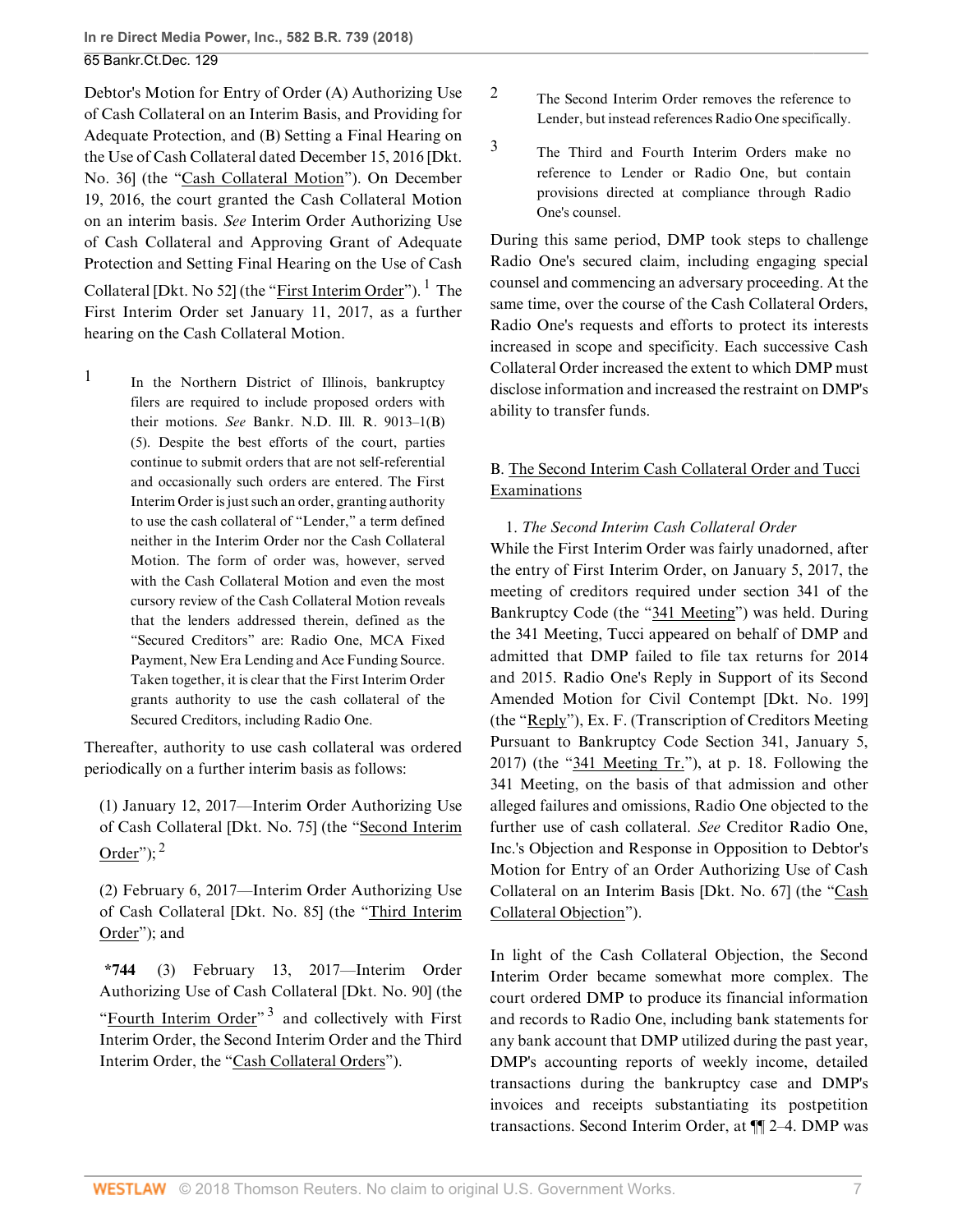also required to submit to an examination by Radio One pursuant to [Rule 2004 of the Federal Rules of Bankruptcy](http://www.westlaw.com/Link/Document/FullText?findType=L&pubNum=1000611&cite=USFRBPR2004&originatingDoc=I0f6505e036cb11e8a70fc9d8a0b2aef5&refType=LQ&originationContext=document&vr=3.0&rs=cblt1.0&transitionType=DocumentItem&contextData=(sc.PubAlert)) [Procedure](http://www.westlaw.com/Link/Document/FullText?findType=L&pubNum=1000611&cite=USFRBPR2004&originatingDoc=I0f6505e036cb11e8a70fc9d8a0b2aef5&refType=LQ&originationContext=document&vr=3.0&rs=cblt1.0&transitionType=DocumentItem&contextData=(sc.PubAlert)) (the "Bankruptcy Rules"). *Id.*, at ¶ 5.

#### 2. *The Tucci Examinations*

Following the entry of the Second Interim Order, Radio One conducted an examination of Tucci in his capacity as president of DMP on January 31, 2017 (the "First Tucci Examination"). In this deposition, Radio One discovered previously undisclosed companies, bank accounts and transfers related to DMP. Mot., Ex. A (Dep. Tr. of Dean Tucci) ("Exam I Tr."), at pp. 13–101. Radio One deposed Tucci a second time on April 27, 2017 (the "Second Tucci Examination" and collectively with the First Tucci Examination, the "Tucci Examinations"). Mot., Ex. B (Dep. Tr. of Dean Tucci) ("Exam II Tr.").

The Tucci Examinations allowed Radio One to gather information about DMP's operations and financial disclosures relating to the commencement and continuation of the bankruptcy case. Notably, the Tucci Examinations gave rise to a number of **\*745** discoveries, including (i) Tucci and DMP's operations without compliance with the duties and constraints of being a debtor in possession, (ii) Tucci's manipulation of cash and debtor and nondebtor bank accounts, (iii) Tucci's use of cash collateral for his personal gain, and (iv) use of cash collateral to pay prepetition debts.

## (a) Failure to Keep Records and Operate as Required

In the Second Tucci Examination, Tucci admitted that the financial records submitted to the court were inaccurate and unreliable. Exam II Tr., at pp. 32–46. Tucci also admitted that DMP's financial records failed to delineate between prepetition debt and postpetition debt, Exam II Tr., at p. 70, and that, after the Petition Date, Tucci continued DMP's operations without any changes due to the bankruptcy. Exam I Tr., at pp. 72–74. DMP itself admitted as much, stating that at least prior to the entry of the Second Interim Order, Tucci operated DMP "without regard to corporate formalities" and without distinction from the Affiliated Entities. Direct Media Power's Objection to Motion for Order Dismissing Case [Dkt. No. 111], at pp. 1–2.

In addition, Tucci did not maintain records as he represented under oath at the 341 Meeting. At the 341 Meeting, Tucci claimed that his accounting staff maintained DMP's financial statements in QuickBooks. 341 Meeting Tr., at p. 53. However, in the Tucci Examinations, Tucci admitted that he personally maintained all of the financial information along with the financial records of the Affiliated Entities in an Excel spreadsheet. Exam I Tr., at pp. 83–84; Exam II Tr., at p. 46. Further, when questioned in the Second Tucci Examination about the accuracy of DMP's monthly operating reports, Tucci testified that he did not believe in the accuracy of certain numbers contained therein, he signed and submitted them nonetheless. Exam II Tr., at pp. 32–39.

While such mismanagement occurring elsewhere might be, at worst, negligent, in this case the appearance is worse, as it was combined with intentional, troubling acts. For example, within two weeks of the entry of the Second Interim Order, Tucci registered Liquidators with the Illinois Secretary of State. Mot., Ex. D (Corporation File Detail Report). According to a sworn statement by one of DMP's former employees, Tucci instructed DMP's sales team to divert new business away from DMP in favor of directing new business to Liquidators. Mot., Ex. E (Decl. of Jeffrey Lerner). Mismanaging DMP makes such actions that much harder to detect.

## (b) Manipulation of Cash and Bank Accounts

The Tucci Examinations also revealed that Tucci questionably managed multiple bank accounts during the bankruptcy case. Exam II Tr., at pp. 8–9. These included a Bank of America bank account in DMP's name ("Account 6530"), Exam I Tr., at pp. 57–58, and another Bank of America account in Teldebt's name, but opened with DMP's tax identification number ("Account 6556"). Exam I Tr., at pp. 64–65.

When asked about DMP's debtor schedules filed on December 28, 2016, Tucci stated at the 341 Meeting that no transfers were made out of Account 6530 other than for paying media bills and employee's wages. 341 Meeting Tr., at pp. 21–22. However, Tucci's later testimony revealed additional, previously undisclosed transfers. Exam II Tr., at pp. 51–53, 69. In addition, during the bankruptcy case, Tucci moved funds from Account 6530 to Account 6556,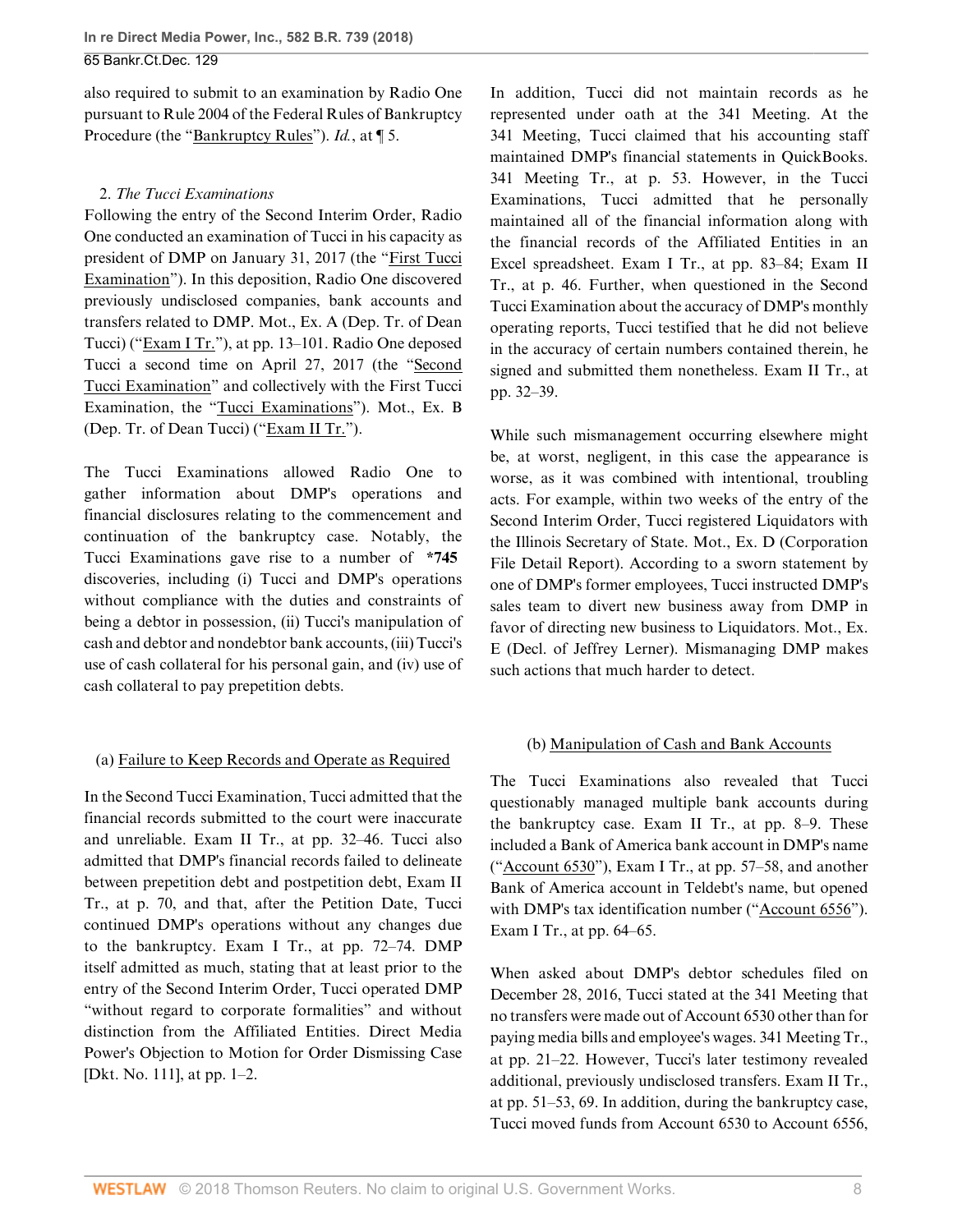thereafter paying himself and employees from Account 6556. Exam I Tr., at p. 65. Tucci also used those funds to pay expenses of Teldebt. Exam I Tr., at p. 81.

**\*746** Similar activity occurred between DMP and the Affiliated Entities. Through his majority ownership and control of both DMP and the Affiliated Entities, Exam I Tr., at pp. 14–16, even after the commencement of the bankruptcy case, Tucci continued to move funds "back and forth" between the Affiliated Entities and DMP to "address liquidity needs and other business purposes." Exam II Tr., at pp. 49–51. Since the commencement of the bankruptcy case, Tucci transferred over \$800,000.00 between DMP and the Affiliated Entities. Exam II Tr., at pp. 46–51. Tucci's transfers between DMP and Affiliated Entities resulted in a net distribution of over \$300,000.00 from DMP's bank accounts to the Affiliated Entities and Tucci. *Id.*

Equally troubling, Radio One discovered that Tucci operated DMP under the name "DMP Teleservices" ("Teleservices"). Exam I Tr., at p. 62. Teleservices had two of its own bank accounts. Exam I Tr., at pp. 62–64 ("Account 6543"), Exam I Tr., at p. 50 ("Account 7452"). Teleservices is not, however separate from DMP. It is a "d/b/a of DMP." Exam I Tr., at p. 62. $<sup>4</sup>$  $<sup>4</sup>$  $<sup>4</sup>$ </sup> According to Tucci's own testimony, he transferred funds from Account 6530 to the Account 6543. Onge again, out of that account, Tucci then paid himself and employees. Exam I Tr., at pp. 62–67.

<span id="page-8-0"></span>[4](#page-8-1) The only bank account disclosed on DMP's official schedules was Account 6530. Official Form 206A/B [Dkt. No. 61], at p. 1. Though DMP later amended its schedules to report other bank accounts, Official Form 206A/B [Dkt. No. 77], at p. 1, to date, Account 7452 has never been scheduled by DMP.

## (c) Use of Cash Collateral for Personal Gain

As noted above, in several different ways, Tucci manipulated the cash and the cash accounts to arrange payments to himself. Exam I Tr., at pp. 62–67. Tucci confirmed that, during 2016, he transferred over \$100,000.00 of DMP's funds, in excess of his salary, to his own personal checking account. Exam I Tr., at pp. 51– 53. When asked about these transfers, Tucci referred to the payments as "income" and "distributions." *Id.* Tucci also testified that the payments "could be an advance"

for "sales" but admitted that the payments were not debt owed to him. *Id.*

DMP and Tucci also contend that these transfers and the transfers to the Affiliated Entities were "substantial loans" between DMP, the Affiliated Entities and Tucci. Debtor Direct Media Power, Inc. and Interested Party Tucci's Response to Creditor Radio One's Second Amended Motion for Civil Contempt [Dkt. No. 194] (the "Response"), at p. 2. This assertion conflicts with Tucci's testimony. Exam II Tr., at pp. 69–70. Most importantly, no documents to substantiate the claim that these transfers were legitimate loans have been offered.

# (d) Use of Cash Collateral to Pay Prepetition Obligations

<span id="page-8-1"></span>Neither the Cash Collateral Orders nor any other order of the court authorized the payment of any debt arising before the commencement of the bankruptcy case, a fact Tucci was aware of. Exam I Tr., at p. 70. Tucci admitted nonetheless in the Tucci Examinations that he used separate bank accounts to pay some debts while avoiding paying other debts. Exam I Tr., at p. 80. Tucci utilized the Affiliated Entities to avoid the constraints of bankruptcy, transferring funds from DMP to the Affiliated Entities and used those funds to pay prepetition debts owed by DMP. Exam II Tr., at pp. 46–49. In addition to the payments to himself and employees, Tucci admitted to paying media vendors on account of their prepetition claims, not just their postpetition ones. Exam I Tr., at pp. 67–74. In addition to the foregoing, DMP **\*747** made no disclosure of those payments in the context of the cash collateral hearings. Exam II Tr., at pp. 69–70.

C. The Third and Fourth Interim Cash Collateral Orders In part as a result of the Tucci Examinations, the Third Interim Order prohibited DMP from transferring any funds to any companies in which Tucci had any direct or indirect ownership interest. DMP was authorized to pay preapproved expenses only out of Account 6530 for "only those categories of expenses and in the amounts listed on the budget." Third Interim Order, at ¶ .2. Furthermore, DMP could only transfer funds if Radio One's counsel approved the transfer in writing. *Id.* at ¶ .5. This court prohibited DMP from using any of the other bank accounts of DMP, Teleservices and Teldebt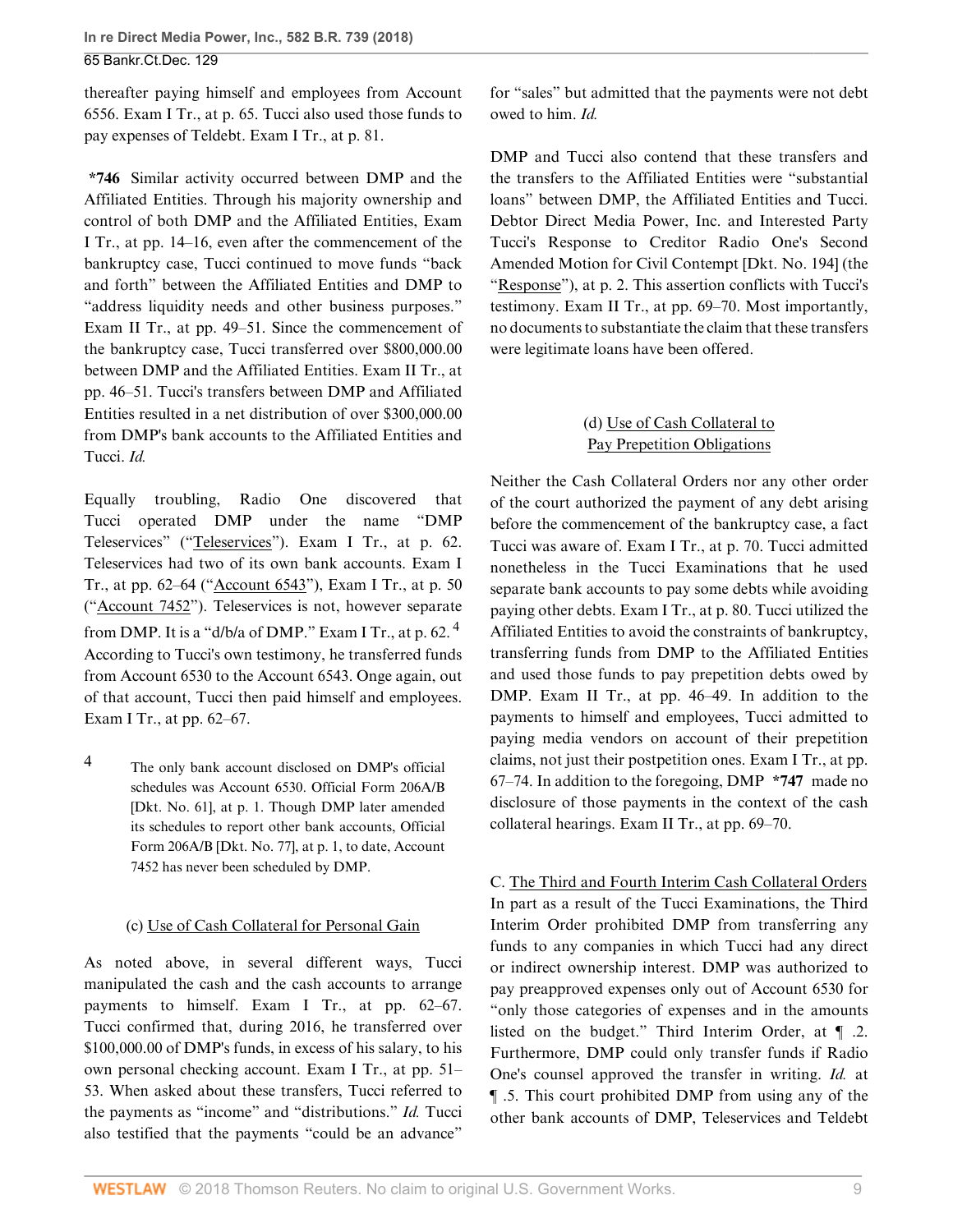until further court order. *Id.* at ¶ .3 Nonetheless, one day after the Third Interim Order was entered, on February 7, 2017, Tucci transferred \$14,000.00 from yet another undisclosed DMP account ("Account 8690") to Teldebt's Account 7452 in direct violation of the Third Interim Order. Mot., Ex. 1 to Rosenfeld Decl. (Expert Report of Jason Wright) (the "Expert Report"), at p. 13. Tucci continued to make transfers out of Account 7452 during the period of February 7, 2017 through February 14, 2017. Expert Report, at pp. 13–15.

The Fourth Interim Order continued the limitations imposed on DMP by the Third Interim Order with a few additions. DMP was ordered to close Account 6556 and transfer all funds in that account into Account 6530. Fourth Interim Order, at ¶ .8. However, Tucci continued to make transfers between himself and the Affiliated Entities. Following the Fourth Interim Order, Tucci made numerous transfers from FDTAR's bank account at U.S. Bank. Expert Report, at pp. 12–15.

Tucci transferred funds from DMP and the Affiliated Entities to his own personal bank accounts in direct violation of the Cash Collateral Orders. On February 22, 2017, DMP transferred \$2,600.00 from Account 8690 to a personal account owned by Tucci. Expert Report, at p. 13. Even if DMP's transfer to Tucci was properly accounted for an authorized purpose, Tucci still violated the prohibition on using other bank accounts owned by DMP. Third Interim Order; Fourth Interim Order. Tucci's personal bank account received additional funds from a bank account owned by FDATR in March. Expert Report, at pp. 13–14.

## D. Radio One's Attempts to Compel Compliance

In addition to negotiating even tighter controls on DMP's operations and use of cash collateral, Radio One took several steps to compel DMP's compliance with the Cash Collateral Orders and DMP's obligations as a debtor in bankruptcy.

After the First Tucci Examination and just before midnight on March 7, 2017, Radio One sought an emergency hearing on a contempt motion, seeking to have the bankruptcy case dismissed and to have the court sanction DMP and Tucci for alleged violations of court orders. Creditor Radio One, Inc.'s Emergency Motion to Dismiss and for Civil Contempt [Dkt. No. 95] (the "First Contempt Motion"). On March 8, 2017, the court granted

the request for an emergency hearing, setting the hearing for the following day. Order [Granting Application to Set Hearing on Emergency Motion] [Dkt. No. 96].

The court therefore heard argument on the First Contempt Motion on March 9, 2017 (the "Emergency Hearing"). Despite appearing on an expedited, emergency basis, Radio One came to the Emergency Hearing showing that they had prepared **\*748** well in advance, including large, professionally prepared demonstrative exhibits. Were the court to have proceeded with the Emergency Hearing on such an uneven footing, DMP would have been denied substantive due process on the matter in question. The court therefore refused to entertain the exhibits or the bulk of Radio One's request at the Emergency Hearing.

As a result, the court continued the First Contempt Motion for further hearing on April 19, 2017. Interim Order on Motion to Dismiss and for Contempt [Dkt. No. 104] (the "Interim Contempt Order"). Nonetheless, to preserve the *status quo* in the interim, the Interim Contempt Order stated that no party would be permitted to transfer any assets of DMP or assets located in the DMP's facilities without further court order. *Id.* at ¶ 3. DMP was also to cease any diversion of sales to other entities or use of estate property for sales by other entities. *Id.* at ¶ 4.

Following the Emergency Hearing and before DMP submitted its response to the First Contempt Motion, Radio One next filed a motion to compel DMP and Tucci to produce financial information for any account owned by DMP, Tucci and the Affiliated Entities. Motion to Compel [Dkt. No. 107]. On March 21, 2017, after a hearing on the Motion to Compel, the court granted the request. Order Compelling Debtor to Produce Documents [Dkt. No. 108] (the "Production Order"). The Production Order required DMP to submit to Radio One copies of all checks written out of any account owned by DMP, Tucci or the Affiliated Entities since the commencement of the bankruptcy case. *Id.* at ¶ 1.

DMP responded with a written objection to the First Contempt Motion on March 24, 2017, and by agreement, the continued hearing on the First Contempt Motion was further continued to May 3, 2017. On May 2, 2017, the night before the continued hearing on the First Contempt Motion, DMP filed its Motion to Convert Chapter 11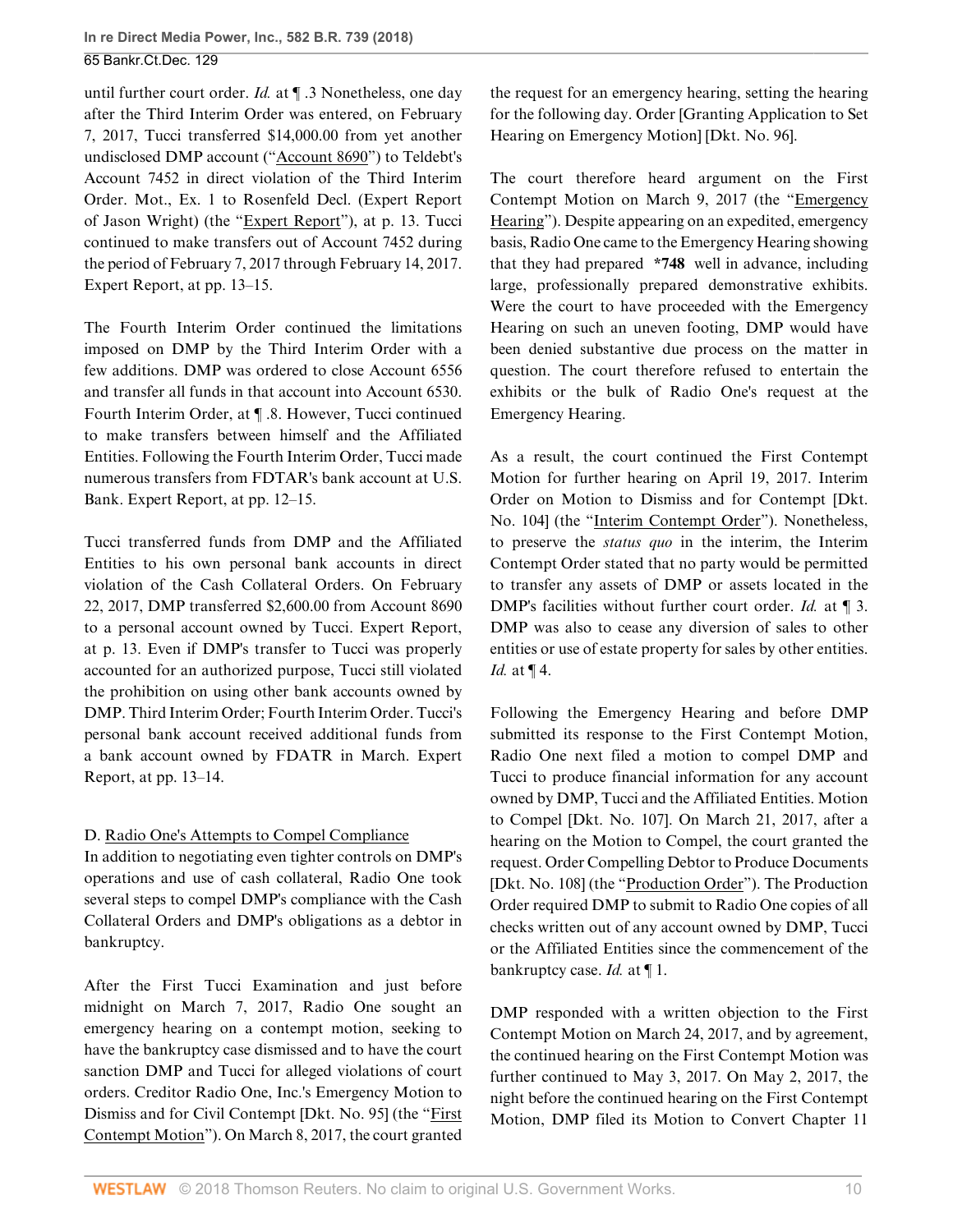Case to Case under Chapter 7 of the Bankruptcy Code [Dkt. No. 125] (the "Motion to Convert"). On May 3, 2017, the court heard argument on both the Motion to Convert and the First Contempt Motion and determined that conversion of the bankruptcy case was proper to allow a trustee to assess and control the bankruptcy estate. Order Converting Case Under Chapter 11 to Case Under Chapter 7 [Dkt. No. 131]. Finding that conversion did not moot all of the relief requested by Radio One, the First Contempt Motion was continued to June 21, 2017.

Following the conversion, David Brown was appointed as chapter 7 trustee (the "Trustee"). Letter of Appointment [Dkt. No. 132]. The Trustee subsequently held another meeting of creditors pursuant to [section 341 of the](http://www.westlaw.com/Link/Document/FullText?findType=L&pubNum=1000611&cite=11USCAS341&originatingDoc=I0f6505e036cb11e8a70fc9d8a0b2aef5&refType=LQ&originationContext=document&vr=3.0&rs=cblt1.0&transitionType=DocumentItem&contextData=(sc.PubAlert)) [Bankruptcy Code](http://www.westlaw.com/Link/Document/FullText?findType=L&pubNum=1000611&cite=11USCAS341&originatingDoc=I0f6505e036cb11e8a70fc9d8a0b2aef5&refType=LQ&originationContext=document&vr=3.0&rs=cblt1.0&transitionType=DocumentItem&contextData=(sc.PubAlert)) and found assets to administer. Nonetheless, after resolving other matters in the case, the Trustee concluded that there was no business justification for pursuing the assets of DMP and that the bankruptcy estate was administratively insolvent. The Trustee filed the Motion to Dismiss Chapter 7 Case [Dkt. No. 152] (the "Motion to Dismiss") on this basis.

Before the court could hear the Motion to Dismiss, Radio One filed Creditor Radio One, Inc.'s Amended Motion for Civil Contempt on July 14, 2017. [Dkt. No. 155] (the "Amended Contempt Motion"). Faced once again with conflicting motions, the court set briefing on the matters. The court requested briefing on two issues, first, whether an order dismissing the case would prejudice the claim for civil contempt and second, if dismissal would prejudice contempt, whether the court should dismiss the case in any case. Of particular concern to the court was that Radio One **\*749** might be denied a right to be heard on these issues in the event of a dismissal.

Prior to briefing, having fulfilled his obligations as chapter 11 counsel to DMP, Wolf withdrew and attorney John H. Ray ("Ray"), the present counsel to Tucci and DMP, appeared for the purpose of defending the remaining issues. On August 22, 2017, on behalf of both DMP and Tucci, Ray filed a response on the limited issues under consideration. Debtor Direct Media Power, Inc. and Interested Party Dean Tucci's Procedural Opposition to Creditor Radio One's Motion for Civil Contempt [Dkt. No. 164]. Radio One replied. Creditor Radio One, Inc.'s Reply Brief in Support of its Amended Motion for Civil Contempt [Dkt. No. 167].

On September 20, 2017, the court conducted a further hearing on the matter, concluding therein that it may maintain jurisdiction to hear the request for sanctions in this bankruptcy case between the parties even after dismissing the case. On that same day, the court therefore dismissed the bankruptcy case pursuant to [section 707\(a\)](http://www.westlaw.com/Link/Document/FullText?findType=L&pubNum=1000611&cite=11USCAS707&originatingDoc=I0f6505e036cb11e8a70fc9d8a0b2aef5&refType=LQ&originationContext=document&vr=3.0&rs=cblt1.0&transitionType=DocumentItem&contextData=(sc.PubAlert)) [of the Bankruptcy Code.](http://www.westlaw.com/Link/Document/FullText?findType=L&pubNum=1000611&cite=11USCAS707&originatingDoc=I0f6505e036cb11e8a70fc9d8a0b2aef5&refType=LQ&originationContext=document&vr=3.0&rs=cblt1.0&transitionType=DocumentItem&contextData=(sc.PubAlert)) Order Granting Motion to Dismiss Debtor [Dkt. No. 173] (the "Dismissal Order"). The Dismissal Order expressly retained jurisdiction on this matter, stating that "[t]he court retains jurisdiction over the request by Radio One, Inc. for contempt against the Debtor and Dean Tucci." *Id.* at ¶ 3.

The court also granted Radio One leave to amend its request for contempt so as to reflect the changes that had occurred and set a briefing schedule with respect thereto. Order [Scheduling Motion for Civil Contempt] [Dkt. No. 178].

In compliance with that order, on October 10, 2017, Radio One filed a further amended motion, the Motion at bar. In the Motion, DMP seeks an order of civil contempt against DMP and Tucci under [section 105 of the Bankruptcy](http://www.westlaw.com/Link/Document/FullText?findType=L&pubNum=1000611&cite=11USCAS105&originatingDoc=I0f6505e036cb11e8a70fc9d8a0b2aef5&refType=LQ&originationContext=document&vr=3.0&rs=cblt1.0&transitionType=DocumentItem&contextData=(sc.PubAlert)) [Code,](http://www.westlaw.com/Link/Document/FullText?findType=L&pubNum=1000611&cite=11USCAS105&originatingDoc=I0f6505e036cb11e8a70fc9d8a0b2aef5&refType=LQ&originationContext=document&vr=3.0&rs=cblt1.0&transitionType=DocumentItem&contextData=(sc.PubAlert)) Bankruptcy Rules 9014 and 9020 and Rule 9020– 1 of the Local Rules for the United States Bankruptcy Court of the Northern District of Illinois. Radio One seeks recovery of attorneys' fees Radio One incurred from DMP's and Tucci's alleged fraud, abuse of process and multiple violations of the Cash Collateral Orders as well as violations of the automatic stay.

<span id="page-10-1"></span>DMP and Tucci filed the Response on November 6, 2017. The Response argues that Radio One failed to establish sufficient evidence for civil contempt under [section 105](http://www.westlaw.com/Link/Document/FullText?findType=L&pubNum=1000611&cite=11USCAS105&originatingDoc=I0f6505e036cb11e8a70fc9d8a0b2aef5&refType=LQ&originationContext=document&vr=3.0&rs=cblt1.0&transitionType=DocumentItem&contextData=(sc.PubAlert)) [of the Bankruptcy Code](http://www.westlaw.com/Link/Document/FullText?findType=L&pubNum=1000611&cite=11USCAS105&originatingDoc=I0f6505e036cb11e8a70fc9d8a0b2aef5&refType=LQ&originationContext=document&vr=3.0&rs=cblt1.0&transitionType=DocumentItem&contextData=(sc.PubAlert)). The Response also alleges that the Motion is barred by laches because of Radio One's unreasonable delay in bringing the claims.<sup>[5](#page-10-0)</sup> On November 29, 2017, Radio One filed the Reply. Radio One argues that it can prove its claims for civil contempt by clear and convincing evidence. The Reply rebuts DMP and Tucci's allegation of unreasonable delay alleging that the delay in this case was in fact caused by DMP and Tucci.

<span id="page-10-0"></span>[5](#page-10-1) The court can find no evidence of delay, unreasonable or otherwise, in this matter. While, as the history set forth *infra* makes clear, this matter has been extensive and protracted, it appears clear to the court that Radio One has, at every step along the way, been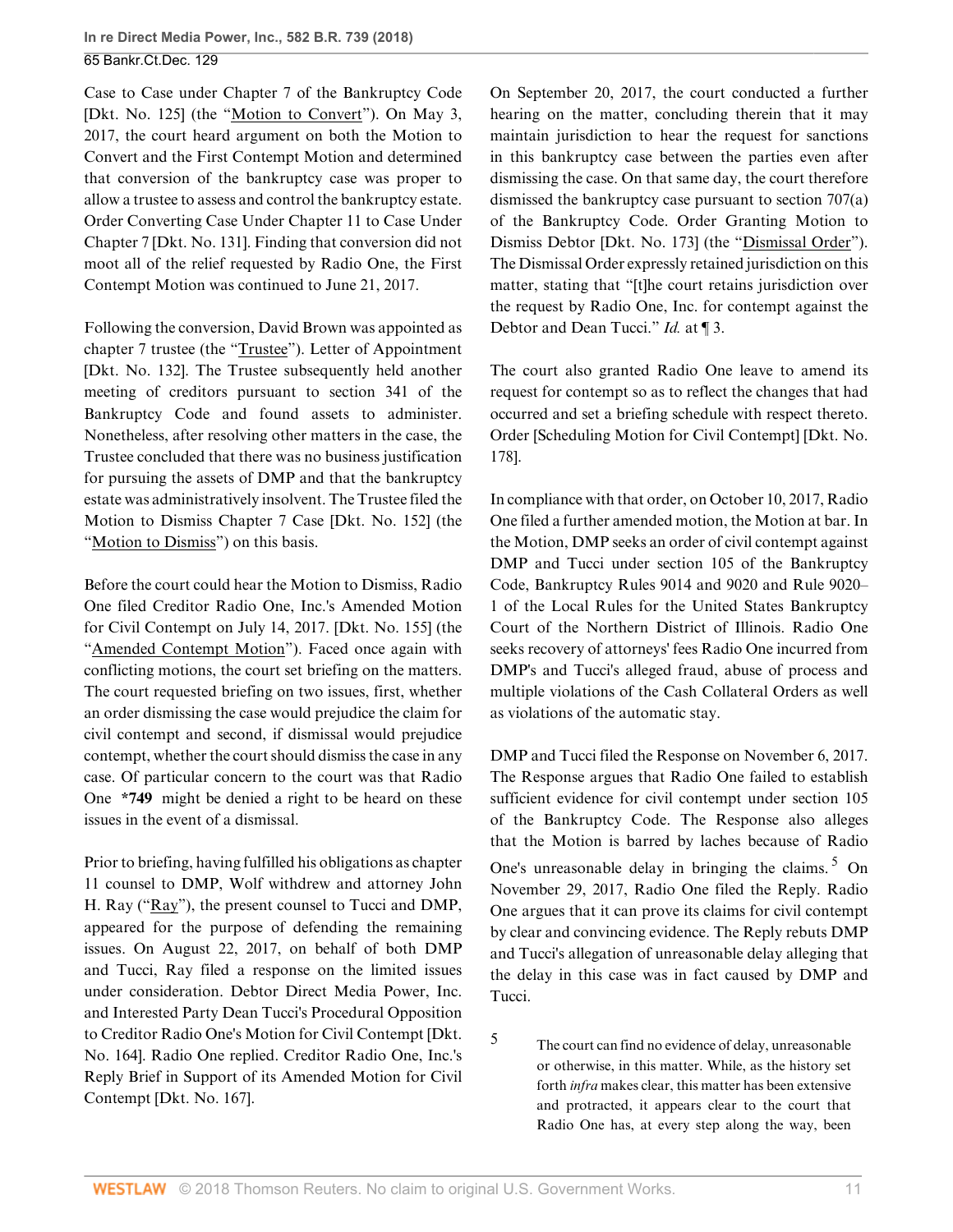65 Bankr.Ct.Dec. 129

vigilant in asserting both its rights generally and on the cause addressed herein.

On December 5, 2017, the court conducted a hearing (the "Hearing") on the Motion, at which counsel for Radio One and counsel for DMP and Tucci presented arguments in support of their respective positions. At the conclusion of the Hearing, the matter was taken under advisement.

In considering the matter under advisement, the court has reviewed the Motion, the Response and the Reply<sup>[6](#page-11-3)</sup> and has **\*750** considered the arguments of the parties at the Hearing. Having conducted that review, except as expressly set forth herein, this Memorandum Decision constitutes the court's determination of all matters under advisement.

<span id="page-11-3"></span>[6](#page-11-4) The court has also taken into consideration any and all exhibits submitted in conjunction with the foregoing. Though these items do not constitute an exhaustive list of the filings in the contested case, the court has taken judicial notice of the contents of the docket in this matter. *See [Levine v. Egidi](http://www.westlaw.com/Link/Document/FullText?findType=Y&serNum=1993067439&pubNum=0000999&originatingDoc=I0f6505e036cb11e8a70fc9d8a0b2aef5&refType=RP&originationContext=document&vr=3.0&rs=cblt1.0&transitionType=DocumentItem&contextData=(sc.PubAlert))*, [Case No. 93C188, 1993 WL 69146, at \\*2 \(N.D. Ill.](http://www.westlaw.com/Link/Document/FullText?findType=Y&serNum=1993067439&pubNum=0000999&originatingDoc=I0f6505e036cb11e8a70fc9d8a0b2aef5&refType=RP&originationContext=document&vr=3.0&rs=cblt1.0&transitionType=DocumentItem&contextData=(sc.PubAlert)) [Mar. 8, 1993\)](http://www.westlaw.com/Link/Document/FullText?findType=Y&serNum=1993067439&pubNum=0000999&originatingDoc=I0f6505e036cb11e8a70fc9d8a0b2aef5&refType=RP&originationContext=document&vr=3.0&rs=cblt1.0&transitionType=DocumentItem&contextData=(sc.PubAlert)) (authorizing a bankruptcy court to take judicial notice of its own docket); *[In re Brent](http://www.westlaw.com/Link/Document/FullText?findType=Y&serNum=2026250082&pubNum=0000164&originatingDoc=I0f6505e036cb11e8a70fc9d8a0b2aef5&refType=RP&fi=co_pp_sp_164_455&originationContext=document&vr=3.0&rs=cblt1.0&transitionType=DocumentItem&contextData=(sc.PubAlert)#co_pp_sp_164_455)*, 458 [B.R. 444, 455 n.5 \(Bankr. N.D. Ill. 2011\)](http://www.westlaw.com/Link/Document/FullText?findType=Y&serNum=2026250082&pubNum=0000164&originatingDoc=I0f6505e036cb11e8a70fc9d8a0b2aef5&refType=RP&fi=co_pp_sp_164_455&originationContext=document&vr=3.0&rs=cblt1.0&transitionType=DocumentItem&contextData=(sc.PubAlert)#co_pp_sp_164_455) (Goldgar, J.) (recognizing same).

#### DISCUSSION

Before the court is the Motion against DMP and Tucci seeking damages for attorneys' fees and costs incurred due to alleged civil contempt. In support of its Motion, Radio One alleges Tucci and DMP violated orders of this court. Radio One argues Tucci violated the Cash Collateral Orders and automatic stay by comingling DMP's accounts and transferring funds of DMP to the Affiliated Entities. In response to the Motion, DMP asserts that Radio One fails to demonstrate any violation of a court order by DMP or Tucci.

## A. Authority to Impose Sanctions for Civil Contempt

It has been noted that the bankruptcy court is in a better position to award sanctions than the district court when the majority of the debtors' questionable activities occurred in bankruptcy court. *[Rinaldi v. HSBC Bank](http://www.westlaw.com/Link/Document/FullText?findType=Y&serNum=2031889609&pubNum=0000999&originatingDoc=I0f6505e036cb11e8a70fc9d8a0b2aef5&refType=RP&originationContext=document&vr=3.0&rs=cblt1.0&transitionType=DocumentItem&contextData=(sc.PubAlert)) USA, N.A.*[, Case No. 13-CV-336-JPS, 2013 WL 5876233,](http://www.westlaw.com/Link/Document/FullText?findType=Y&serNum=2031889609&pubNum=0000999&originatingDoc=I0f6505e036cb11e8a70fc9d8a0b2aef5&refType=RP&originationContext=document&vr=3.0&rs=cblt1.0&transitionType=DocumentItem&contextData=(sc.PubAlert)) [at \\*10 \(E.D. Wis. Oct. 31, 2013\),](http://www.westlaw.com/Link/Document/FullText?findType=Y&serNum=2031889609&pubNum=0000999&originatingDoc=I0f6505e036cb11e8a70fc9d8a0b2aef5&refType=RP&originationContext=document&vr=3.0&rs=cblt1.0&transitionType=DocumentItem&contextData=(sc.PubAlert)) *aff'd sub nom. [In re](http://www.westlaw.com/Link/Document/FullText?findType=Y&serNum=2035432421&pubNum=0000506&originatingDoc=I0f6505e036cb11e8a70fc9d8a0b2aef5&refType=RP&originationContext=document&vr=3.0&rs=cblt1.0&transitionType=DocumentItem&contextData=(sc.PubAlert)) Rinaldi*[, 778 F.3d 672 \(7th Cir. 2015\).](http://www.westlaw.com/Link/Document/FullText?findType=Y&serNum=2035432421&pubNum=0000506&originatingDoc=I0f6505e036cb11e8a70fc9d8a0b2aef5&refType=RP&originationContext=document&vr=3.0&rs=cblt1.0&transitionType=DocumentItem&contextData=(sc.PubAlert))

<span id="page-11-0"></span>**[\[4](#page-0-3)]** The Supreme Court has noted that, when exercising that prerogative, bankruptcy courts have both statutory and inherent powers to manage matters of contempt before them. *Law v. Siegel*[, ––– U.S. ––––, 134 S.Ct. 1188,](http://www.westlaw.com/Link/Document/FullText?findType=Y&serNum=2032817941&pubNum=0000708&originatingDoc=I0f6505e036cb11e8a70fc9d8a0b2aef5&refType=RP&fi=co_pp_sp_708_1194&originationContext=document&vr=3.0&rs=cblt1.0&transitionType=DocumentItem&contextData=(sc.PubAlert)#co_pp_sp_708_1194) [1194, 188 L.Ed.2d 146 \(2014\)](http://www.westlaw.com/Link/Document/FullText?findType=Y&serNum=2032817941&pubNum=0000708&originatingDoc=I0f6505e036cb11e8a70fc9d8a0b2aef5&refType=RP&fi=co_pp_sp_708_1194&originationContext=document&vr=3.0&rs=cblt1.0&transitionType=DocumentItem&contextData=(sc.PubAlert)#co_pp_sp_708_1194).

<span id="page-11-4"></span>A bankruptcy court has statutory authority to "issue any order, process, or judgment that is necessary or appropriate to carry out the provisions of" the Bankruptcy Code. [11 U.S.C. § 105\(a\)](http://www.westlaw.com/Link/Document/FullText?findType=L&pubNum=1000546&cite=11USCAS105&originatingDoc=I0f6505e036cb11e8a70fc9d8a0b2aef5&refType=SP&originationContext=document&vr=3.0&rs=cblt1.0&transitionType=DocumentItem&contextData=(sc.PubAlert)#co_pp_8b3b0000958a4). And it may also possess "inherent power ... to sanction 'abusive litigation practices.' " *[Marrama v. Citizens Bank of](http://www.westlaw.com/Link/Document/FullText?findType=Y&serNum=2011495411&pubNum=0000708&originatingDoc=I0f6505e036cb11e8a70fc9d8a0b2aef5&refType=RP&originationContext=document&vr=3.0&rs=cblt1.0&transitionType=DocumentItem&contextData=(sc.PubAlert)) Mass.*[, 549 U.S. 365, 375–376, 127 S.Ct. 1105, 166](http://www.westlaw.com/Link/Document/FullText?findType=Y&serNum=2011495411&pubNum=0000708&originatingDoc=I0f6505e036cb11e8a70fc9d8a0b2aef5&refType=RP&originationContext=document&vr=3.0&rs=cblt1.0&transitionType=DocumentItem&contextData=(sc.PubAlert)) [L.Ed.2d 956 \(2007\)](http://www.westlaw.com/Link/Document/FullText?findType=Y&serNum=2011495411&pubNum=0000708&originatingDoc=I0f6505e036cb11e8a70fc9d8a0b2aef5&refType=RP&originationContext=document&vr=3.0&rs=cblt1.0&transitionType=DocumentItem&contextData=(sc.PubAlert)).

## *[Id.](http://www.westlaw.com/Link/Document/FullText?findType=Y&serNum=2032817941&pubNum=0000708&originatingDoc=I0f6505e036cb11e8a70fc9d8a0b2aef5&refType=RP&originationContext=document&vr=3.0&rs=cblt1.0&transitionType=DocumentItem&contextData=(sc.PubAlert))*

<span id="page-11-1"></span>**[\[5](#page-1-0)]** The statutory power is clear. [Section 105](http://www.westlaw.com/Link/Document/FullText?findType=L&pubNum=1000546&cite=11USCAS105&originatingDoc=I0f6505e036cb11e8a70fc9d8a0b2aef5&refType=LQ&originationContext=document&vr=3.0&rs=cblt1.0&transitionType=DocumentItem&contextData=(sc.PubAlert)) grants broad powers to bankruptcy courts to implement the provisions of the Bankruptcy Code and to prevent an abuse of the bankruptcy process. *Volpert*[, 110 F.3d at 500](http://www.westlaw.com/Link/Document/FullText?findType=Y&serNum=1997081919&pubNum=0000506&originatingDoc=I0f6505e036cb11e8a70fc9d8a0b2aef5&refType=RP&fi=co_pp_sp_506_500&originationContext=document&vr=3.0&rs=cblt1.0&transitionType=DocumentItem&contextData=(sc.PubAlert)#co_pp_sp_506_500). [Section](http://www.westlaw.com/Link/Document/FullText?findType=L&pubNum=1000546&cite=11USCAS105&originatingDoc=I0f6505e036cb11e8a70fc9d8a0b2aef5&refType=LQ&originationContext=document&vr=3.0&rs=cblt1.0&transitionType=DocumentItem&contextData=(sc.PubAlert)) [105](http://www.westlaw.com/Link/Document/FullText?findType=L&pubNum=1000546&cite=11USCAS105&originatingDoc=I0f6505e036cb11e8a70fc9d8a0b2aef5&refType=LQ&originationContext=document&vr=3.0&rs=cblt1.0&transitionType=DocumentItem&contextData=(sc.PubAlert)) has also been held to authorize a court to consider contempt remedies for violations of the express provisions of the Bankruptcy Code itself. *[Paloian v. Grupo Serla S.A.](http://www.westlaw.com/Link/Document/FullText?findType=Y&serNum=2022352309&pubNum=0000164&originatingDoc=I0f6505e036cb11e8a70fc9d8a0b2aef5&refType=RP&fi=co_pp_sp_164_41&originationContext=document&vr=3.0&rs=cblt1.0&transitionType=DocumentItem&contextData=(sc.PubAlert)#co_pp_sp_164_41) de C.V.*[, 433 B.R. 19, 41 \(N.D. Ill. 2010\)](http://www.westlaw.com/Link/Document/FullText?findType=Y&serNum=2022352309&pubNum=0000164&originatingDoc=I0f6505e036cb11e8a70fc9d8a0b2aef5&refType=RP&fi=co_pp_sp_164_41&originationContext=document&vr=3.0&rs=cblt1.0&transitionType=DocumentItem&contextData=(sc.PubAlert)#co_pp_sp_164_41); *cf. Zale*[, 239 F.3d](http://www.westlaw.com/Link/Document/FullText?findType=Y&serNum=2001139518&pubNum=0000506&originatingDoc=I0f6505e036cb11e8a70fc9d8a0b2aef5&refType=RP&fi=co_pp_sp_506_916&originationContext=document&vr=3.0&rs=cblt1.0&transitionType=DocumentItem&contextData=(sc.PubAlert)#co_pp_sp_506_916) [at 916–17](http://www.westlaw.com/Link/Document/FullText?findType=Y&serNum=2001139518&pubNum=0000506&originatingDoc=I0f6505e036cb11e8a70fc9d8a0b2aef5&refType=RP&fi=co_pp_sp_506_916&originationContext=document&vr=3.0&rs=cblt1.0&transitionType=DocumentItem&contextData=(sc.PubAlert)#co_pp_sp_506_916) (party who violates a statute triggered by court order is in contempt of the order).

The inherent power, though not delineated, also clearly exists. *Marrama*[, 549 U.S. at 383, 127 S.Ct. 1105](http://www.westlaw.com/Link/Document/FullText?findType=Y&serNum=2011495411&pubNum=0000708&originatingDoc=I0f6505e036cb11e8a70fc9d8a0b2aef5&refType=RP&originationContext=document&vr=3.0&rs=cblt1.0&transitionType=DocumentItem&contextData=(sc.PubAlert)). ("Bankruptcy courts have used their statutory and equitable authority to craft various remedies for a range of bad faith conduct: ... penalizing counsel; assessing costs and fees; or holding the debtor in contempt.") (footnote omitted); *see also [Chambers v. NASCO, Inc.](http://www.westlaw.com/Link/Document/FullText?findType=Y&serNum=1991102989&pubNum=0000708&originatingDoc=I0f6505e036cb11e8a70fc9d8a0b2aef5&refType=RP&originationContext=document&vr=3.0&rs=cblt1.0&transitionType=DocumentItem&contextData=(sc.PubAlert))*, 501 U.S. 32, [44, 111 S.Ct. 2123, 115 L.Ed.2d 27 \(1991\)](http://www.westlaw.com/Link/Document/FullText?findType=Y&serNum=1991102989&pubNum=0000708&originatingDoc=I0f6505e036cb11e8a70fc9d8a0b2aef5&refType=RP&originationContext=document&vr=3.0&rs=cblt1.0&transitionType=DocumentItem&contextData=(sc.PubAlert)) (*citing [Ex parte](http://www.westlaw.com/Link/Document/FullText?findType=Y&serNum=1873199423&pubNum=0000780&originatingDoc=I0f6505e036cb11e8a70fc9d8a0b2aef5&refType=RP&fi=co_pp_sp_780_510&originationContext=document&vr=3.0&rs=cblt1.0&transitionType=DocumentItem&contextData=(sc.PubAlert)#co_pp_sp_780_510) Robinson*[, 86 U.S. \(19 Wall.\) 505, 510, 22 L.Ed. 205 \(1873\)](http://www.westlaw.com/Link/Document/FullText?findType=Y&serNum=1873199423&pubNum=0000780&originatingDoc=I0f6505e036cb11e8a70fc9d8a0b2aef5&refType=RP&fi=co_pp_sp_780_510&originationContext=document&vr=3.0&rs=cblt1.0&transitionType=DocumentItem&contextData=(sc.PubAlert)#co_pp_sp_780_510) ) ("The power to punish for contempts is inherent in all courts.").

<span id="page-11-2"></span>**[\[6](#page-1-1)]** The Seventh Circuit has stated that "[a] sanctioning court should ordinarily **\*751** rely on available authority conferred by statutes and procedural rules, rather than its inherent power, if the available sources of authority would be adequate to serve the court's purposes." *[In re](http://www.westlaw.com/Link/Document/FullText?findType=Y&serNum=2000357200&pubNum=0000506&originatingDoc=I0f6505e036cb11e8a70fc9d8a0b2aef5&refType=RP&fi=co_pp_sp_506_1048&originationContext=document&vr=3.0&rs=cblt1.0&transitionType=DocumentItem&contextData=(sc.PubAlert)#co_pp_sp_506_1048) Rimsat, Ltd.*[, 212 F.3d 1039, 1048–49 \(7th Cir. 2000\)](http://www.westlaw.com/Link/Document/FullText?findType=Y&serNum=2000357200&pubNum=0000506&originatingDoc=I0f6505e036cb11e8a70fc9d8a0b2aef5&refType=RP&fi=co_pp_sp_506_1048&originationContext=document&vr=3.0&rs=cblt1.0&transitionType=DocumentItem&contextData=(sc.PubAlert)#co_pp_sp_506_1048) (*citing Chambers*[, 501 U.S. at 50, 111 S.Ct. 2123;](http://www.westlaw.com/Link/Document/FullText?findType=Y&serNum=1991102989&pubNum=0000708&originatingDoc=I0f6505e036cb11e8a70fc9d8a0b2aef5&refType=RP&originationContext=document&vr=3.0&rs=cblt1.0&transitionType=DocumentItem&contextData=(sc.PubAlert)) *[Corley v.](http://www.westlaw.com/Link/Document/FullText?findType=Y&serNum=1998098738&pubNum=0000506&originatingDoc=I0f6505e036cb11e8a70fc9d8a0b2aef5&refType=RP&fi=co_pp_sp_506_1058&originationContext=document&vr=3.0&rs=cblt1.0&transitionType=DocumentItem&contextData=(sc.PubAlert)#co_pp_sp_506_1058)*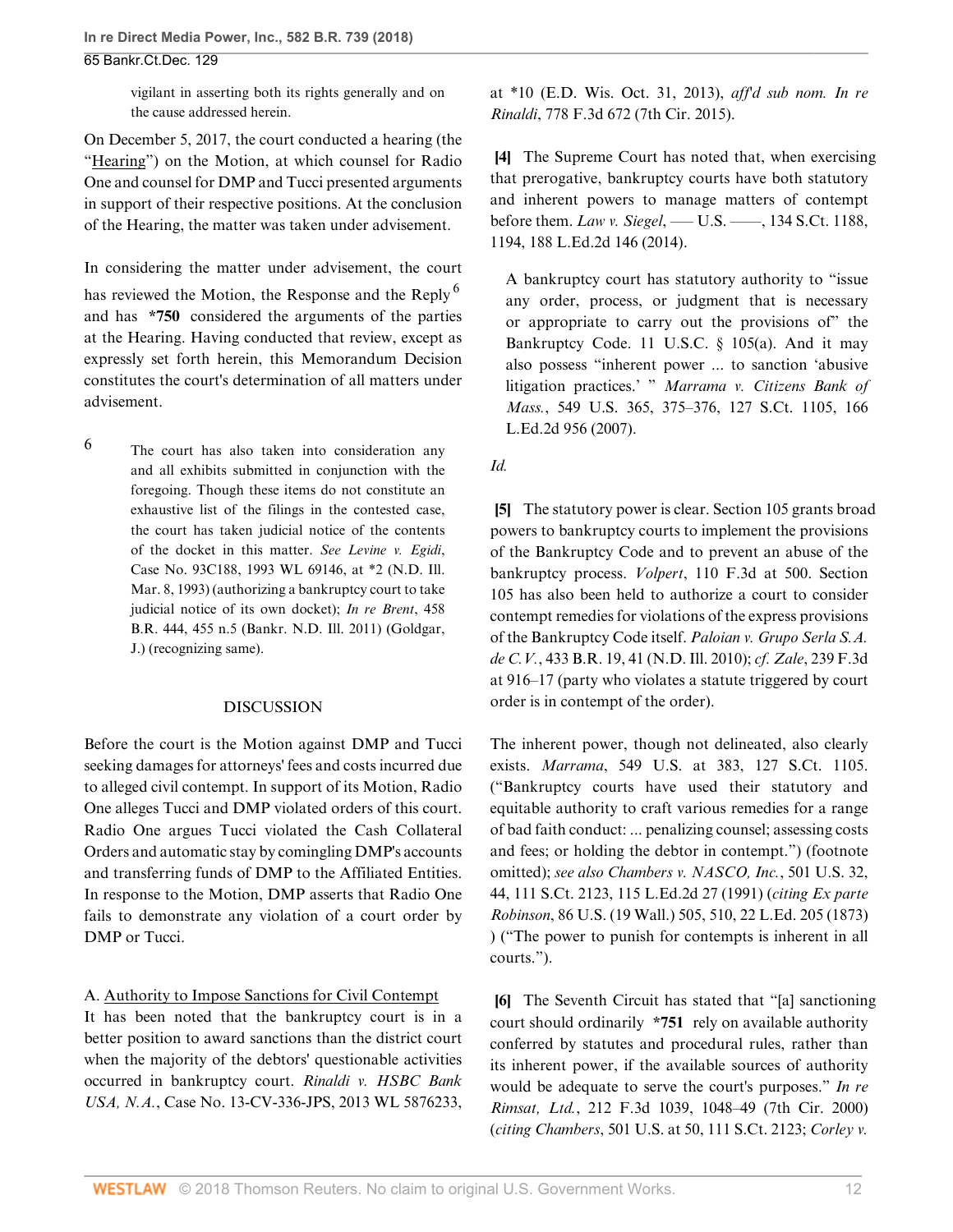*[Rosewood Care Ctr., Inc. of Peoria](http://www.westlaw.com/Link/Document/FullText?findType=Y&serNum=1998098738&pubNum=0000506&originatingDoc=I0f6505e036cb11e8a70fc9d8a0b2aef5&refType=RP&fi=co_pp_sp_506_1058&originationContext=document&vr=3.0&rs=cblt1.0&transitionType=DocumentItem&contextData=(sc.PubAlert)#co_pp_sp_506_1058)*, 142 F.3d 1041, 1058– [59 \(7th Cir. 1998\)](http://www.westlaw.com/Link/Document/FullText?findType=Y&serNum=1998098738&pubNum=0000506&originatingDoc=I0f6505e036cb11e8a70fc9d8a0b2aef5&refType=RP&fi=co_pp_sp_506_1058&originationContext=document&vr=3.0&rs=cblt1.0&transitionType=DocumentItem&contextData=(sc.PubAlert)#co_pp_sp_506_1058) ). Thus, the bankruptcy court should look first to [section 105](http://www.westlaw.com/Link/Document/FullText?findType=L&pubNum=1000546&cite=11USCAS105&originatingDoc=I0f6505e036cb11e8a70fc9d8a0b2aef5&refType=LQ&originationContext=document&vr=3.0&rs=cblt1.0&transitionType=DocumentItem&contextData=(sc.PubAlert)) in circumstances such as these.

In *[Rimsat](http://www.westlaw.com/Link/Document/FullText?findType=Y&serNum=2000357200&pubNum=0000506&originatingDoc=I0f6505e036cb11e8a70fc9d8a0b2aef5&refType=RP&originationContext=document&vr=3.0&rs=cblt1.0&transitionType=DocumentItem&contextData=(sc.PubAlert))*, the Seventh Circuit confirmed that the power under [section 105](http://www.westlaw.com/Link/Document/FullText?findType=L&pubNum=1000546&cite=11USCAS105&originatingDoc=I0f6505e036cb11e8a70fc9d8a0b2aef5&refType=LQ&originationContext=document&vr=3.0&rs=cblt1.0&transitionType=DocumentItem&contextData=(sc.PubAlert)) suffices. *Rimsat,* [212 F.3d at 1049](http://www.westlaw.com/Link/Document/FullText?findType=Y&serNum=2000357200&pubNum=0000506&originatingDoc=I0f6505e036cb11e8a70fc9d8a0b2aef5&refType=RP&fi=co_pp_sp_506_1049&originationContext=document&vr=3.0&rs=cblt1.0&transitionType=DocumentItem&contextData=(sc.PubAlert)#co_pp_sp_506_1049); *Zale*[, 239 F.3d at 916–17](http://www.westlaw.com/Link/Document/FullText?findType=Y&serNum=2001139518&pubNum=0000506&originatingDoc=I0f6505e036cb11e8a70fc9d8a0b2aef5&refType=RP&fi=co_pp_sp_506_916&originationContext=document&vr=3.0&rs=cblt1.0&transitionType=DocumentItem&contextData=(sc.PubAlert)#co_pp_sp_506_916) (bankruptcy courts' "power to determine civil contempt is explicitly conferred"); *[In](http://www.westlaw.com/Link/Document/FullText?findType=Y&serNum=2042334662&pubNum=0000164&originatingDoc=I0f6505e036cb11e8a70fc9d8a0b2aef5&refType=RP&fi=co_pp_sp_164_810&originationContext=document&vr=3.0&rs=cblt1.0&transitionType=DocumentItem&contextData=(sc.PubAlert)#co_pp_sp_164_810) re Whitlock–Young*[, 571 B.R. 795, 810 \(Bankr. N.D. Ill.](http://www.westlaw.com/Link/Document/FullText?findType=Y&serNum=2042334662&pubNum=0000164&originatingDoc=I0f6505e036cb11e8a70fc9d8a0b2aef5&refType=RP&fi=co_pp_sp_164_810&originationContext=document&vr=3.0&rs=cblt1.0&transitionType=DocumentItem&contextData=(sc.PubAlert)#co_pp_sp_164_810) [2017\)](http://www.westlaw.com/Link/Document/FullText?findType=Y&serNum=2042334662&pubNum=0000164&originatingDoc=I0f6505e036cb11e8a70fc9d8a0b2aef5&refType=RP&fi=co_pp_sp_164_810&originationContext=document&vr=3.0&rs=cblt1.0&transitionType=DocumentItem&contextData=(sc.PubAlert)#co_pp_sp_164_810) (Barnes, J.) ("It is clear that bankruptcy courts have the power of civil contempt."). Bankruptcy Rule 9020 further recognizes that authority. [Fed. R. Bankr. P.](http://www.westlaw.com/Link/Document/FullText?findType=L&pubNum=1000611&cite=USFRBPR9020&originatingDoc=I0f6505e036cb11e8a70fc9d8a0b2aef5&refType=LQ&originationContext=document&vr=3.0&rs=cblt1.0&transitionType=DocumentItem&contextData=(sc.PubAlert)) [9020\(b\)](http://www.westlaw.com/Link/Document/FullText?findType=L&pubNum=1000611&cite=USFRBPR9020&originatingDoc=I0f6505e036cb11e8a70fc9d8a0b2aef5&refType=LQ&originationContext=document&vr=3.0&rs=cblt1.0&transitionType=DocumentItem&contextData=(sc.PubAlert)) ("Rule 9014 governs a motion for an order of contempt made by the United States trustee or a party in interest.").

<span id="page-12-0"></span>**[\[7](#page-1-2)]** As with jurisdiction, however, because of the nebulous nature of the bankruptcy courts, it is also necessary to ask whether the power statutorily conferred to the bankruptcy court is constitutional. In this District, the District Court has concluded that it is, *In re Schatz*[, 122 B.R. 327, 329](http://www.westlaw.com/Link/Document/FullText?findType=Y&serNum=1991015721&pubNum=0000164&originatingDoc=I0f6505e036cb11e8a70fc9d8a0b2aef5&refType=RP&fi=co_pp_sp_164_329&originationContext=document&vr=3.0&rs=cblt1.0&transitionType=DocumentItem&contextData=(sc.PubAlert)#co_pp_sp_164_329) [\(N.D. Ill. 1990\),](http://www.westlaw.com/Link/Document/FullText?findType=Y&serNum=1991015721&pubNum=0000164&originatingDoc=I0f6505e036cb11e8a70fc9d8a0b2aef5&refType=RP&fi=co_pp_sp_164_329&originationContext=document&vr=3.0&rs=cblt1.0&transitionType=DocumentItem&contextData=(sc.PubAlert)#co_pp_sp_164_329) and this court has no reason to question that conclusion. That said, the court should only exercise such power within the confines of bankruptcy matters. Bankruptcy courts may not contravene specific statutory provisions. *Marrama*[, 549 U.S. at 383, 127 S.Ct. 1105](http://www.westlaw.com/Link/Document/FullText?findType=Y&serNum=2011495411&pubNum=0000708&originatingDoc=I0f6505e036cb11e8a70fc9d8a0b2aef5&refType=RP&originationContext=document&vr=3.0&rs=cblt1.0&transitionType=DocumentItem&contextData=(sc.PubAlert)).

## B. Civil Contempt Separate from Criminal Contempt

In exercising the foregoing authority, the court is making a determination with respect to civil contempt alone, though "[c]ommon sense would recognize that conduct can amount to both civil and criminal contempt." *[United](http://www.westlaw.com/Link/Document/FullText?findType=Y&serNum=1947117424&pubNum=0000708&originatingDoc=I0f6505e036cb11e8a70fc9d8a0b2aef5&refType=RP&originationContext=document&vr=3.0&rs=cblt1.0&transitionType=DocumentItem&contextData=(sc.PubAlert)) [States v. United Mine Workers](http://www.westlaw.com/Link/Document/FullText?findType=Y&serNum=1947117424&pubNum=0000708&originatingDoc=I0f6505e036cb11e8a70fc9d8a0b2aef5&refType=RP&originationContext=document&vr=3.0&rs=cblt1.0&transitionType=DocumentItem&contextData=(sc.PubAlert))*, 330 U.S. 258, 298–99, [67 S.Ct. 677, 91 L.Ed. 884 \(1947\).](http://www.westlaw.com/Link/Document/FullText?findType=Y&serNum=1947117424&pubNum=0000708&originatingDoc=I0f6505e036cb11e8a70fc9d8a0b2aef5&refType=RP&originationContext=document&vr=3.0&rs=cblt1.0&transitionType=DocumentItem&contextData=(sc.PubAlert)) While a bankruptcy court's power of criminal contempt is undecided in this Circuit, *Zale*[, 239 F.3d at 916](http://www.westlaw.com/Link/Document/FullText?findType=Y&serNum=2001139518&pubNum=0000506&originatingDoc=I0f6505e036cb11e8a70fc9d8a0b2aef5&refType=RP&fi=co_pp_sp_506_916&originationContext=document&vr=3.0&rs=cblt1.0&transitionType=DocumentItem&contextData=(sc.PubAlert)#co_pp_sp_506_916) ("[I]t is unsettled whether bankruptcy judges have criminal-contempt powers."), the civil contempt power is, as noted above, clearly conferred.

<span id="page-12-2"></span><span id="page-12-1"></span>**[\[8](#page-1-3)] [\[9\]](#page-1-4)** The court need not consider further the question of criminal contempt, as the matter before the court is clearly civil. Civil contempt is intended to rectify, not to punish. Among the standard remedies for civil contempt are restitution and reasonable attorneys' fees. *Zale*[, 239](http://www.westlaw.com/Link/Document/FullText?findType=Y&serNum=2001139518&pubNum=0000506&originatingDoc=I0f6505e036cb11e8a70fc9d8a0b2aef5&refType=RP&fi=co_pp_sp_506_916&originationContext=document&vr=3.0&rs=cblt1.0&transitionType=DocumentItem&contextData=(sc.PubAlert)#co_pp_sp_506_916) [F.3d at 916;](http://www.westlaw.com/Link/Document/FullText?findType=Y&serNum=2001139518&pubNum=0000506&originatingDoc=I0f6505e036cb11e8a70fc9d8a0b2aef5&refType=RP&fi=co_pp_sp_506_916&originationContext=document&vr=3.0&rs=cblt1.0&transitionType=DocumentItem&contextData=(sc.PubAlert)#co_pp_sp_506_916) *see also [United Mine Workers](http://www.westlaw.com/Link/Document/FullText?findType=Y&serNum=1947117424&pubNum=0000708&originatingDoc=I0f6505e036cb11e8a70fc9d8a0b2aef5&refType=RP&originationContext=document&vr=3.0&rs=cblt1.0&transitionType=DocumentItem&contextData=(sc.PubAlert))*, 330 U.S. at [303–04, 67 S.Ct. 677;](http://www.westlaw.com/Link/Document/FullText?findType=Y&serNum=1947117424&pubNum=0000708&originatingDoc=I0f6505e036cb11e8a70fc9d8a0b2aef5&refType=RP&originationContext=document&vr=3.0&rs=cblt1.0&transitionType=DocumentItem&contextData=(sc.PubAlert)) *[Shakman v. Democratic Org. of Cook](http://www.westlaw.com/Link/Document/FullText?findType=Y&serNum=1976145904&pubNum=0000350&originatingDoc=I0f6505e036cb11e8a70fc9d8a0b2aef5&refType=RP&fi=co_pp_sp_350_349&originationContext=document&vr=3.0&rs=cblt1.0&transitionType=DocumentItem&contextData=(sc.PubAlert)#co_pp_sp_350_349) County,* [533 F.2d 344, 349–50 \(7th Cir.\)](http://www.westlaw.com/Link/Document/FullText?findType=Y&serNum=1976145904&pubNum=0000350&originatingDoc=I0f6505e036cb11e8a70fc9d8a0b2aef5&refType=RP&fi=co_pp_sp_350_349&originationContext=document&vr=3.0&rs=cblt1.0&transitionType=DocumentItem&contextData=(sc.PubAlert)#co_pp_sp_350_349), *cert. den.* [429](http://www.westlaw.com/Link/Document/FullText?findType=Y&serNum=1976212716&pubNum=0000708&originatingDoc=I0f6505e036cb11e8a70fc9d8a0b2aef5&refType=RP&originationContext=document&vr=3.0&rs=cblt1.0&transitionType=DocumentItem&contextData=(sc.PubAlert)) [U.S. 858, 97 S.Ct. 156, 50 L.Ed.2d 135 \(1976\).](http://www.westlaw.com/Link/Document/FullText?findType=Y&serNum=1976212716&pubNum=0000708&originatingDoc=I0f6505e036cb11e8a70fc9d8a0b2aef5&refType=RP&originationContext=document&vr=3.0&rs=cblt1.0&transitionType=DocumentItem&contextData=(sc.PubAlert)) Radio One's requested remedies are within these constraints.

## C. Civil Contempt Standards

<span id="page-12-3"></span>**[\[10](#page-2-0)]** DMP contends that Radio One cannot meet the burden to show any specific acts by DMP or Tucci that merit civil contempt. Relying on *[Stotler & Co. v. Able](http://www.westlaw.com/Link/Document/FullText?findType=Y&serNum=1989044575&pubNum=0000350&originatingDoc=I0f6505e036cb11e8a70fc9d8a0b2aef5&refType=RP&originationContext=document&vr=3.0&rs=cblt1.0&transitionType=DocumentItem&contextData=(sc.PubAlert))*, DMP argues further that Radio One must meet the burden of clear and convincing evidence for civil contempt. [870](http://www.westlaw.com/Link/Document/FullText?findType=Y&serNum=1989044575&pubNum=0000350&originatingDoc=I0f6505e036cb11e8a70fc9d8a0b2aef5&refType=RP&fi=co_pp_sp_350_1163&originationContext=document&vr=3.0&rs=cblt1.0&transitionType=DocumentItem&contextData=(sc.PubAlert)#co_pp_sp_350_1163) [F.2d 1158, 1163 \(7th Cir. 1989\).](http://www.westlaw.com/Link/Document/FullText?findType=Y&serNum=1989044575&pubNum=0000350&originatingDoc=I0f6505e036cb11e8a70fc9d8a0b2aef5&refType=RP&fi=co_pp_sp_350_1163&originationContext=document&vr=3.0&rs=cblt1.0&transitionType=DocumentItem&contextData=(sc.PubAlert)#co_pp_sp_350_1163) In *[Stotler](http://www.westlaw.com/Link/Document/FullText?findType=Y&serNum=1989044575&pubNum=0000350&originatingDoc=I0f6505e036cb11e8a70fc9d8a0b2aef5&refType=RP&originationContext=document&vr=3.0&rs=cblt1.0&transitionType=DocumentItem&contextData=(sc.PubAlert))*, the movant proceeded under [Rule 11 of the Federal Rules of Civil](http://www.westlaw.com/Link/Document/FullText?findType=L&pubNum=1000600&cite=USFRCPR11&originatingDoc=I0f6505e036cb11e8a70fc9d8a0b2aef5&refType=LQ&originationContext=document&vr=3.0&rs=cblt1.0&transitionType=DocumentItem&contextData=(sc.PubAlert)) [Procedure](http://www.westlaw.com/Link/Document/FullText?findType=L&pubNum=1000600&cite=USFRCPR11&originatingDoc=I0f6505e036cb11e8a70fc9d8a0b2aef5&refType=LQ&originationContext=document&vr=3.0&rs=cblt1.0&transitionType=DocumentItem&contextData=(sc.PubAlert)), not [section 105 of the Bankruptcy Code.](http://www.westlaw.com/Link/Document/FullText?findType=L&pubNum=1000611&cite=11USCAS105&originatingDoc=I0f6505e036cb11e8a70fc9d8a0b2aef5&refType=LQ&originationContext=document&vr=3.0&rs=cblt1.0&transitionType=DocumentItem&contextData=(sc.PubAlert)) The Seventh Circuit therein held that, to hold a party in contempt, the court

"must be able to point to a decree from the court which 'set[s] forth in specific detail an unequivocal command' which the party in contempt violated." **\*752** *[Ferrell](http://www.westlaw.com/Link/Document/FullText?findType=Y&serNum=1986114749&pubNum=0000350&originatingDoc=I0f6505e036cb11e8a70fc9d8a0b2aef5&refType=RP&fi=co_pp_sp_350_1378&originationContext=document&vr=3.0&rs=cblt1.0&transitionType=DocumentItem&contextData=(sc.PubAlert)#co_pp_sp_350_1378) v. Pierce,* [785 F.2d 1372, 1378 \(7th Cir. 1986\)](http://www.westlaw.com/Link/Document/FullText?findType=Y&serNum=1986114749&pubNum=0000350&originatingDoc=I0f6505e036cb11e8a70fc9d8a0b2aef5&refType=RP&fi=co_pp_sp_350_1378&originationContext=document&vr=3.0&rs=cblt1.0&transitionType=DocumentItem&contextData=(sc.PubAlert)#co_pp_sp_350_1378) (*quoting [H.K. Porter Co. v. Nat'l Friction Prods.,](http://www.westlaw.com/Link/Document/FullText?findType=Y&serNum=1977124865&pubNum=0000350&originatingDoc=I0f6505e036cb11e8a70fc9d8a0b2aef5&refType=RP&fi=co_pp_sp_350_27&originationContext=document&vr=3.0&rs=cblt1.0&transitionType=DocumentItem&contextData=(sc.PubAlert)#co_pp_sp_350_27)* 568 F.2d 24, [27 \(7th Cir. 1977\)](http://www.westlaw.com/Link/Document/FullText?findType=Y&serNum=1977124865&pubNum=0000350&originatingDoc=I0f6505e036cb11e8a70fc9d8a0b2aef5&refType=RP&fi=co_pp_sp_350_27&originationContext=document&vr=3.0&rs=cblt1.0&transitionType=DocumentItem&contextData=(sc.PubAlert)#co_pp_sp_350_27) ). A complaining party must prove that the order was violated by "clear and convincing" evidence. *See, e.g., [United States v. Huebner,](http://www.westlaw.com/Link/Document/FullText?findType=Y&serNum=1985102894&pubNum=0000350&originatingDoc=I0f6505e036cb11e8a70fc9d8a0b2aef5&refType=RP&fi=co_pp_sp_350_1241&originationContext=document&vr=3.0&rs=cblt1.0&transitionType=DocumentItem&contextData=(sc.PubAlert)#co_pp_sp_350_1241)* 752 [F.2d 1235, 1241 \(7th Cir.\)](http://www.westlaw.com/Link/Document/FullText?findType=Y&serNum=1985102894&pubNum=0000350&originatingDoc=I0f6505e036cb11e8a70fc9d8a0b2aef5&refType=RP&fi=co_pp_sp_350_1241&originationContext=document&vr=3.0&rs=cblt1.0&transitionType=DocumentItem&contextData=(sc.PubAlert)#co_pp_sp_350_1241), *cert. denied,* [474 U.S. 817,](http://www.westlaw.com/Link/Document/FullText?findType=Y&serNum=1985249438&pubNum=0000708&originatingDoc=I0f6505e036cb11e8a70fc9d8a0b2aef5&refType=RP&originationContext=document&vr=3.0&rs=cblt1.0&transitionType=DocumentItem&contextData=(sc.PubAlert)) [106 S.Ct. 62, 88 L.Ed.2d 50 \(1985\)](http://www.westlaw.com/Link/Document/FullText?findType=Y&serNum=1985249438&pubNum=0000708&originatingDoc=I0f6505e036cb11e8a70fc9d8a0b2aef5&refType=RP&originationContext=document&vr=3.0&rs=cblt1.0&transitionType=DocumentItem&contextData=(sc.PubAlert)). A district court ordinarily does not have to find that the violation was "willful" to find a party in contempt, *see [Commodity](http://www.westlaw.com/Link/Document/FullText?findType=Y&serNum=1981133095&pubNum=0000350&originatingDoc=I0f6505e036cb11e8a70fc9d8a0b2aef5&refType=RP&fi=co_pp_sp_350_784&originationContext=document&vr=3.0&rs=cblt1.0&transitionType=DocumentItem&contextData=(sc.PubAlert)#co_pp_sp_350_784) [Futures Trading Comm'n v. Premex, Inc.,](http://www.westlaw.com/Link/Document/FullText?findType=Y&serNum=1981133095&pubNum=0000350&originatingDoc=I0f6505e036cb11e8a70fc9d8a0b2aef5&refType=RP&fi=co_pp_sp_350_784&originationContext=document&vr=3.0&rs=cblt1.0&transitionType=DocumentItem&contextData=(sc.PubAlert)#co_pp_sp_350_784)* 655 F.2d 779, [784 n. 9 \(7th Cir. 1981\),](http://www.westlaw.com/Link/Document/FullText?findType=Y&serNum=1981133095&pubNum=0000350&originatingDoc=I0f6505e036cb11e8a70fc9d8a0b2aef5&refType=RP&fi=co_pp_sp_350_784&originationContext=document&vr=3.0&rs=cblt1.0&transitionType=DocumentItem&contextData=(sc.PubAlert)#co_pp_sp_350_784) and it may find a party in civil contempt if he has not been "reasonably diligent and energetic in attempting to accomplish what was ordered." *[American Fletcher Mortgage Co. v. Bass,](http://www.westlaw.com/Link/Document/FullText?findType=Y&serNum=1982140541&pubNum=0000350&originatingDoc=I0f6505e036cb11e8a70fc9d8a0b2aef5&refType=RP&fi=co_pp_sp_350_517&originationContext=document&vr=3.0&rs=cblt1.0&transitionType=DocumentItem&contextData=(sc.PubAlert)#co_pp_sp_350_517)* 688 [F.2d 513, 517 \(7th Cir. 1982\)](http://www.westlaw.com/Link/Document/FullText?findType=Y&serNum=1982140541&pubNum=0000350&originatingDoc=I0f6505e036cb11e8a70fc9d8a0b2aef5&refType=RP&fi=co_pp_sp_350_517&originationContext=document&vr=3.0&rs=cblt1.0&transitionType=DocumentItem&contextData=(sc.PubAlert)#co_pp_sp_350_517) (citation omitted).

*Stotler*[, 870 F.2d at 1163.](http://www.westlaw.com/Link/Document/FullText?findType=Y&serNum=1989044575&pubNum=0000350&originatingDoc=I0f6505e036cb11e8a70fc9d8a0b2aef5&refType=RP&fi=co_pp_sp_350_1163&originationContext=document&vr=3.0&rs=cblt1.0&transitionType=DocumentItem&contextData=(sc.PubAlert)#co_pp_sp_350_1163)

<span id="page-12-5"></span><span id="page-12-4"></span>**[\[11](#page-2-1)] [\[12\]](#page-2-2)** Tucci and DMP are correct in asserting that civil contempt is only appropriate if the moving party shows by clear and convincing evidence that the nonmoving party violated a court order. *[Id.](http://www.westlaw.com/Link/Document/FullText?findType=Y&serNum=1989044575&pubNum=0000350&originatingDoc=I0f6505e036cb11e8a70fc9d8a0b2aef5&refType=RP&originationContext=document&vr=3.0&rs=cblt1.0&transitionType=DocumentItem&contextData=(sc.PubAlert))*; *see also [In re](http://www.westlaw.com/Link/Document/FullText?findType=Y&serNum=2023213475&pubNum=0000506&originatingDoc=I0f6505e036cb11e8a70fc9d8a0b2aef5&refType=RP&fi=co_pp_sp_506_387&originationContext=document&vr=3.0&rs=cblt1.0&transitionType=DocumentItem&contextData=(sc.PubAlert)#co_pp_sp_506_387) Res. Tech. Corp.*[, 624 F.3d 376, 387 \(7th Cir. 2010\).](http://www.westlaw.com/Link/Document/FullText?findType=Y&serNum=2023213475&pubNum=0000506&originatingDoc=I0f6505e036cb11e8a70fc9d8a0b2aef5&refType=RP&fi=co_pp_sp_506_387&originationContext=document&vr=3.0&rs=cblt1.0&transitionType=DocumentItem&contextData=(sc.PubAlert)#co_pp_sp_506_387) "For [a party] to be held in civil contempt, he must have violated an order that sets forth in specific detail an unequivocal command from the court." *[United States v. Dowell](http://www.westlaw.com/Link/Document/FullText?findType=Y&serNum=2001601998&pubNum=0000506&originatingDoc=I0f6505e036cb11e8a70fc9d8a0b2aef5&refType=RP&fi=co_pp_sp_506_699&originationContext=document&vr=3.0&rs=cblt1.0&transitionType=DocumentItem&contextData=(sc.PubAlert)#co_pp_sp_506_699)*, 257 [F.3d 694, 699 \(7th Cir. 2001\)](http://www.westlaw.com/Link/Document/FullText?findType=Y&serNum=2001601998&pubNum=0000506&originatingDoc=I0f6505e036cb11e8a70fc9d8a0b2aef5&refType=RP&fi=co_pp_sp_506_699&originationContext=document&vr=3.0&rs=cblt1.0&transitionType=DocumentItem&contextData=(sc.PubAlert)#co_pp_sp_506_699).

<span id="page-12-7"></span><span id="page-12-6"></span>**[\[13](#page-2-3)] [\[14](#page-2-4)]** However, in considering this standard, the court is mindful that the violation of the court order does not have to be "willful" to find contempt. *[In re Gage](http://www.westlaw.com/Link/Document/FullText?findType=Y&serNum=2016997088&pubNum=0000164&originatingDoc=I0f6505e036cb11e8a70fc9d8a0b2aef5&refType=RP&fi=co_pp_sp_164_196&originationContext=document&vr=3.0&rs=cblt1.0&transitionType=DocumentItem&contextData=(sc.PubAlert)#co_pp_sp_164_196)*, [394 B.R. 184, 196 \(Bankr. N.D. Ill. 2008\)](http://www.westlaw.com/Link/Document/FullText?findType=Y&serNum=2016997088&pubNum=0000164&originatingDoc=I0f6505e036cb11e8a70fc9d8a0b2aef5&refType=RP&fi=co_pp_sp_164_196&originationContext=document&vr=3.0&rs=cblt1.0&transitionType=DocumentItem&contextData=(sc.PubAlert)#co_pp_sp_164_196) (Squires, J.) (*citing Stotler,* [870 F.2d at 1163\)](http://www.westlaw.com/Link/Document/FullText?findType=Y&serNum=1989044575&pubNum=0000350&originatingDoc=I0f6505e036cb11e8a70fc9d8a0b2aef5&refType=RP&fi=co_pp_sp_350_1163&originationContext=document&vr=3.0&rs=cblt1.0&transitionType=DocumentItem&contextData=(sc.PubAlert)#co_pp_sp_350_1163). Rather, the standard is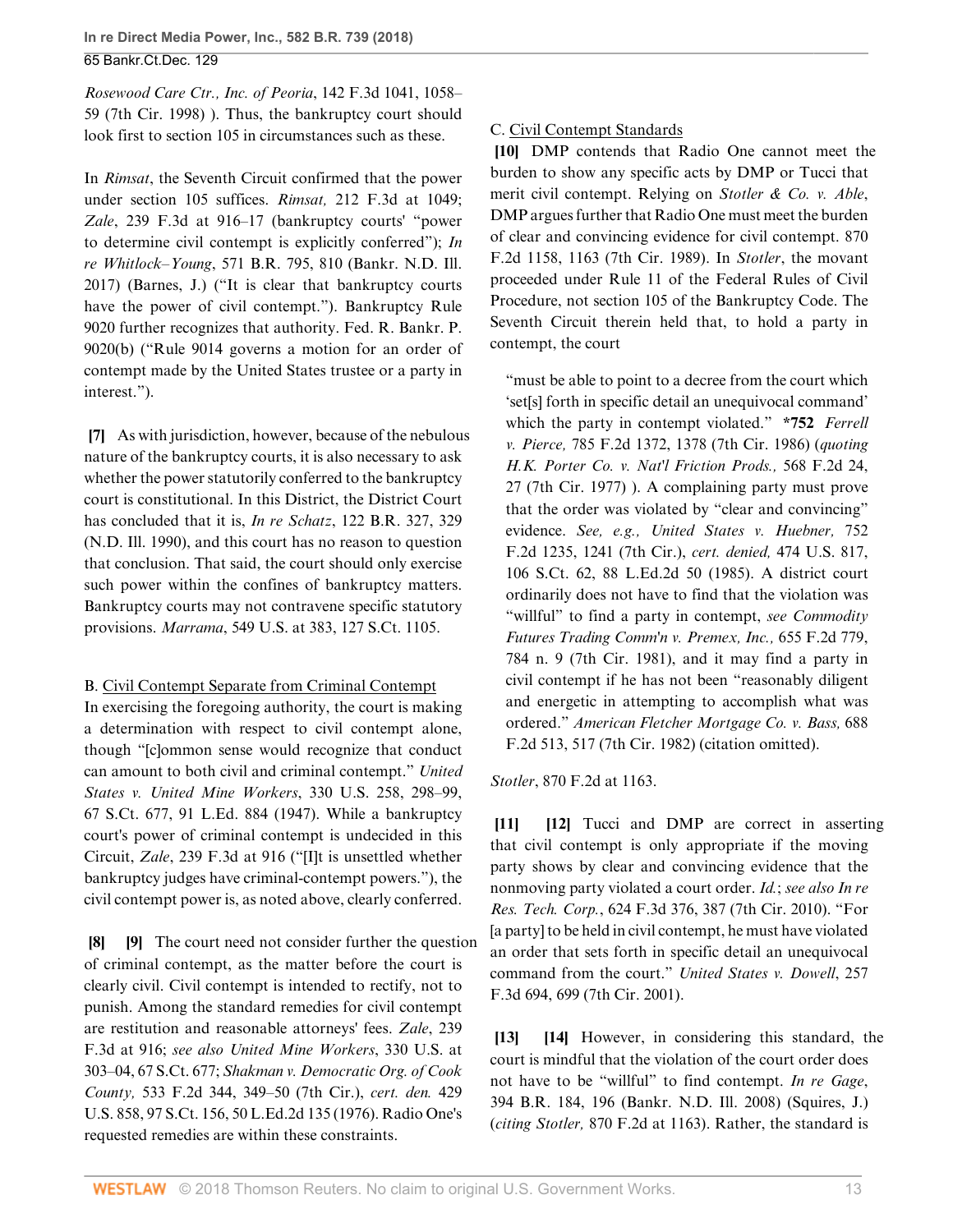"knowing." *Gage*[, 394 B.R. at 196](http://www.westlaw.com/Link/Document/FullText?findType=Y&serNum=2016997088&pubNum=0000164&originatingDoc=I0f6505e036cb11e8a70fc9d8a0b2aef5&refType=RP&fi=co_pp_sp_164_196&originationContext=document&vr=3.0&rs=cblt1.0&transitionType=DocumentItem&contextData=(sc.PubAlert)#co_pp_sp_164_196) (*citing [In re Johnson,](http://www.westlaw.com/Link/Document/FullText?findType=Y&serNum=1993018304&pubNum=0000164&originatingDoc=I0f6505e036cb11e8a70fc9d8a0b2aef5&refType=RP&fi=co_pp_sp_164_538&originationContext=document&vr=3.0&rs=cblt1.0&transitionType=DocumentItem&contextData=(sc.PubAlert)#co_pp_sp_164_538)* [148 B.R. 532, 538 \(Bankr. N.D. Ill. 1992\)](http://www.westlaw.com/Link/Document/FullText?findType=Y&serNum=1993018304&pubNum=0000164&originatingDoc=I0f6505e036cb11e8a70fc9d8a0b2aef5&refType=RP&fi=co_pp_sp_164_538&originationContext=document&vr=3.0&rs=cblt1.0&transitionType=DocumentItem&contextData=(sc.PubAlert)#co_pp_sp_164_538) (Squires, J) ). Further, contempt may be found if the actor has not been "reasonably diligent and energetic in attempting to accomplish what was ordered." *[Am. Fletcher Mortg. Co. v.](http://www.westlaw.com/Link/Document/FullText?findType=Y&serNum=1982140541&pubNum=0000350&originatingDoc=I0f6505e036cb11e8a70fc9d8a0b2aef5&refType=RP&fi=co_pp_sp_350_517&originationContext=document&vr=3.0&rs=cblt1.0&transitionType=DocumentItem&contextData=(sc.PubAlert)#co_pp_sp_350_517) Bass,* [688 F.2d 513, 517 \(7th Cir. 1982\);](http://www.westlaw.com/Link/Document/FullText?findType=Y&serNum=1982140541&pubNum=0000350&originatingDoc=I0f6505e036cb11e8a70fc9d8a0b2aef5&refType=RP&fi=co_pp_sp_350_517&originationContext=document&vr=3.0&rs=cblt1.0&transitionType=DocumentItem&contextData=(sc.PubAlert)#co_pp_sp_350_517) *see Gage*[, 394 B.R.](http://www.westlaw.com/Link/Document/FullText?findType=Y&serNum=2016997088&pubNum=0000164&originatingDoc=I0f6505e036cb11e8a70fc9d8a0b2aef5&refType=RP&fi=co_pp_sp_164_196&originationContext=document&vr=3.0&rs=cblt1.0&transitionType=DocumentItem&contextData=(sc.PubAlert)#co_pp_sp_164_196) [at 196;](http://www.westlaw.com/Link/Document/FullText?findType=Y&serNum=2016997088&pubNum=0000164&originatingDoc=I0f6505e036cb11e8a70fc9d8a0b2aef5&refType=RP&fi=co_pp_sp_164_196&originationContext=document&vr=3.0&rs=cblt1.0&transitionType=DocumentItem&contextData=(sc.PubAlert)#co_pp_sp_164_196) *see also In re Sekendur*[, 334 B.R. 609, 621 \(Bankr.](http://www.westlaw.com/Link/Document/FullText?findType=Y&serNum=2007903048&pubNum=0000164&originatingDoc=I0f6505e036cb11e8a70fc9d8a0b2aef5&refType=RP&fi=co_pp_sp_164_621&originationContext=document&vr=3.0&rs=cblt1.0&transitionType=DocumentItem&contextData=(sc.PubAlert)#co_pp_sp_164_621) [N.D. Ill. 2005\)](http://www.westlaw.com/Link/Document/FullText?findType=Y&serNum=2007903048&pubNum=0000164&originatingDoc=I0f6505e036cb11e8a70fc9d8a0b2aef5&refType=RP&fi=co_pp_sp_164_621&originationContext=document&vr=3.0&rs=cblt1.0&transitionType=DocumentItem&contextData=(sc.PubAlert)#co_pp_sp_164_621) (Schmetterer, J.).

<span id="page-13-1"></span><span id="page-13-0"></span>**[\[15](#page-3-0)] [\[16](#page-3-1)]** While the Cash Collateral Orders are less than ideal, the court finds them to be sufficiently detailed to meet these standards, especial when considered in light of the statutory constraints on debtors. Debtors in bankruptcy are constrained by the obligations conferred upon them in by the Bankruptcy Code. A debtor in possession owes a fiduciary duty to his creditors. *[In re](http://www.westlaw.com/Link/Document/FullText?findType=Y&serNum=1999088904&pubNum=0000506&originatingDoc=I0f6505e036cb11e8a70fc9d8a0b2aef5&refType=RP&fi=co_pp_sp_506_967&originationContext=document&vr=3.0&rs=cblt1.0&transitionType=DocumentItem&contextData=(sc.PubAlert)#co_pp_sp_506_967) Scott*[, 172 F.3d 959, 967 \(7th Cir. 1999\)](http://www.westlaw.com/Link/Document/FullText?findType=Y&serNum=1999088904&pubNum=0000506&originatingDoc=I0f6505e036cb11e8a70fc9d8a0b2aef5&refType=RP&fi=co_pp_sp_506_967&originationContext=document&vr=3.0&rs=cblt1.0&transitionType=DocumentItem&contextData=(sc.PubAlert)#co_pp_sp_506_967). DMP, as a debtor in possession in chapter 11, had all of the duties "of a trustee serving in a case" under that chapter. [11 U.S.C. §](http://www.westlaw.com/Link/Document/FullText?findType=L&pubNum=1000546&cite=11USCAS1107&originatingDoc=I0f6505e036cb11e8a70fc9d8a0b2aef5&refType=SP&originationContext=document&vr=3.0&rs=cblt1.0&transitionType=DocumentItem&contextData=(sc.PubAlert)#co_pp_8b3b0000958a4) [1107\(a\);](http://www.westlaw.com/Link/Document/FullText?findType=L&pubNum=1000546&cite=11USCAS1107&originatingDoc=I0f6505e036cb11e8a70fc9d8a0b2aef5&refType=SP&originationContext=document&vr=3.0&rs=cblt1.0&transitionType=DocumentItem&contextData=(sc.PubAlert)#co_pp_8b3b0000958a4) *see also [Commodity Futures Trading Comm'n v.](http://www.westlaw.com/Link/Document/FullText?findType=Y&serNum=1985121788&pubNum=0000708&originatingDoc=I0f6505e036cb11e8a70fc9d8a0b2aef5&refType=RP&originationContext=document&vr=3.0&rs=cblt1.0&transitionType=DocumentItem&contextData=(sc.PubAlert)) Weintraub*[, 471 U.S. 343, 355, 105 S.Ct. 1986, 85 L.Ed.2d](http://www.westlaw.com/Link/Document/FullText?findType=Y&serNum=1985121788&pubNum=0000708&originatingDoc=I0f6505e036cb11e8a70fc9d8a0b2aef5&refType=RP&originationContext=document&vr=3.0&rs=cblt1.0&transitionType=DocumentItem&contextData=(sc.PubAlert)) [372 \(1985\)](http://www.westlaw.com/Link/Document/FullText?findType=Y&serNum=1985121788&pubNum=0000708&originatingDoc=I0f6505e036cb11e8a70fc9d8a0b2aef5&refType=RP&originationContext=document&vr=3.0&rs=cblt1.0&transitionType=DocumentItem&contextData=(sc.PubAlert)) (holding that a trustee also owes fiduciary duties to a debtor's creditors). Among the constraints on DMP was the obligation not to use cash collateral without the consent of those with an interest in that cash collateral or authority of the court. 11 U.S.C.  $\S 363(c)(2)(A) \& (B)$ . DMP was further obligated to segregate and account for the cash collateral in its possession. [11 U.S.C. § 363\(c\)](http://www.westlaw.com/Link/Document/FullText?findType=L&pubNum=1000546&cite=11USCAS363&originatingDoc=I0f6505e036cb11e8a70fc9d8a0b2aef5&refType=SP&originationContext=document&vr=3.0&rs=cblt1.0&transitionType=DocumentItem&contextData=(sc.PubAlert)#co_pp_0c120000563a1) [\(4\).](http://www.westlaw.com/Link/Document/FullText?findType=L&pubNum=1000546&cite=11USCAS363&originatingDoc=I0f6505e036cb11e8a70fc9d8a0b2aef5&refType=SP&originationContext=document&vr=3.0&rs=cblt1.0&transitionType=DocumentItem&contextData=(sc.PubAlert)#co_pp_0c120000563a1) Bankrupt debtors have an absolute duty to report whatever interests they hold in property. *[United States v.](http://www.westlaw.com/Link/Document/FullText?findType=Y&serNum=2026286306&pubNum=0000506&originatingDoc=I0f6505e036cb11e8a70fc9d8a0b2aef5&refType=RP&fi=co_pp_sp_506_295&originationContext=document&vr=3.0&rs=cblt1.0&transitionType=DocumentItem&contextData=(sc.PubAlert)#co_pp_sp_506_295) Persfull*[, 660 F.3d 286, 295 \(7th Cir. 2011\)](http://www.westlaw.com/Link/Document/FullText?findType=Y&serNum=2026286306&pubNum=0000506&originatingDoc=I0f6505e036cb11e8a70fc9d8a0b2aef5&refType=RP&fi=co_pp_sp_506_295&originationContext=document&vr=3.0&rs=cblt1.0&transitionType=DocumentItem&contextData=(sc.PubAlert)#co_pp_sp_506_295) (*citing [United](http://www.westlaw.com/Link/Document/FullText?findType=Y&serNum=2015904685&pubNum=0000506&originatingDoc=I0f6505e036cb11e8a70fc9d8a0b2aef5&refType=RP&fi=co_pp_sp_506_822&originationContext=document&vr=3.0&rs=cblt1.0&transitionType=DocumentItem&contextData=(sc.PubAlert)#co_pp_sp_506_822) States v. Van Allen*[, 524 F.3d 814, 822 \(7th Cir. 2008\)](http://www.westlaw.com/Link/Document/FullText?findType=Y&serNum=2015904685&pubNum=0000506&originatingDoc=I0f6505e036cb11e8a70fc9d8a0b2aef5&refType=RP&fi=co_pp_sp_506_822&originationContext=document&vr=3.0&rs=cblt1.0&transitionType=DocumentItem&contextData=(sc.PubAlert)#co_pp_sp_506_822) ).

When the court authorized the use of cash collateral, it follows then that the authorization was no greater than that contained in the order itself. The Cash Collateral Orders set the parameters on the use of cash collateral, including both the positive and negative limits. When DMP and Tucci exceeded those limits, they violated the terms of the Cash Collateral **\*753** Orders. Were that not enough, as in *[Zale](http://www.westlaw.com/Link/Document/FullText?findType=Y&serNum=2001139518&pubNum=0000506&originatingDoc=I0f6505e036cb11e8a70fc9d8a0b2aef5&refType=RP&originationContext=document&vr=3.0&rs=cblt1.0&transitionType=DocumentItem&contextData=(sc.PubAlert))*, a violation of the terms of the statute that the order effectuates is a violation of the order itself. *Zale*[, 239 F.3d at 916–17](http://www.westlaw.com/Link/Document/FullText?findType=Y&serNum=2001139518&pubNum=0000506&originatingDoc=I0f6505e036cb11e8a70fc9d8a0b2aef5&refType=RP&fi=co_pp_sp_506_916&originationContext=document&vr=3.0&rs=cblt1.0&transitionType=DocumentItem&contextData=(sc.PubAlert)#co_pp_sp_506_916); *Paloian*[, 433 B.R. at 41](http://www.westlaw.com/Link/Document/FullText?findType=Y&serNum=2022352309&pubNum=0000164&originatingDoc=I0f6505e036cb11e8a70fc9d8a0b2aef5&refType=RP&fi=co_pp_sp_164_41&originationContext=document&vr=3.0&rs=cblt1.0&transitionType=DocumentItem&contextData=(sc.PubAlert)#co_pp_sp_164_41).

Here, while the language varied, all of the Cash Collateral Orders made clear in one form or another that the authority to use cash collateral was "for only those categories of expenses and in the amounts listed on the Budget attached ...." *See, e.g.*, Second Interim Order, at ¶ 6. Use of cash collateral in another manner violated the terms of the applicable Cash Collateral Order. *Cf. [In re](http://www.westlaw.com/Link/Document/FullText?findType=Y&serNum=2024513864&pubNum=0000999&originatingDoc=I0f6505e036cb11e8a70fc9d8a0b2aef5&refType=RP&originationContext=document&vr=3.0&rs=cblt1.0&transitionType=DocumentItem&contextData=(sc.PubAlert)) [Southbelt Props. Mgmt., LLC](http://www.westlaw.com/Link/Document/FullText?findType=Y&serNum=2024513864&pubNum=0000999&originatingDoc=I0f6505e036cb11e8a70fc9d8a0b2aef5&refType=RP&originationContext=document&vr=3.0&rs=cblt1.0&transitionType=DocumentItem&contextData=(sc.PubAlert))*, Case No. 10-80254-G3-7, [2011 WL 309426, at \\*3 \(Bankr. S.D. Tex. Jan. 28, 2011\).](http://www.westlaw.com/Link/Document/FullText?findType=Y&serNum=2024513864&pubNum=0000999&originatingDoc=I0f6505e036cb11e8a70fc9d8a0b2aef5&refType=RP&originationContext=document&vr=3.0&rs=cblt1.0&transitionType=DocumentItem&contextData=(sc.PubAlert))

Throughout the bankruptcy case, DMP acted in a manner inconsistent with its obligations as a debtor, and those actions were personally performed by Tucci. He was the officer responsible for DMP's compliance. DMP's misuse of cash collateral, however, was particularly egregious as it actively impeded the purpose of the bankruptcy case. None of the Cash Collateral Orders authorized payments to the Affiliated Entities. None of them permitted the excessive payments to Tucci or on account of prepetition claims. None of them permitted DMP to comingle its cash, or to fail to account for it. Despite the specific prohibition on transfers by Affiliated Entities contained in the Third Collateral Order and Fourth Collateral Order, Tucci continued to transfer funds as he pleased between himself, DMP and Affiliated Entities.

<span id="page-13-2"></span>**[\[17](#page-3-2)]** Chapter 11 bankruptcy cases endeavor to capture the going concern value of a debtor's business while providing payments to creditors. *See generally [Czyzewski](http://www.westlaw.com/Link/Document/FullText?findType=Y&serNum=2041282224&pubNum=0000708&originatingDoc=I0f6505e036cb11e8a70fc9d8a0b2aef5&refType=RP&originationContext=document&vr=3.0&rs=cblt1.0&transitionType=DocumentItem&contextData=(sc.PubAlert)) v. Jevic Holding Corp.*, — U.S. — , 137 S.Ct. 973, 197 [L.Ed.2d 398 \(2017\)](http://www.westlaw.com/Link/Document/FullText?findType=Y&serNum=2041282224&pubNum=0000708&originatingDoc=I0f6505e036cb11e8a70fc9d8a0b2aef5&refType=RP&originationContext=document&vr=3.0&rs=cblt1.0&transitionType=DocumentItem&contextData=(sc.PubAlert)). As Tucci's contradictory testimony cited above illustrates, Tucci utilized the bankruptcy case as a tactic to confuse and delay creditors while he siphoned off DMP's assets to the Affiliated Entities and Tucci's personal account. The web of business entities, bank accounts and fund transfers woven by Tucci resembles a pattern of evasion rather than a mere string of accounting errors. The conclusion is unavoidable that the violations of the Cash Collateral Orders was intentional. At the very least, these violations were knowing.

For all of these reasons, the court finds that the evidence of Tucci's and DMP's actions, as set forth *infra* in the background section, is clear and convincing. Tucci and DMP knowingly violated the Cash Collateral Orders of this court, and therefore are in contempt of the Cash Collateral Orders.

## D. Civil Contempt Imposed on Individual Responsible for Entity DMP's Compliance

<span id="page-13-3"></span>**[\[18](#page-3-3)]** In considering whether sanctions are appropriate, the court must consider, among other things, whether the target of the sanctions has been clearly and unequivocally notified of the allegedly sanctionable behavior and been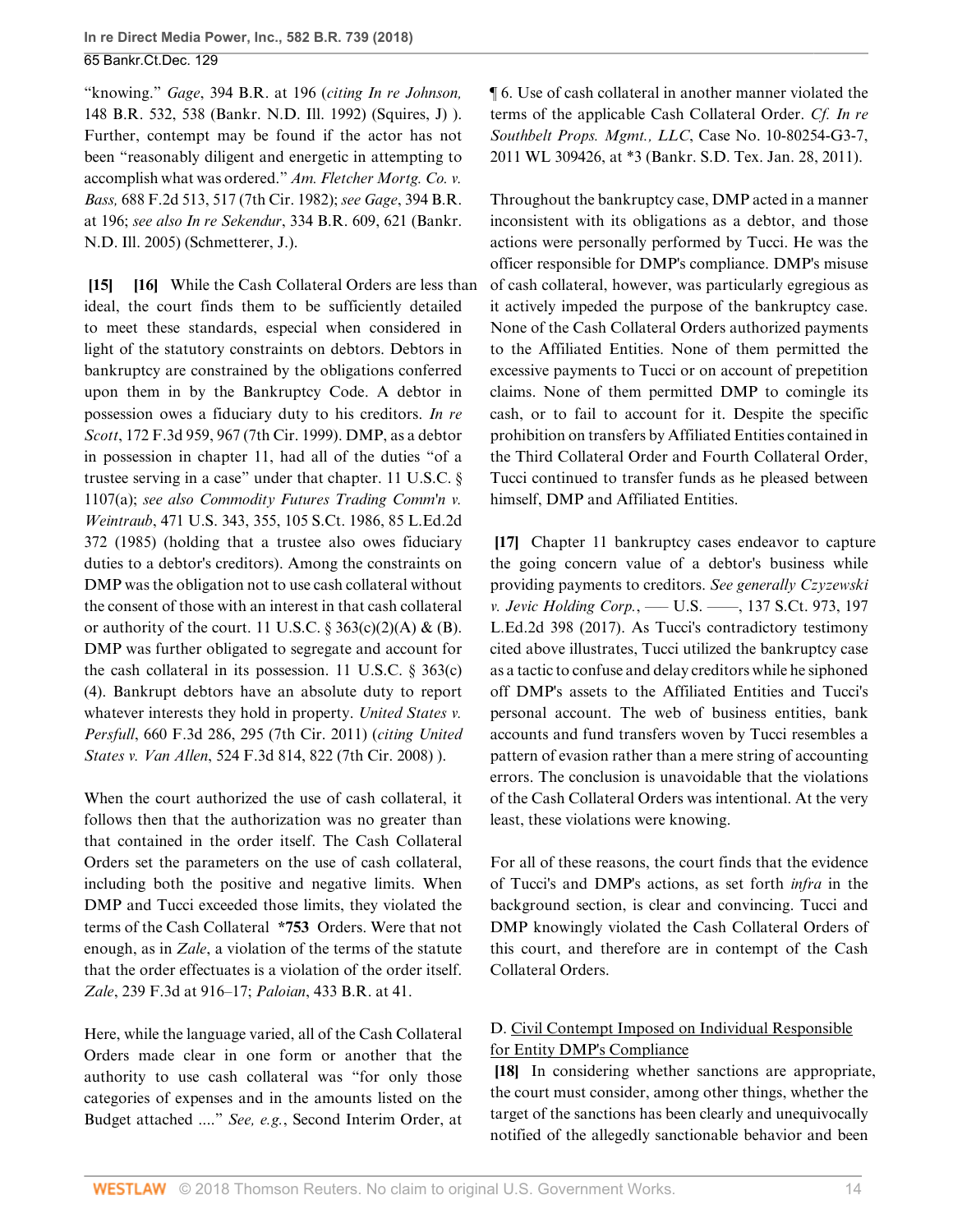afforded an opportunity to mitigate potentially applicable damages. *[In re Narowetz Mech. Contractors, Inc.,](http://www.westlaw.com/Link/Document/FullText?findType=Y&serNum=1989069150&pubNum=0000164&originatingDoc=I0f6505e036cb11e8a70fc9d8a0b2aef5&refType=RP&fi=co_pp_sp_164_862&originationContext=document&vr=3.0&rs=cblt1.0&transitionType=DocumentItem&contextData=(sc.PubAlert)#co_pp_sp_164_862)* 99 B.R. [850, 862 \(N.D. Ill. 1989\)](http://www.westlaw.com/Link/Document/FullText?findType=Y&serNum=1989069150&pubNum=0000164&originatingDoc=I0f6505e036cb11e8a70fc9d8a0b2aef5&refType=RP&fi=co_pp_sp_164_862&originationContext=document&vr=3.0&rs=cblt1.0&transitionType=DocumentItem&contextData=(sc.PubAlert)#co_pp_sp_164_862).

<span id="page-14-0"></span>**[\[19](#page-3-4)]** It is well established that an individual officially responsible for a corporation's compliance with a court order may be punished for contempt if he fails to act appropriately. *[Tranzact Technologies, Inc. v. 1Source](http://www.westlaw.com/Link/Document/FullText?findType=Y&serNum=2006570639&pubNum=0000506&originatingDoc=I0f6505e036cb11e8a70fc9d8a0b2aef5&refType=RP&fi=co_pp_sp_506_856&originationContext=document&vr=3.0&rs=cblt1.0&transitionType=DocumentItem&contextData=(sc.PubAlert)#co_pp_sp_506_856) Worldsite*[, 406 F.3d 851, 856 \(2005\)](http://www.westlaw.com/Link/Document/FullText?findType=Y&serNum=2006570639&pubNum=0000506&originatingDoc=I0f6505e036cb11e8a70fc9d8a0b2aef5&refType=RP&fi=co_pp_sp_506_856&originationContext=document&vr=3.0&rs=cblt1.0&transitionType=DocumentItem&contextData=(sc.PubAlert)#co_pp_sp_506_856); *see [Connolly v.](http://www.westlaw.com/Link/Document/FullText?findType=Y&serNum=1988091324&pubNum=0000350&originatingDoc=I0f6505e036cb11e8a70fc9d8a0b2aef5&refType=RP&fi=co_pp_sp_350_935&originationContext=document&vr=3.0&rs=cblt1.0&transitionType=DocumentItem&contextData=(sc.PubAlert)#co_pp_sp_350_935) J.T. Ventures*[, 851 F.2d 930, 935 \(7th Cir. 1988\).](http://www.westlaw.com/Link/Document/FullText?findType=Y&serNum=1988091324&pubNum=0000350&originatingDoc=I0f6505e036cb11e8a70fc9d8a0b2aef5&refType=RP&fi=co_pp_sp_350_935&originationContext=document&vr=3.0&rs=cblt1.0&transitionType=DocumentItem&contextData=(sc.PubAlert)#co_pp_sp_350_935) Tucci was DMP's head officer and, as such, responsible for its actions. He kept the books and controlled the accounts. He exerted control **\*754** over DMP's daily operations and authorized every transaction. It was Tucci's own actions that created the noncompliance by DMP. Further, at every step along the way, Radio One called into question DMP's and Tucci's actions. Each had clear notice of the problems with behavior in question yet continued that behavior nonetheless. DMP and Tucci have also been afforded due process with respect to the Motion. The court therefore finds that the predicates have been met to hold Tucci in contempt for the actions in DMP's bankruptcy case.

## E. Determination of Damages

<span id="page-14-1"></span>**[\[20](#page-3-5)]** The Seventh Circuit has made clear that an award of attorneys' fees in contempt proceedings is at the court's discretion. *Tranzact*[, 406 F.3d at 855](http://www.westlaw.com/Link/Document/FullText?findType=Y&serNum=2006570639&pubNum=0000506&originatingDoc=I0f6505e036cb11e8a70fc9d8a0b2aef5&refType=RP&fi=co_pp_sp_506_855&originationContext=document&vr=3.0&rs=cblt1.0&transitionType=DocumentItem&contextData=(sc.PubAlert)#co_pp_sp_506_855) (*citing [Premex](http://www.westlaw.com/Link/Document/FullText?findType=Y&serNum=1981133095&pubNum=0000350&originatingDoc=I0f6505e036cb11e8a70fc9d8a0b2aef5&refType=RP&fi=co_pp_sp_350_785&originationContext=document&vr=3.0&rs=cblt1.0&transitionType=DocumentItem&contextData=(sc.PubAlert)#co_pp_sp_350_785)*, 655 [F.2d at 785](http://www.westlaw.com/Link/Document/FullText?findType=Y&serNum=1981133095&pubNum=0000350&originatingDoc=I0f6505e036cb11e8a70fc9d8a0b2aef5&refType=RP&fi=co_pp_sp_350_785&originationContext=document&vr=3.0&rs=cblt1.0&transitionType=DocumentItem&contextData=(sc.PubAlert)#co_pp_sp_350_785)).

Here, it is facially obvious that Tucci's and DMP's actions caused Radio One to incur significant attorneys' fees, both in responding to DMP's requests to the court, investigating Tucci and DMP, and in bringing its own requests for affirmative relief. Radio One has not yet submitted those fees. For it to do so, the court requires Radio One to submit actual time sheets in the manner ordinarily submitted by counsel seeking compensation from a bankruptcy estate. Such time sheets may, of course, be minimally redacted to protect confidential/privileged matters. The submission should include applicable expenses.

<span id="page-14-2"></span>**[\[21](#page-4-1)]** As the court calculates the amount of damages for sanctions by DMP and Tucci, it is mindful of the need to apportion any damages awarded. When each party appears individually liable for the damages in question, joint and several liability is appropriate. *[Lightspeed Media](http://www.westlaw.com/Link/Document/FullText?findType=Y&serNum=2033946106&pubNum=0000506&originatingDoc=I0f6505e036cb11e8a70fc9d8a0b2aef5&refType=RP&fi=co_pp_sp_506_709&originationContext=document&vr=3.0&rs=cblt1.0&transitionType=DocumentItem&contextData=(sc.PubAlert)#co_pp_sp_506_709) Corp. v. Smith*[, 761 F.3d 699, 709–10 \(7th Cir. 2014\)](http://www.westlaw.com/Link/Document/FullText?findType=Y&serNum=2033946106&pubNum=0000506&originatingDoc=I0f6505e036cb11e8a70fc9d8a0b2aef5&refType=RP&fi=co_pp_sp_506_709&originationContext=document&vr=3.0&rs=cblt1.0&transitionType=DocumentItem&contextData=(sc.PubAlert)#co_pp_sp_506_709) (joint

and several sanctions imposed under [section 1927 of title](http://www.westlaw.com/Link/Document/FullText?findType=L&pubNum=1000546&cite=28USCAS1927&originatingDoc=I0f6505e036cb11e8a70fc9d8a0b2aef5&refType=LQ&originationContext=document&vr=3.0&rs=cblt1.0&transitionType=DocumentItem&contextData=(sc.PubAlert)) [28 of the United States Code](http://www.westlaw.com/Link/Document/FullText?findType=L&pubNum=1000546&cite=28USCAS1927&originatingDoc=I0f6505e036cb11e8a70fc9d8a0b2aef5&refType=LQ&originationContext=document&vr=3.0&rs=cblt1.0&transitionType=DocumentItem&contextData=(sc.PubAlert))). Joint and several liability applies under "general principles of agency law, an agent whose tortious conduct renders the principal liable is also liable for his own tortious acts." *[In re Vazquez](http://www.westlaw.com/Link/Document/FullText?findType=Y&serNum=1998137235&pubNum=0000164&originatingDoc=I0f6505e036cb11e8a70fc9d8a0b2aef5&refType=RP&fi=co_pp_sp_164_231&originationContext=document&vr=3.0&rs=cblt1.0&transitionType=DocumentItem&contextData=(sc.PubAlert)#co_pp_sp_164_231)*, [221 B.R. 222, 231 \(Bankr. N.D. Ill. 1998\)](http://www.westlaw.com/Link/Document/FullText?findType=Y&serNum=1998137235&pubNum=0000164&originatingDoc=I0f6505e036cb11e8a70fc9d8a0b2aef5&refType=RP&fi=co_pp_sp_164_231&originationContext=document&vr=3.0&rs=cblt1.0&transitionType=DocumentItem&contextData=(sc.PubAlert)#co_pp_sp_164_231) (Squires, J.). Here, the court sanctions DMP and Tucci each directly. Tucci and DMP both knowingly participated in their own sanctionable conduct. Tucci and DMP are jointly and severally liable for the damages caused by their sanctionable conduct.

While the court will be the final arbiter of what fees are reasonable in this regard, *Zale*[, 239 F.3d at 916](http://www.westlaw.com/Link/Document/FullText?findType=Y&serNum=2001139518&pubNum=0000506&originatingDoc=I0f6505e036cb11e8a70fc9d8a0b2aef5&refType=RP&fi=co_pp_sp_506_916&originationContext=document&vr=3.0&rs=cblt1.0&transitionType=DocumentItem&contextData=(sc.PubAlert)#co_pp_sp_506_916), Radio One is instructed to review carefully its fees and expenses in advance of submission. This court will not award attorneys' fees to a moving party *carte blanche*. Not every fee or expense relates to Tucci's and DMP's contempt, and over assertion of fees and expenses will result in reduction, not increase. By separate order entered concurrently herewith, the court will set a deadline for the submission.

## **CONCLUSION**

The Motion establishes clear and convincing evidence that Tucci and DMP knowingly violated orders of this court, and are therefore in contempt of those orders. Radio One's Motion is, therefore, GRANTED.

By separate order issued concurrently herewith, the court will award Radio One, as the party directly affect by the contempt and the movant hereunder, its reasonable attorneys' fees on matters directly related to the actions in question, in an amount to be determined by the court.

## ORDER

The matter before the court coming on for consideration on Creditor Radio One, **\*755** Inc.'s Second Amended Motion for Civil Contempt [Dkt. No. 179] (the "Motion") brought by Radio One, Inc. ("Radio One"), seeking attorneys' fees against Direct Media Power, Inc. ("DMP"), and Dean Tucci ("Tucci"); the court having jurisdiction over the subject matter; and the court having considered the arguments of the parties in the Motion, the filings related thereto and arguments of counsel at